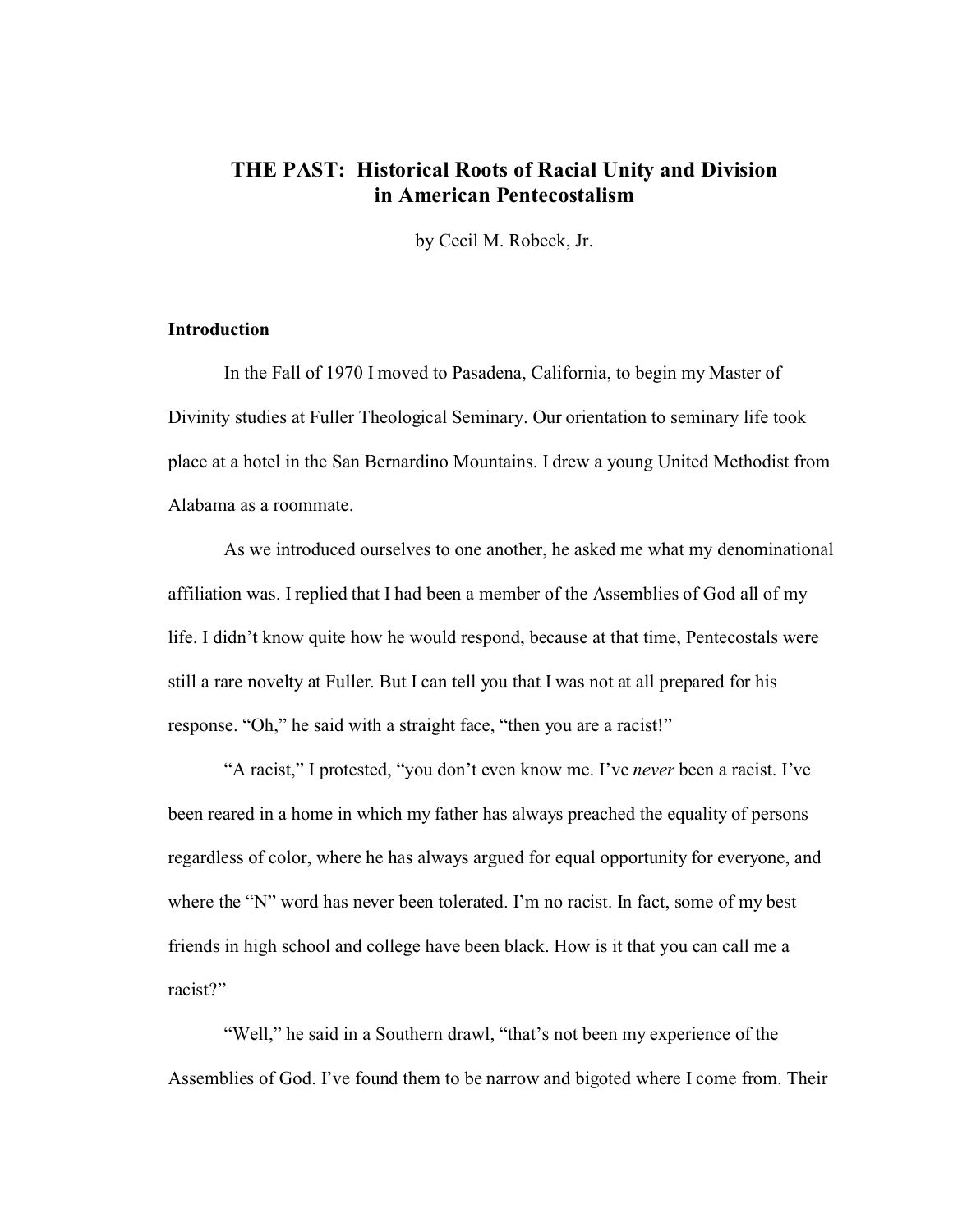churches are all white. Their record on civil rights has been terrible, and some of them even belong to the Klan."

I was stunned! I didn't quite know how to respond. "Things must be a whole lot different in the South than they are out here in the West," I noted with some embarrassment. "I've never heard of this before."

I went away from that conversation a bit off balance, insisting that I was not a racist. Still, this incident caused me to think, and I began to wonder why, even in "progressive" California, I saw so few African-Americans in our congregations. In most churches, black faces weren't even present, and when they were, they were so few in number they could easily be overlooked. I wondered why I had never heard a sermon on racism, or for that matter on civil rights. I wondered, too, if I really was a racist but I didn't know it. For the next two years I was troubled deeply by these questions.

In 1972, I enrolled in a special course on Assemblies of God polity - a small course taught at Fuller by Dr. Russell P. Spittler. For my term project, I decided to look at the issue of race relations among a wide range of predominantly white Pentecostal denominations; holiness, finished-work, even oneness. And everywhere I looked I came to the same conclusion. Our record on racial issues has been almost unequivocally abysmal. Based upon what I knew about God and even what little I knew about the Azusa Street revival of 1906-1909, I didn't understand why differences in race or in skin color should make any difference in the way people were treated.

Since 1970, a number of historians and other scholars have reached similar conclusions regarding the issues of prejudice, discrimination, and racism among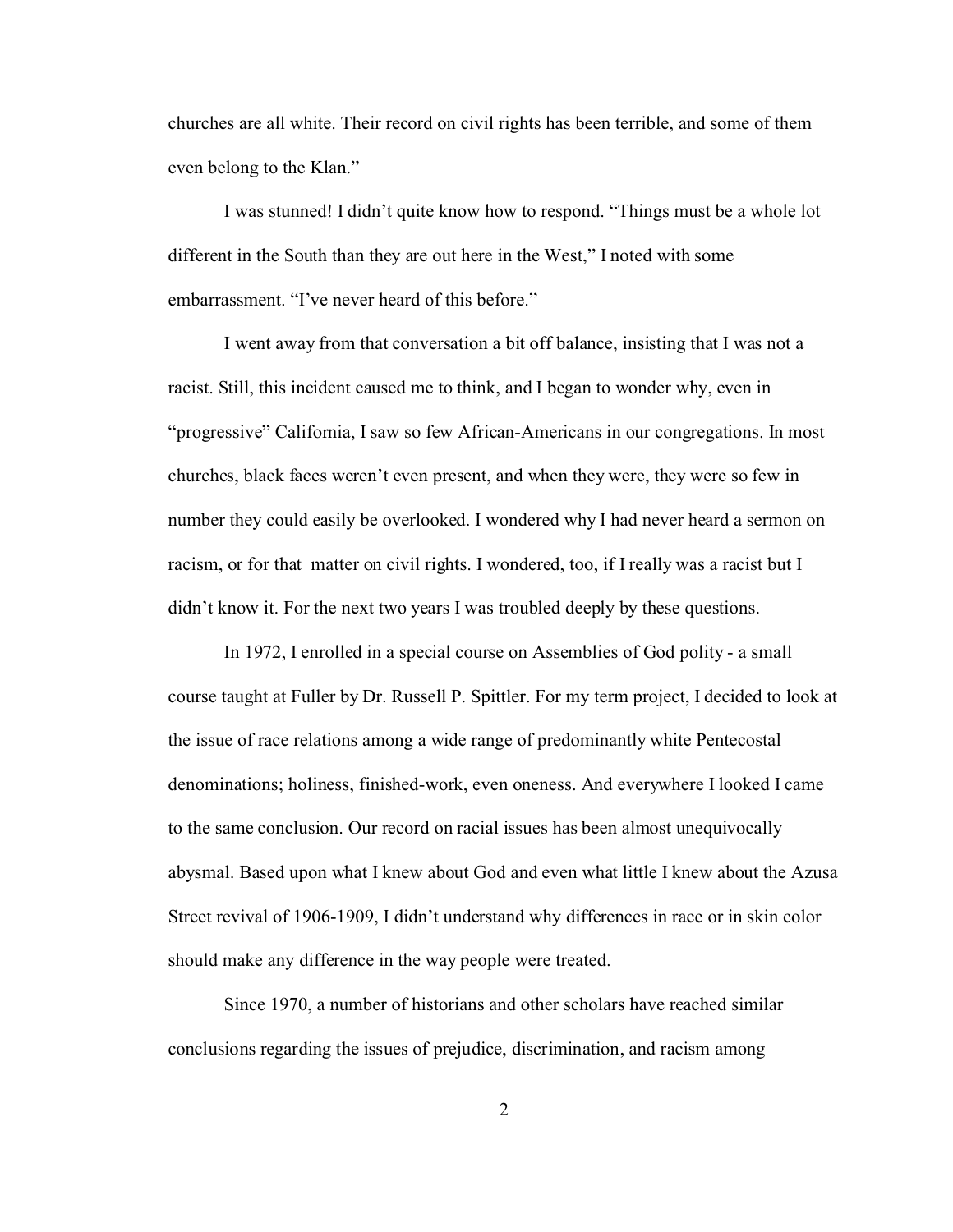Pentecostals.<sup>1</sup> Our history is clearly fraught with more examples of racial division than it is with examples of racial unity. Our task in this paper is to look quickly at some of our common history as well as at our unique histories to see what issues might emerge on the topic of race. I will attempt to do this by looking at two primary examples in American Pentecostalism. The first of these is the story of the Azusa Street mission and the second comes from the annals of the Assemblies of God. I will make reference to a number of other denominations as well, but in more limited ways.

It is my intent to build up the Church rather than merely to discredit it. We are not

<sup>1</sup>David Edwin Harrell, Jr., *White Sects and Black Men in the Recent South,* Nashville: Vanderbilt University Press, 1971; Vinson Synan, *The Holiness Pentecostal Movement in the United States*, Grand Rapids: William B. Eerdmans Publishing Company, 1971, especially 165-184; Iain MacRobert, *The Black Roots and White Racism of Early Pentecostalism in the USA,* New York: St. Martin's Press, 1988; Douglas J. Nelson, "For Such A Time As This: The Story of Bishop William J. Seymour and the Azusa Street Revival," unpublished Ph.D. Dissertation, University of Birmingham, Birmingham, England, 1981; Howard N. Kenyon, "An Analysis of Ethical Issues in the History of the Assemblies of God," unpublished Ph.D. Dissertation, Baylor University, Waco, Texas, 1988, pp. 42-176; Howard N. Kenyon "Black Ministers in the Assemblies of God," *Assemblies of God Heritage* 7:1 (Spring, 1987), 10-13, 20; Walter J. Hollenweger, *Pentecost Between Black and White: Five Case Studies on Pentecost and Politics*, Belfast, Ireland: Christian Journals Limited, 1974, 13-32; Hans A. Baer, "The Socio-Religious Development of the Church of God in Christ," in Hans A. Baer and Yvonne Jones, eds. *African Americans in the South: Issues of Race, Class, and Gender,* Southern Anthropological Society Proceedings, No. 25, Athens and London: The University of Georgia Press, 1992, 111-122; Lawrence Neale Jones, Michael P. Hamilton, ed., "The Black Pentecostal," *The Charismatic Movement*, Grand Rapids: William B. Eerdmans Publishing Company, 1975, 145-158; Douglas J. Nelson, Paul Eelbert, ed., "The Black Face of Church Renewal: The Meaning of A Charismatic Explosion, 1901-1985, *Faces of Renewal: Studies in Honor of Stanley M. Horton*, Peabody, MA.: Hendrickson Publishers, Inc., 1988, 172-191; Hans A. Baer and Merrill Singer, "Toward a Typology of Black Sectarianism As A Response to Racial Stratification," *Anthropological Quarterly* 54:1, January, 1981, 1-14; David Rees-Thomas, "The Holy Spirit is Color Blind," *CAM* 27:3 (January 1974), 3-5; Janenne I. Froats and Jennifer E. Kerslake, "Black and White: A Gray Area in the Assemblies of God," *Evangel Lance* (February 21, 1992), 4-6; Howard Elinson, "The Implications of Pentecostal Religion for Intellectualism, Politics, and Race Relations," *The American Journal of Sociology* 70:4 (January, 1965), 403-415; Julia Kirk Blackwelder, "Southern White Fundamentalists and the Civil Rights Movement," *Phylon* 40:4 , Dec. 1979, 335-341; Leonard Lovett, "Racism and Reconciliation," *Charisma* 18:9 (April, 1993), 14-15; James S. Tinney, "William J. Seymour; Father of Modern-Day Pentecostalism," *The Journal of the Interdenominational Theological Center* 4:1 (1976) 34-44; Cecil M. Robeck, Jr.; Jan A. B. Jongereel, a.o. (Ed.) "The Social Concern of Early American Pentecostalism," in *Pentecost, Mission and Ecumenism: Essays on Intercultural Theology* Studies in the Intercultural History of Christianity 75 (Frankfurt am Main: Peter Lang, 1992) 97-106; Cecil M. Robeck, Jr., "Taking Stock of Pentecostalism: The Personal Reflections of a Retiring Editor," *Pneuma The Journal of the Society for Pentecostal Studies* 15:1 (Spring, 1993), 35-60, esp. 45-51.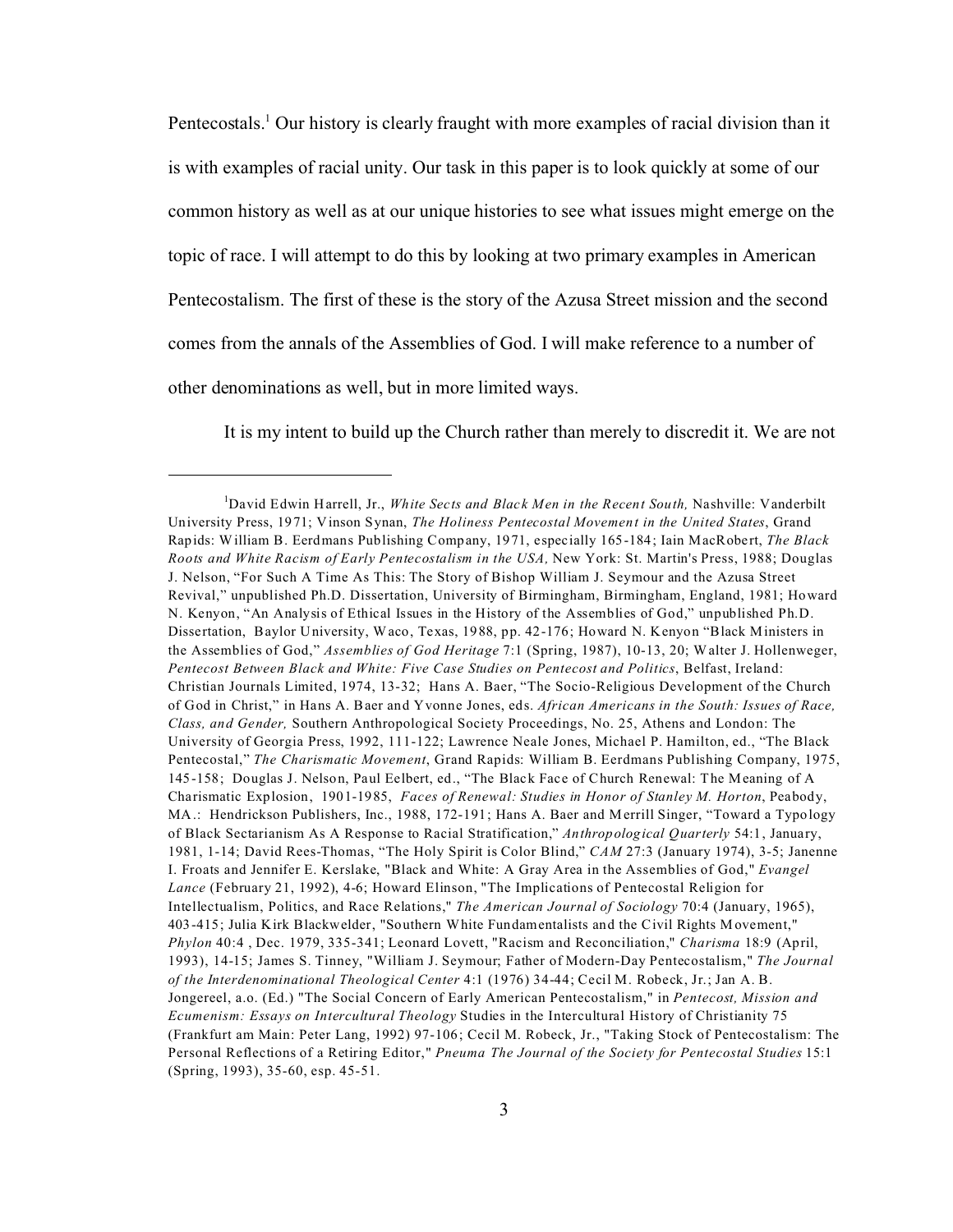really helped if we attempt to assess our predecessors by today's standards. Nor are we fair to assign them motives which we believe they had without clear evidence from their own pens or mouths. They need to be viewed as people of their time in order for us to understand what it was that led them to take the positions which they took. They need to be judged objectively on the basis of how they lived up to the standards which they claimed for themselves.

On the other hand, we must face an obvious fact. Our Pentecostal churches and organizations, white or black, have been and for the most part continue to be highly segregated along racial lines. In spite of our claims to be different from the world and even different from much of the rest of the Church because we are "Spirit-filled," one could not readily see the difference were they to attend our Sunday morning services. Our churches are, generally speaking, as racially divided as those of virtually every other Christian tradition or denomination. In most cases, our churches and institutions, Pentecostal churches and institutions, do not even reflect the interracial character of most other social institutions in America these days.<sup>2</sup>

In order to facilitate our discussion it is important for us to come to terms with a few definitions. The first of the terms to be defined is *prejudice*. Anyone of any color is capable of prejudice based upon racial or ethnic differences. Prejudice involves making a judgment before you have all the facts. It is a willingness to accept as fact something

<sup>&</sup>lt;sup>2</sup>The work place has long been integrated even if African-American and other minority status ethnic-Americans have frequently been relegated to blue-collar jobs. Since the 1954 Supreme Court ruling in *Brown vs. The Board of Education*, schools have been in the process of integrating. With the successes of the Civil Rights era came a broader range of racially diverse ethnic-American politicians in government. Sadly, the churches of the U.S. on the whole have not made similar strides.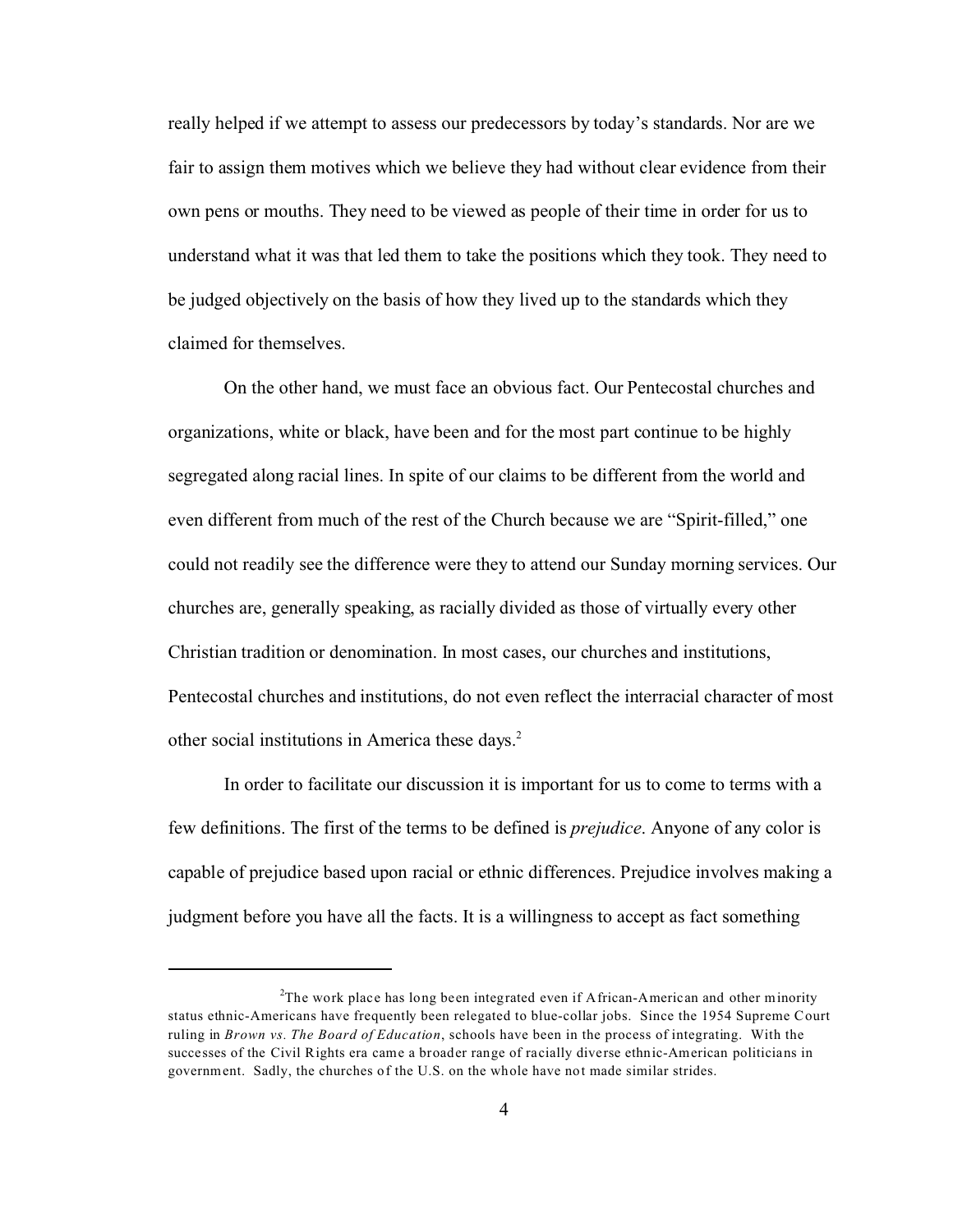which is unproven. Racial prejudice frequently thrives on the use of a stereotype or an unfavorable portrayal of a person of another color, race, or ethnic group. It is an *attitudinal* issue based upon inadequate or inaccurate presuppositions or biases. It detracts from the full humanity of others by not taking them seriously in all their God-given uniqueness as fellow creatures made in the image of God.

The second term in need of definition is *discrimination*. To discriminate is to discern a difference, to distinguish between two or more things. As such, the term does not necessarily convey a negative connotation. It can even be used in a positive way to distinguish between things of differing value. In 1 Thessalonians 5:19-22, Paul encourages discrimination concerning the things of the Spirit when he writes:

> Do not quench the Spirit. Do not despise the words of prophets, but test everything; hold fast to what is good; abstain from every form of evil. $3$

But discrimination has a downside as well. Anyone of any color is capable of discrimination based upon racial or ethnic differences. Discrimination is *an unfavorable action* toward people simply because they are members of a particular racial or ethnic group.<sup>4</sup> In Acts 6:1 we see the charge of discrimination in these negative terms. The Hellenists, that is, the Jews of the Diaspora complained against the Hebrews, that is, the Jews of Palestine, "because their

<sup>3</sup>All Scripture citations throughout this paper will be from the *New Revised Standard Version*.

<sup>4</sup> S. Dale McLemore, *Racial and Ethnic Relations in America* (Boston: Allyn and Bacon, Third Edition 1991, 1983, 1980), 134.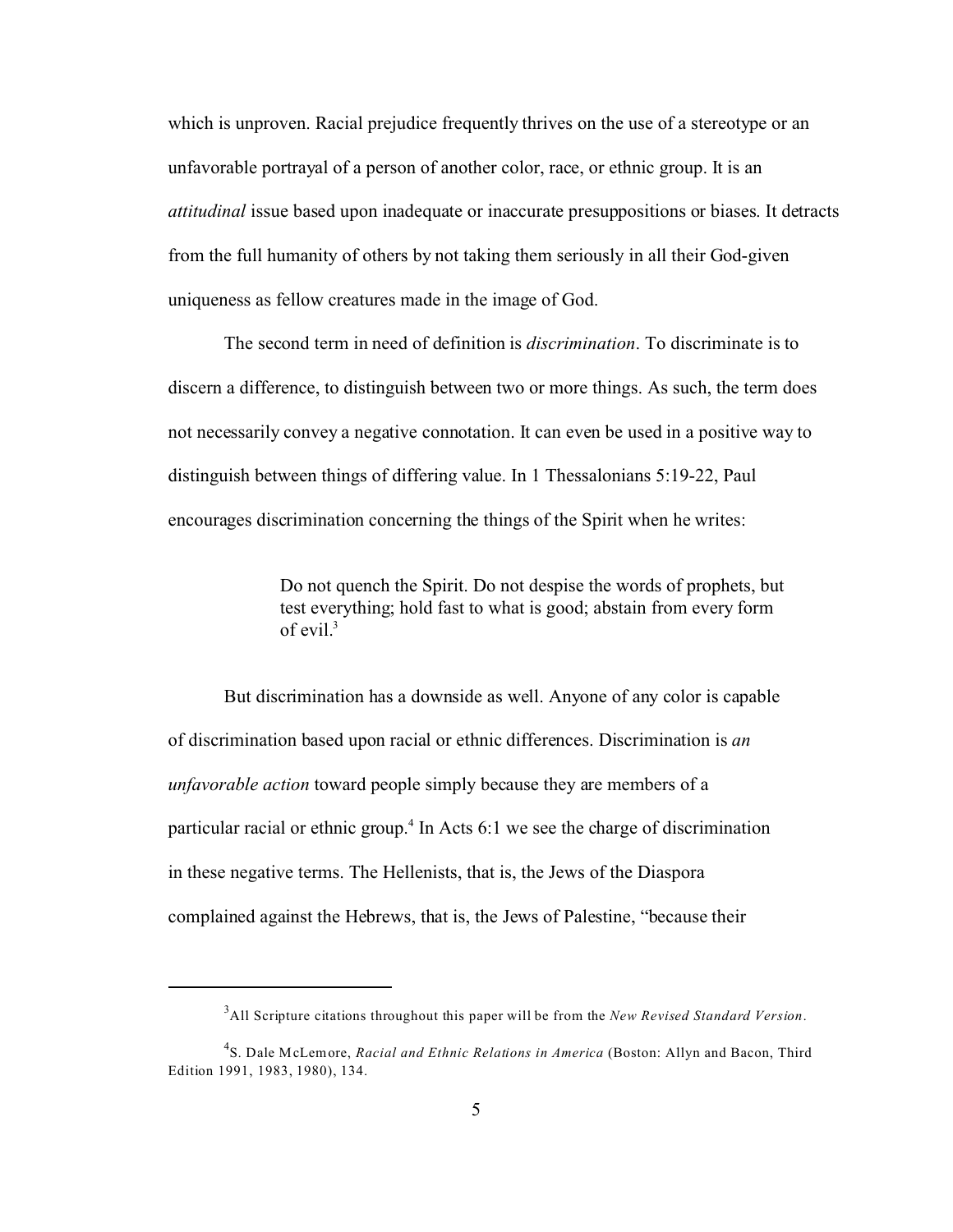widows were being neglected in the daily distribution of food." The Hebrews seem to have had an air of superiority, that is a prejudice or attitude which translated into an act of discrimination against the Hellenists. The apostles, therefore, worked to develop a system in which all the widows were fairly treated.

 Jesus, too, seems to have had discrimination in mind when in the Sermon on the Mount He spoke against murder, anger, the hurling of insults and the labeling of others as "fools."<sup>5</sup> For us to label another person as a "fool" is for us to engage in an act of discrimination. Once again it is an attempt to dehumanize another person, to engage in an act of discrimination which functions in an unfavorable manner against them. For centuries we have trained our soldiers to look at the enemy in depersonalized and dehumanized ways by labeling our enemies with epithets like "nips," "japs," "krauts," "huns," "gooks," and so on. We do this so that our soldiers will have fewer psychological barriers to cross when it becomes necessary for them to kill the enemy. An enemy who is depersonalized, who is made to appear less than fully human, is easier to kill than is one who, like me, is made in the image of God.

In much the same way, the hurling of racial epithets like "nigger" or "honkie" or "wetback" or "greaser" or "kike" or "dago" or "wop" or "polack" or some other equally disparaging label is actually an attempt to rob some person or

<sup>&</sup>lt;sup>5</sup> "You have heard that it was said to those of ancient times, 'You shall not murder'; and 'whoever murders shall be liable to judgment.' But I say to you that if you are angry with a brother or sister, you will be liable to judgment; and if you insult a brother or sister, you will be liable to the council and if you say 'You fool,' you will be liable to the hell of fire" Matthew 5:21-22.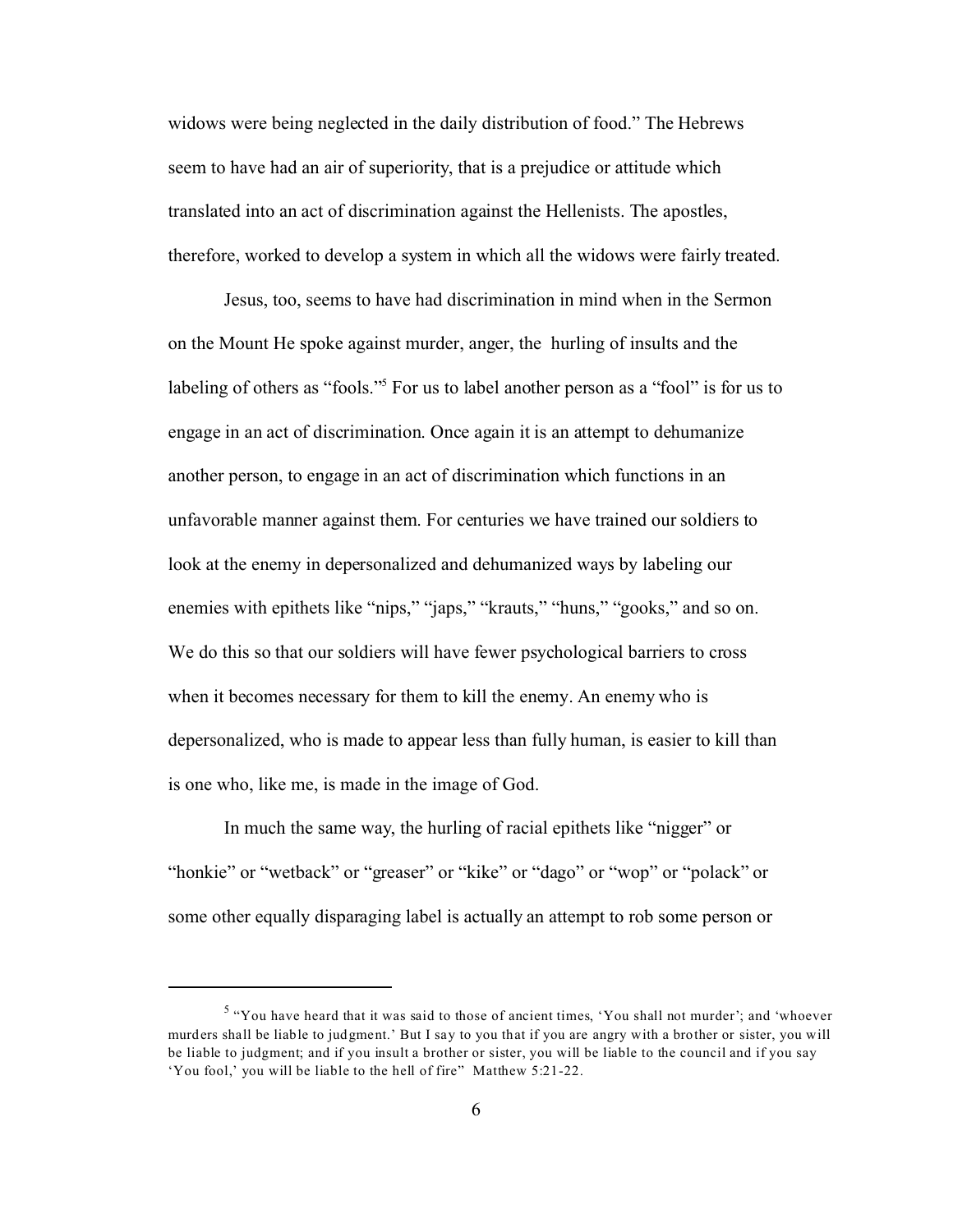some race of its full humanity. It runs, as Jesus noted, in the company of some very unsavory actions like manifestations of rage and even murder. These terms are discharged with the intention of causing damage to the persons against whom they are aimed.

*Racism* is the third and perhaps the most difficult term to define. On the one hand, victims of racism are convinced that they know it instantly when they see it. It is stark, and evil, and unmitigated. It is as profoundly flagrant as the powerful blows which crashed down upon Rodney King.

On the other hand, racism is frequently invisible to the perpetrator. It is subtle. It is insidious. It is camouflaged. It often comes in sophisticated and devious garb. I would even venture to say that it is one of the most deniable of all sins in which white Christians, including Pentecostals, participate. Again it is like the blows upon Rodney King, but this time justified on the basis that those doing the bashing are just doing their job.

Racism is something which is taught and learned. No one is ever born a racist. One has to develop a prejudice against another race and be given power to act on that prejudice at a variety of levels in order to be classed as a racist. Racism requires the presence of both prejudice and power.<sup>6</sup> In American society, then, those who have had the primary access to power have been white. Racism is a white problem, but it is so much a part of the fabric of what it means to be white

<sup>6</sup> Joseph Barndt, *Dismantling Racism: The Continuing Challenge to White American ,* Minneapolis: Augsburg, 1991, 28; Lovett, "Racism and Reconciliation," 14.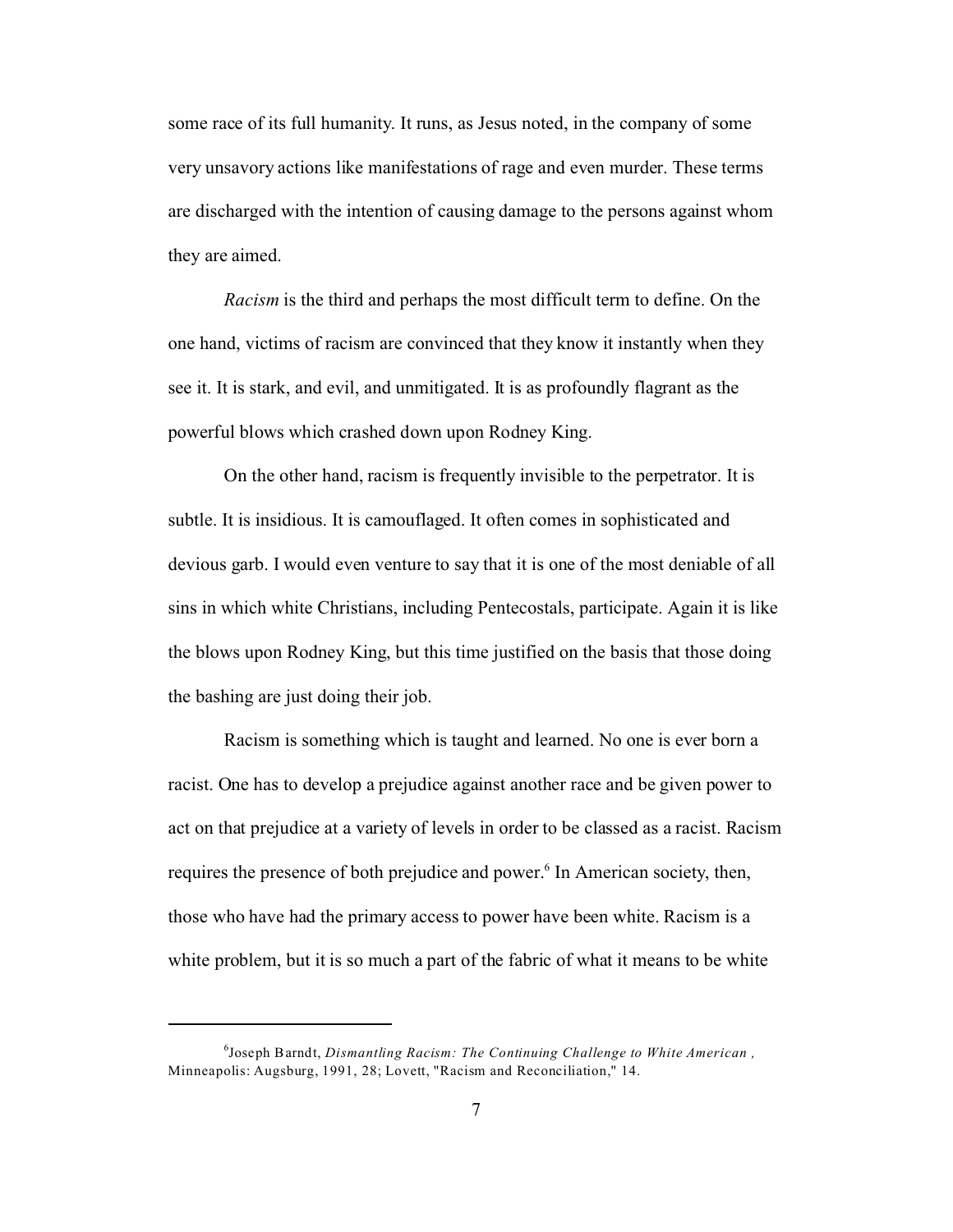in this country that whites seldom really think about it. It has been institutionalized so well in American law and society that it is the way white Americans live.

 Racism by its very nature is *an institutionalized system of oppression which enables or empowers a dominant group of people to oppress another visibly* identifiable group of people.<sup>7</sup> Racism seldom emerges today in white sheets and burning crosses, though it is clearly present there. More frequently, however, racism clothes itself within respectable institutions and their policies thereby allowing racism to hide behind institutional practice.

I became peculiarly aware of this fact this summer when I sat as one of twelve jurors in a "racial discrimination in the workplace" lawsuit. The plaintiff, an Hispanic, charged that he had repeatedly been passed over for promotion because of racial bias, while others with less experience and less seniority had been given positions above him. The defendants justified their acts as being mere "judgment calls" regarding suitability for promotion, a matter of "sound business practice." It is frequently the institution, its policies and practices which give racism its power. We found the defendants guilty.

People play active or passive roles with respect to the institutions in which they participate, whether they be governmental, educational, corporate, or even

 $<sup>7</sup>$ Among those books which are helpful in defining and illustrating the nature of racism are Barndt,</sup> *Dismantling Racism*; George D. Kelsey, *Racism and the Christian Understanding of Man*, New York: Charles Scribner's Sons, 1965; Gunnar Myrdal with Richard Sterner and Arnold Rose, *An American Dilemma: The Negro Problem and Modern Democracy,* New York: Harper & Row, Publishers, 1944, 1962; and McLemore, *Racial and Ethnic Relations in America*.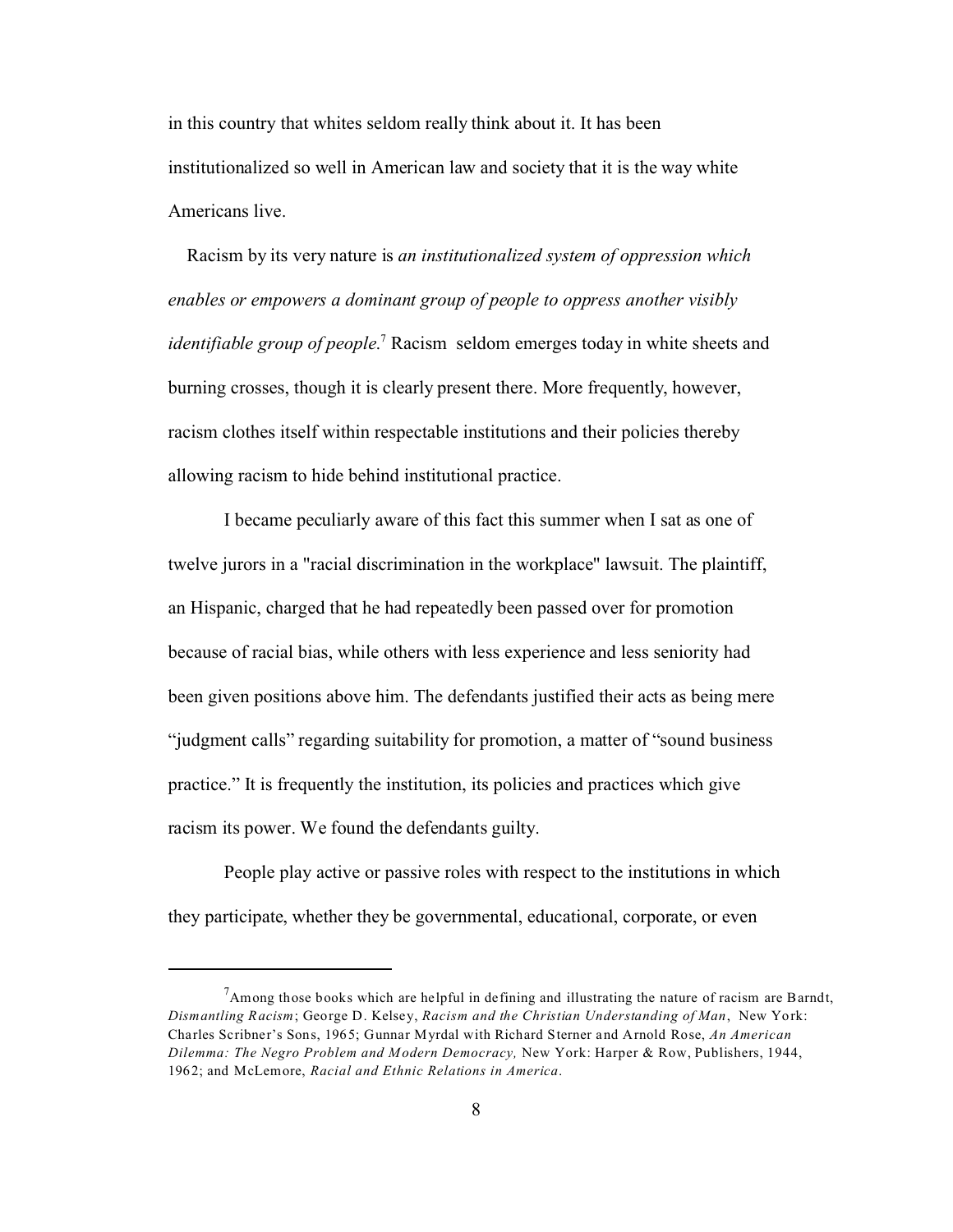ecclesiastical. Pentecostal leaders as eminent as Aimee Semple McPherson who, from her earliest days of ministry insisted upon holding meetings among Southern blacks, also spoke at a number of Ku Klux Klan meetings.<sup>8</sup> Charles F. Parham was singing the praises of the Klan as late as 1927.<sup>9</sup> To be sure, in spite of public pronouncements by some Pentecostal leaders against membership in the Klan, I have been told within the past five years by at least one national leader in a Pentecostal denomination that there continue to be some Pentecostals in his denomination who are regular members of the Klan.<sup>10</sup> The specter of pointed

9 See on this James R. Goff, Jr., *Fields White Unto Harvest: Charles F. Parham and the Missionary Origins of Pentecostalism*,Fayetteville, Arkansas: The University of Arkansas Press, 1988, 157.

<sup>8</sup> See for instance, Edith L. Blumhofer, *Aimee Simple McPherson: Everybody's Sister*, Grand Rapids, Michigan: William B. Eerdmans Publishing Company, 1993, 186-189, 194-195, and 275-278. It is not apparent that "Sister" ever sought for the approval or the endorsement of the Klan although she benefited from it for several years. But by 1924 it is clear that while she and the Klan both advocated so called "traditional values" she publicly criticized the hypocrisy entailed in the anti-semitism of the Klan who claimed to be worshippers of the Jewish messiah. Her illustration of a black man who was refused a place to worship in a white church effectively ended any further relationship with the Klan.

 $10$ There clearly is and has been for many years a basic discomfort among predominantly white Pentecostal groups about the probability that some of their members might be members of the Ku Klux Klan. Membership in such organizations is clearly difficult to prove. [Cf. Mickey Crews, *The Church of God: A Social History,* (Knoxville, TN.: The University of Tennessee Press, 1990, 66 who surveyed church literature and conducted personal interviews but was unable to turn up a single "Church of God member who was a member" of the Klan.]

According to the *Cyclopedic Index of Assembly Minutes and Important Business Acts 1906-1984,*  Cleveland, TN.: White Wing Publishing House, no date, 233-234, at the 19th Assembly of the Church of God (1923) the following question was raised and answered:

Q. What about our members being member of the K.K.K.?

A. They should not any more than any other lodge or order. We do not need to raise a fight against such institutions particularly but our people are not to be members of them.

On the other hand, it seems clear that with large white constituencies in the southern states, some membership in the Klan must be assumed. According to Vinson Synan's narrative of Pentecostal Holiness history, in 1925 every general officer of the denomination was required to make known "*if* he is in fellowship or affiliated in any way with the Ku Klux Klan." Italics mine. Synan goes on to note that apparently one of the top leaders of the Pentecostal Holiness Church had to resign from the Klan. (Cf. Vinson Synan, *The Old Time Power),* Franklin Springs, Ga.: Advocate Press, 1973, 178.

In a real sense, most white Pentecostal leaders were attempting to distance themselves and their followers from radical organizations such as the Klan by the mid '20s. Only Charles F. Parham held out hope for what he called "these splendid men." What they needed was to have their entire membership converted, at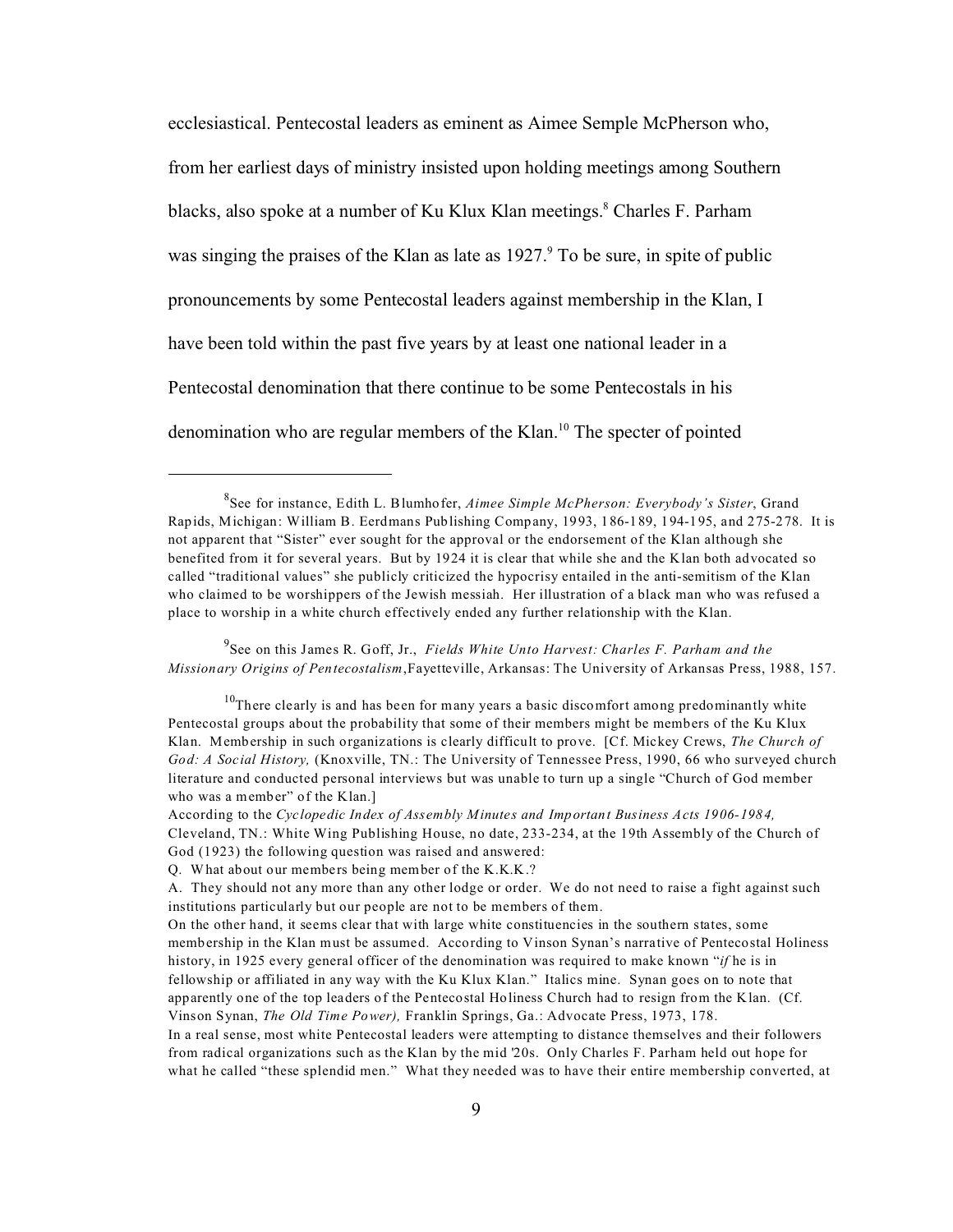hoods and burning crosses, intimidation, senseless beatings and even lynchings which have been employed by the Klan and its members are clearly actions which have been advocated by that institution. Power for some individual and group actions is derived from such institutions. But one need not belong to an institution which openly embraces racist attitudes and practices in order to participate in racist attitudes and actions. It is generally more subtle than that among Pentecostals.

 Paul S. Carter is more candid than most when in his controversial, unauthorized history of the First Assembly of God Church in Memphis, Tennessee, he describes the reason the congregation left its home on East McLemore and moved to North Highland. "The racial make-up of the neighborhood was changing and many of the white families were moving out east, " he observed. "This brought on a desire to move the church to a location, farther out, where the neighborhood make-up was more acceptable to our church membership."<sup>11</sup>

What has long been suspected in the actions of many Pentecostal congregations which have fled the cities for the suburbs is articulated in this history. The value which the local institution placed on a racially homogeneous congregation appears to have been that on which the people of the congregation acted. The desire to be with their friends, with those like themselves, led them to

which point the Klan would "be able to realize their high ideals for the betterment of mankind..." See "Leaves By the Wayside: Ku Klux Klan," *The Apostolic Faith*, Baxter Springs, KS, 3:3 (March, 1927), 5.

<sup>11</sup>Paul S. Carter, *Heritage of Holiness* (Memphis, TN: Paul's Press, 1991), 151.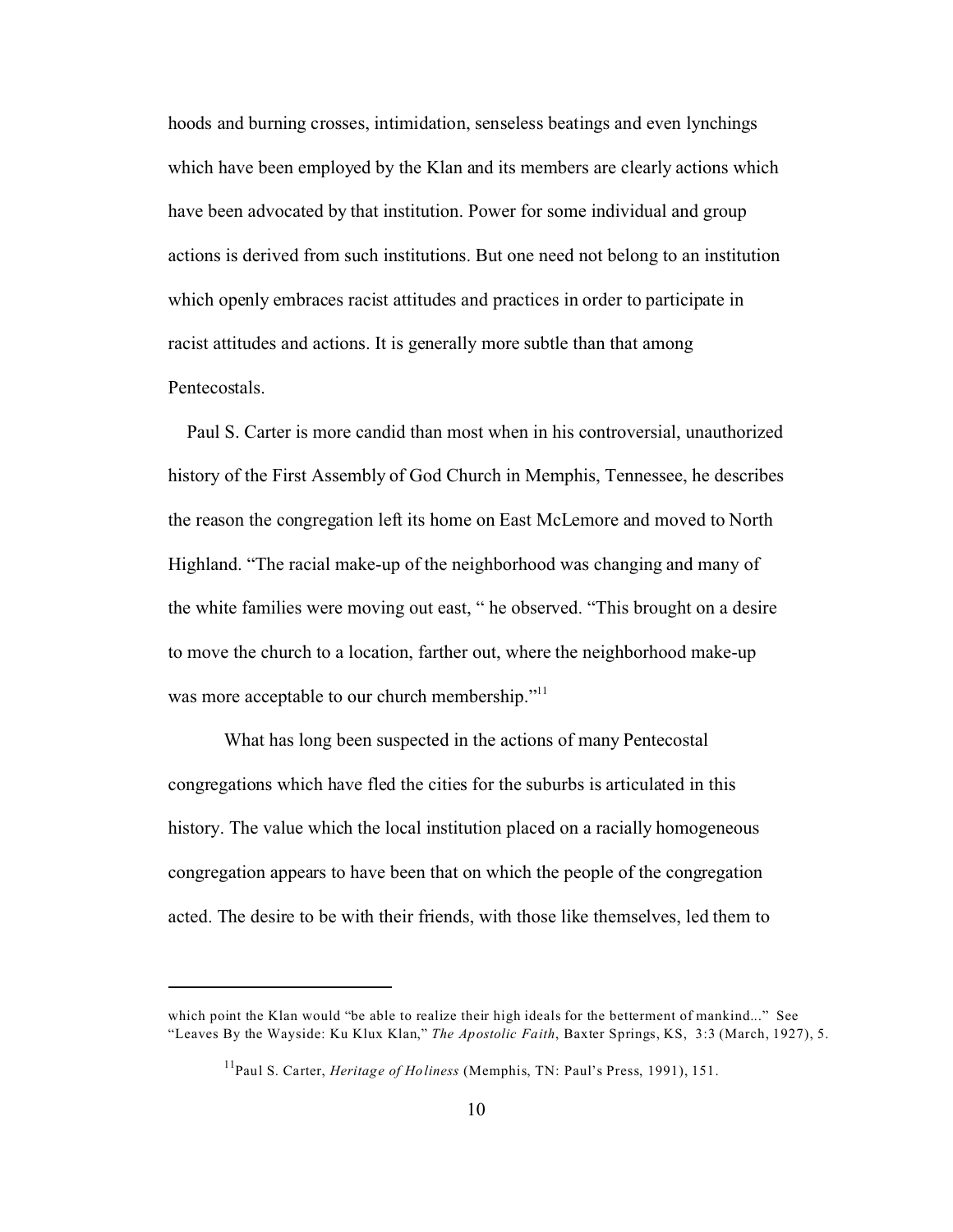move the congregation to its new location rather than to stay and work to meet the needs of a changing neighborhood. That involves at one level an active role in racism. It is not as overt or evident as the action of the Klan, but decision makers acted on racial biases.

There is a passive side to racism as well, one which is less noticeable but just as problematic as active participation in racist acts. The buses of Los Angeles have recently carried signs which read, "Hate, Racism, and anti-Semitism survive only when good people look the other way." The history of German Christianity carries a profound lesson in what might be termed passive racism. For the most part, up to and during the Second World War, German Christians were silent as the government rounded up, then murdered some 6 million Jews. Many Christians knew it was happening, yet they chose to look the other way as Hitler's policy of Jewish extermination was being carried out all around them.<sup>12</sup>

White Pentecostals of the Apostolic Faith Mission in South Africa were noticeably silent at the arrest, imprisonment, and torture of a black minister in that denomination, Frank Chikane. But more troubling yet is the fact that the white prison guard who was, according to institutional policy, justly responsible for administering torture to Frank Chikane was himself a member of the same denomination. How is it that neither he, nor the Apostolic Faith Mission said

<sup>12</sup>Richard Gutteridge, *Open Thy Mouth for the Dumb!: The German Evangelical Church and the Jews,* 1879-1950 Oxford: Basil Blackwell, 1976; Alan T. Davies, *Anti-Semitism and the Christian Mind: The Crisis of Conscience after Auschwitz* New York: Herder and Herder, 1969; and Barndt, *Dismantling Racism*, 56-57.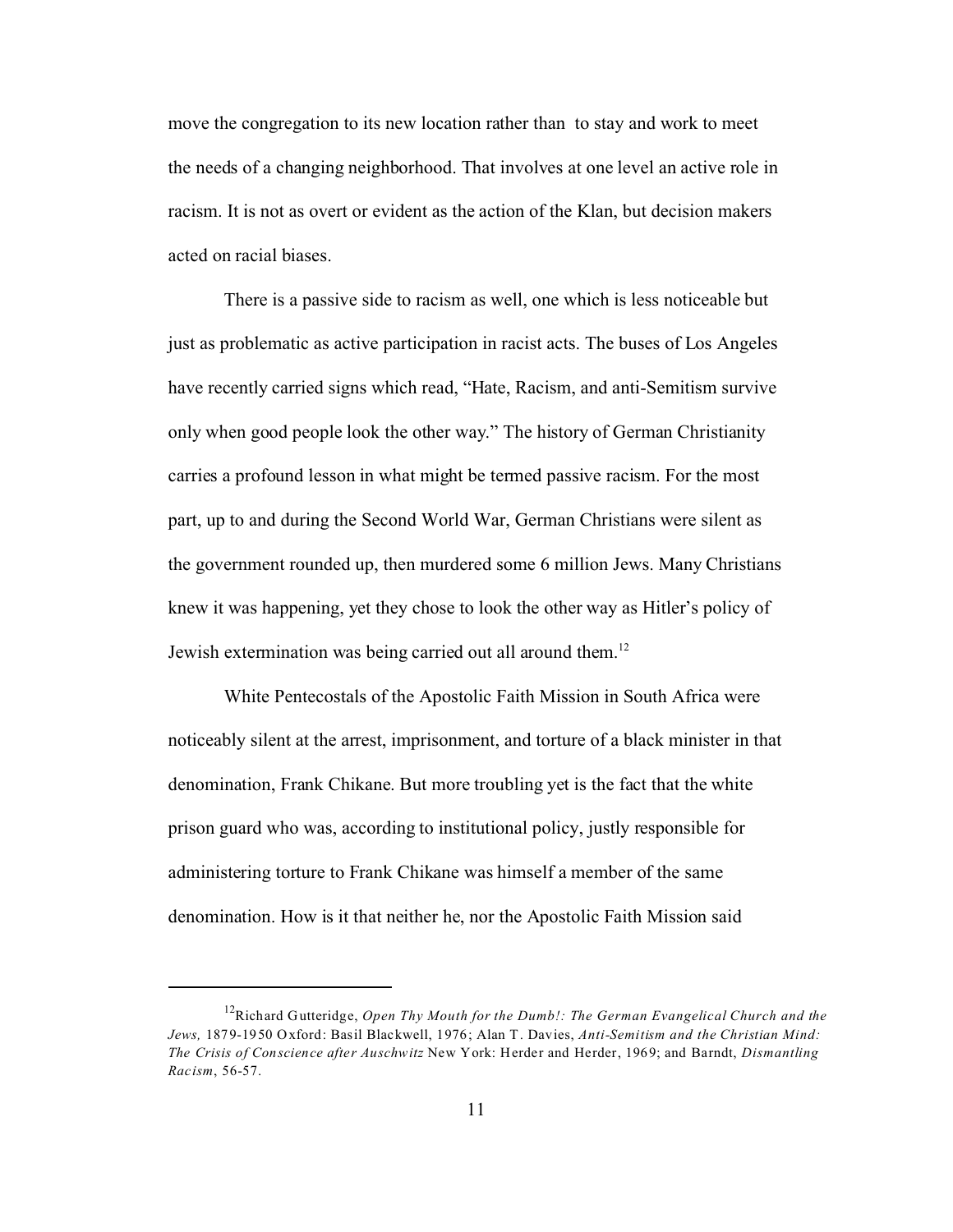anything? Fear of governmental reprisal surely must have entered their minds, or perhaps it was the conviction that Mr. Chikane had broken the law, but in either case, they participated in passive acts of racism by their unwillingness to condemn the action.<sup>13</sup> In the end the Reverend Frank Chikane was never charged, he was merely imprisoned.

In our own country, passive acquiescence to racism has been a regular practice among most white Pentecostal groups as well. It has appeared repeatedly in what might be described as acts of conformity to social mores, be they local, regional, or national. It has appeared in their submission in the final analysis to the canon of "American law and society." But that is to jump ahead of ourselves. We Pentecostals have not always been passive racists and it is on our history of racial unity that I would like now to focus our attention.

#### **I. Race and the Azusa Street Mission**

#### *A. Was the Color Line Washed Away in the Blood?*

 At the beginning of the Twentieth Century, an independent holiness preacher of divine healing set up shop in Topeka, Kansas. The Reverend Charles F. Parham and a number of his students soon came to the conclusion that what the church needed was a baptism of power on the sanctified life. Parham established a Bible school there, where on December 31, 1900, Agnes S. Ozman is said to have received this baptism with its anticipated "Bible evidence," the ability to speak in

<sup>&</sup>lt;sup>13</sup>For Frank Chikane's account of this incident see Ron Sider, "Interview with Rev. Frank Chikane," *Transformation* 5 (April/June, 1988), 9-12 and his autobiography, Frank Chikane, *No Life of My Own,* Maryknoll, NY: Orbis Books, 1989.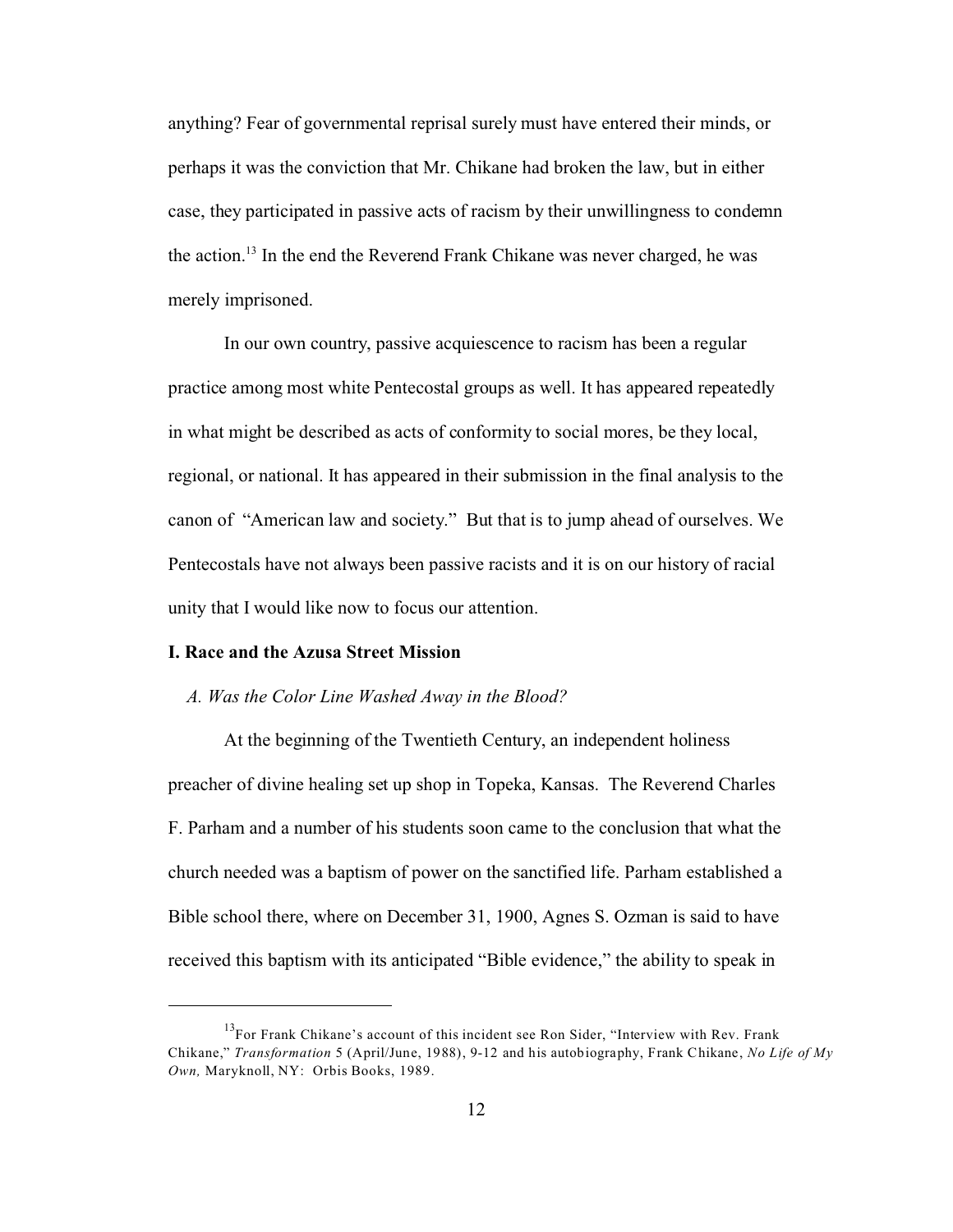other tongues.<sup>14</sup> Over the next five years Parham moved throughout Kansas, Missouri and Texas, taking his message of "Pentecost" with him.

It was in late 1905 that Charles Parham and William J. Seymour met each other through their mutual friend, a black woman named Mrs. Lucy Farrow. As a result, when Parham came to the Houston area and set up a short-term Bible school, Lucy Farrow was instrumental in getting Seymour enrolled in the school. Because Parham chose to honor the local Jim Crow laws, Seymour is said to have been separated from the white students that Parham had attracted, but in spite of this fact he came to accept Parham's teaching on the "Bible evidence" of the baptism in the Holy Spirit.<sup>15</sup> Just after the new year and before his classes were completed, William Seymour was invited to come to Los Angeles to serve as the pastor of a small holiness congregation founded by Mrs. Julia Hutchins.

When Elder William J. Seymour arrived in Los Angeles, California, on February 22, 1906, he was responding to an invitation from "the colored people of the City" who had been led by the Spirit to invite him to "give them some Bible teaching."16 He began his ministry two days later, but was quickly locked out of

<sup>&</sup>lt;sup>14</sup>See on this Agnes N. O. La Berge, *What God Hath Wrought*, Chicago: Herald Publishing Co. Press, no date, reprinted by New York: Garland Publishing House, 1985. Cf. Sarah E. Parham, *The Life of Charles E. Parham: Founder of the Apostolic Faith Movement*, Joplin, MO: Hunter Printing Co., c. 1930, reprinted by New York: Garland Publishing, Inc., 1985.

<sup>&</sup>lt;sup>15</sup>Without a doubt Douglas Nelson's unpublished Ph.D. dissertation "For Such A Time As This: The Story of Bishop William J. Seymour and the Azusa Street Revival" is still the best account of these events. Nelson has published a small part of his findings in his article "The Black Face of Church Renewal", *Faces of Renewal*. Iain MacRobert has drawn *very* heavily from Nelson's dissertation for his own work *The Black Roots and White Racism of Early Pentecostalism in the USA*.

<sup>16</sup>W. J. Seymour, *The Doctrines and Discipline of the Azusa Street Apostolic Faith Mission of Los Angeles C,* Los Angeles: W. J. Seymour, 1915, 12.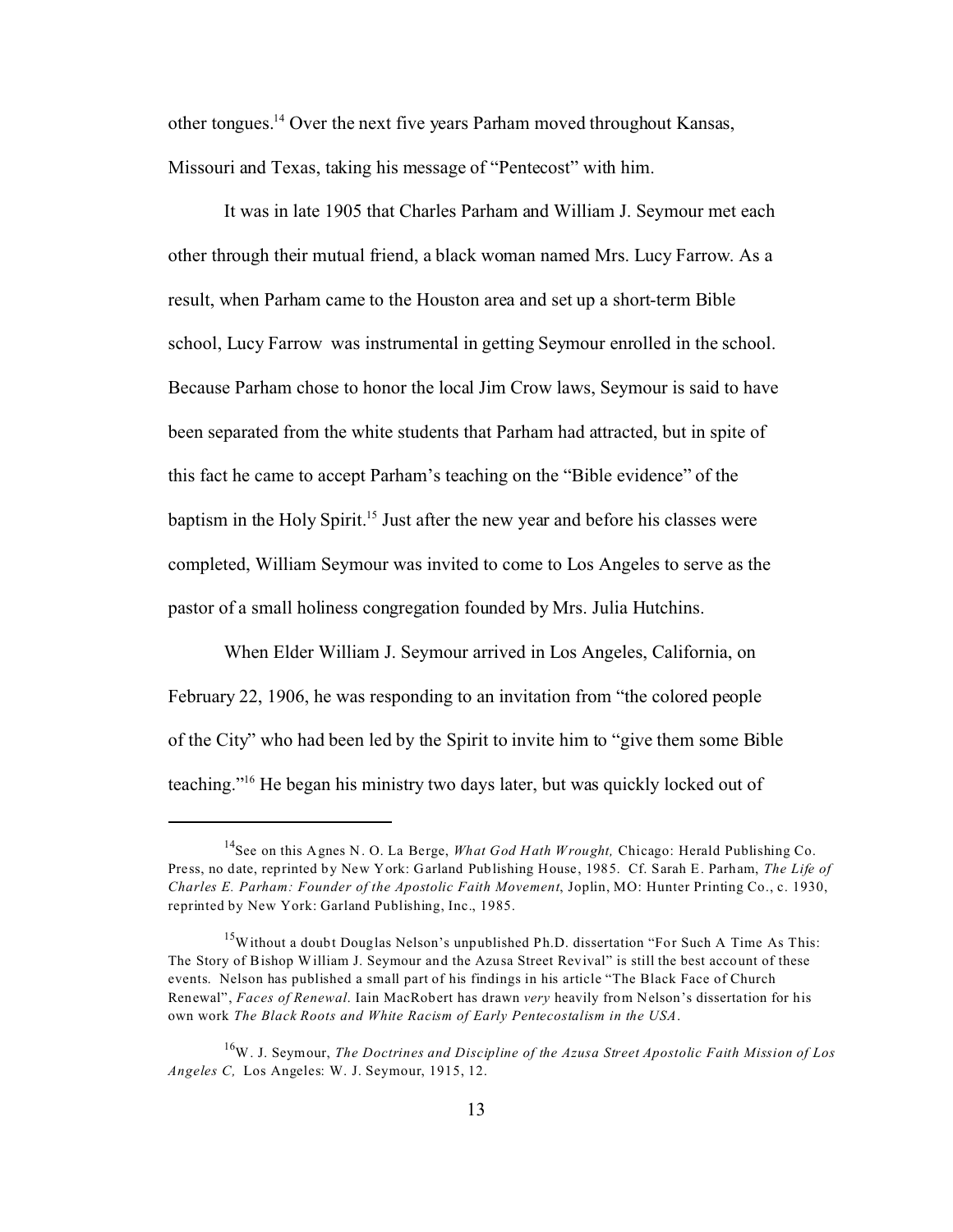the facility, allegedly because he preached Charles F. Parham's "Bible evidence" doctrine, that the ability to speak in other tongues was the "Bible evidence" of the baptism in the Holy Spirit.<sup>17</sup> As a result of the ensuing argument, the Holiness Church Association sent its president, Dr. J. M. Roberts to hear Seymour out. Roberts then asked Seymour to discontinue his preaching on the subject.<sup>18</sup>

Seymour was not rejected by everyone, however, and he was soon invited to the home of Ruth and Richard Asberry, 214 No. Bonnie Brae Street, where throughout the month of March and the first half of April Seymour conducted evening prayer meetings and Bible studies and was free to teach what he believed. While the Bible study group was predominantly a group of African-Americans, there is sufficient documentation to suggest that from time to time whites also attended those meetings.<sup>19</sup> When on April 9, 1906, the Holy Spirit was poured out

 $17$ For a good analysis of this doctrine as it was taught by Parham, see James R. Goff, Jr., "Initial Tongues in the Theology of Charles Fox Parham" in Gary B. McGee, ed. *Initial Evidence: Historical and Biblical Perspectives on the Pentecostal Doctrine of Spirit Baptism*, Peabody, MA.: Hendrickson Publishers, 1991, 57-71. For the interaction between Parham and Seymour on this doctrine and Seymour's theological analysis of this doctrine see Cecil M. Robeck, Jr., "William J. Seymour and 'The Bible Evidence,'" in the same volume, pp. 72-95.

<sup>&</sup>lt;sup>18</sup>"Bro. Seymour's Call," *The Apostolic Faith*, Los Angeles, 1:1 (September, 1906), 1. For a second eyewitness account of the meeting between Seymour and Roberts, see Mrs. W. H. McGowan, "Another 'Echo from Azusa'" (Covina, Ca.: Mrs. W. H. McGowan, (ca. 1956). This tract has since been incorporated into Mrs. R. L. (Clara) Davis, *The Wonderful Move of God: The Outpouring of the Holy Spirit from Azusa Street to Now*, Tulsa, OK: Albury Press, 1983, 54; reprinted as *Azusa Street Till Now* (Tulsa, OK: Harrison House, 1983, 1989), 17 in an edited version. Cf., Nelson, "For Such A Time As This," 187- 188.

<sup>19</sup>See, for example Frank Bartleman, *How Pentecost Came to Los Angeles* (Los Angeles: F. Bartleman, 1925), 43-44. This work has been reprinted along with three other books by Bartleman in *Witness to Pentecost: The Life of Frank Bartleman* New York: Garland Publishing, Inc., 1985 with an extended introduction by Cecil M. Robeck, Jr. It has also appeared under the title *What Really Happened at "Azusa Street?"* (Northridge, CA: Christian Publications, 1962) as John G. Meyers, ed. *Another Wave Rolls In* (Northridge, CA: Voice Publications, 1970) as *Another Wave of Revival* (Springdale, PA: Whitaker House, 1982), and as *Azusa Street: The Roots of Modern Pentecost* (Plainfield, NJ: Logos International, 1980) with an extended introduction by Vinson Synan.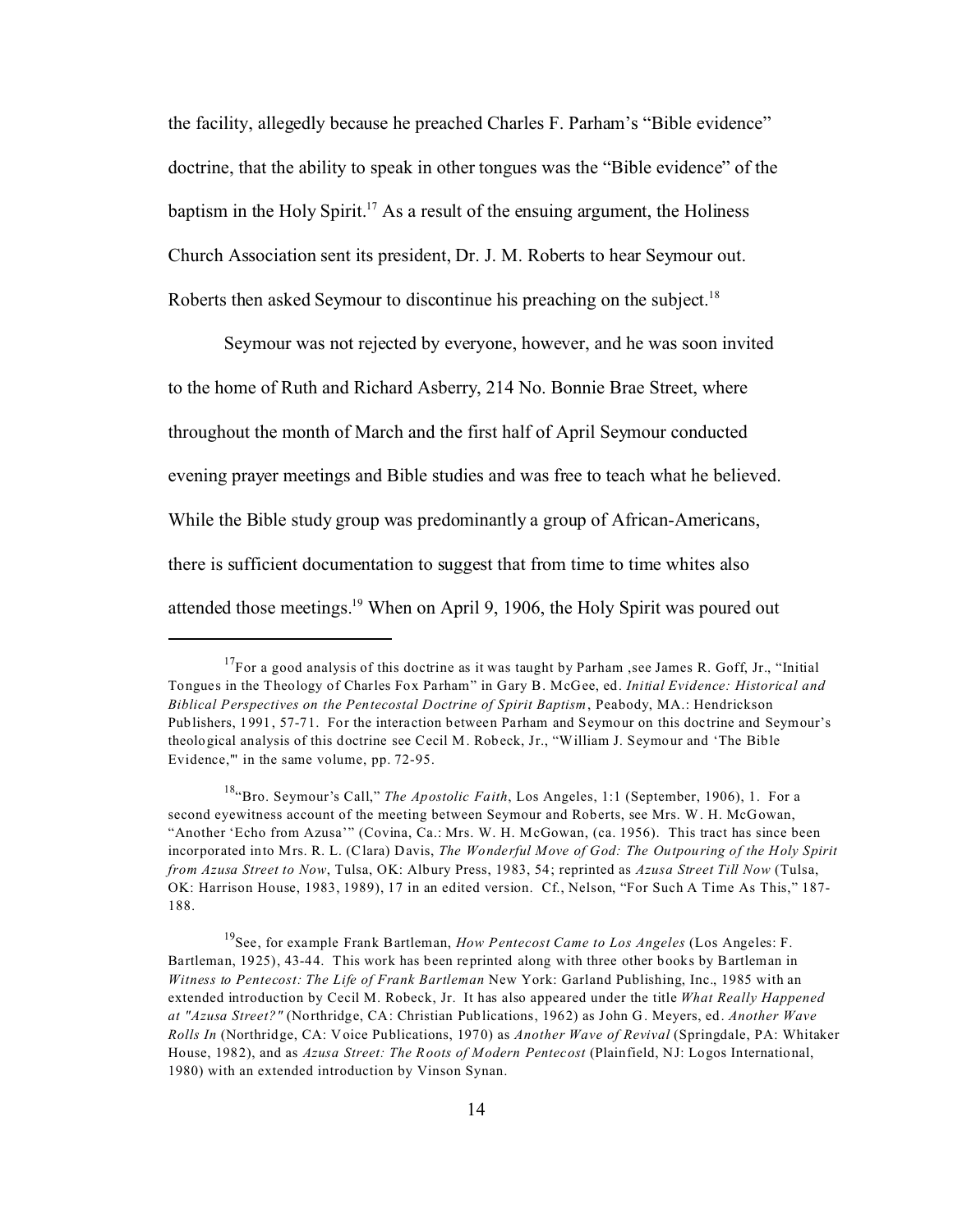in this Bible study and people began to speak in tongues, it quickly became apparent that a new facility would be needed for their meetings. Indeed, word spread so rapidly that within six days of the outpouring this group had located and begun to renovate the facility at 312 Azusa Street in the heart of Los Angeles. Services must have begun about Easter Sunday, April 15, for by two days later the *Los Angeles Daily Times* had sent a reporter, pen in hand, to break the news to the world of this "newest religious sect."<sup>20</sup> In that initial *Times* report, the congregation was described as a group of "colored people" with "a sprinkling of whites." $^{21}$ 

From its inception, then, the Azusa Street mission had a racially integrated constituency. Such things were not unheard of in 1906 Los Angeles. The city had few, if any, of the so-called Jim Crow laws in effect which governed many of the Southern states during that time.<sup>22</sup> Other churches such as Joseph Smale's First New Testament Church were more or less racially integrated. The Holiness Church of Southern California and Arizona regularly included both blacks and

<sup>20</sup>"Weird Babel of Tongues," *Los Angeles Daily Times* (18 April, 1906), 2:1.

 $21$ "Weird Babel of Tongues," 2:1.

 $22$ For us to note that Los Angeles had few if any Jim Crow laws is not for us to say that there was no racial prejudice in Los Angeles. There was, and it reared its head in various forms. African-Americans were clearly not welcome in a few parts of the city. Cf., "Edendale Indignant Over Negro Neighbors," *Los Angeles Express* (October 2, 1907), 2:11; "Police Aid Negroes to Occupy House," *Los Angeles Herald* (October 8, 1907), 6; "Negroes Turned Down," *Pasadena Evening Star* (August 21, 1906), 1; "Puts Ban on Anti-Negro Signs," *Los Angeles Herald* (May 7, 1907), 12; "Negroes Thank Mayor Harper," *Los Angeles Herald* (May 12, 1907), 2:5.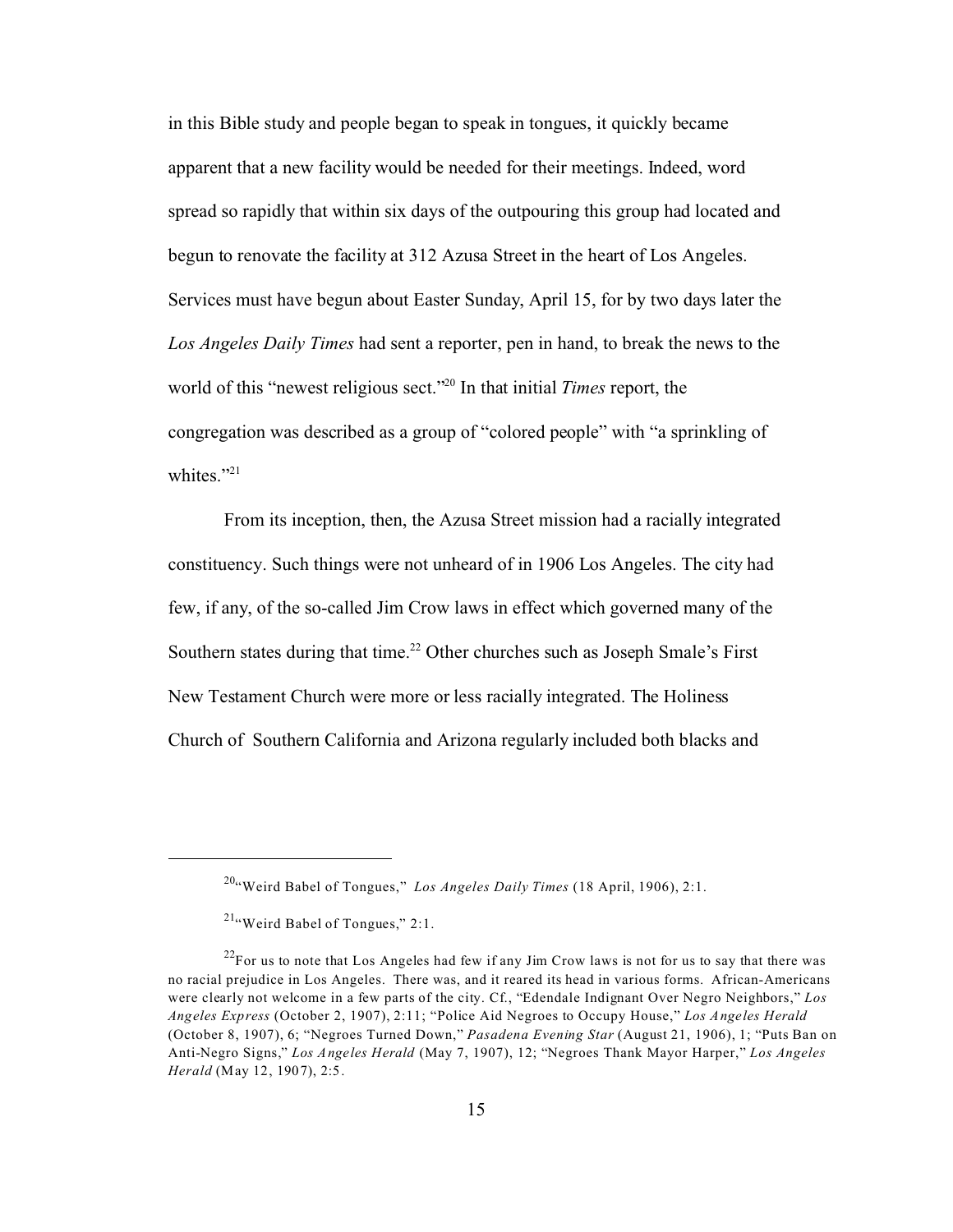whites and frequently featured a black evangelist in Los Angeles meetings.<sup>23</sup> But there were also some churches which were important black churches by this time<sup>24</sup> just as the majority of Los Angeles churches catered to whites. All of this is understandable when we realize that in the years following reconstruction many southerners, black and white, had emigrated to the Los Angeles area often bringing their social and cultural mores with them. Still, the Azusa Street mission was different from her predecessors.

Azusa Street was a racially integrated congregation led by an African-American pastor and a racially integrated staff and board. While the mission continued to be known as the "colored church,"<sup>25</sup> reports of the mixing of the races at the mission are numerous.<sup>26</sup> Most of the reports emphasize the large

<sup>25</sup>See, for instance, "Bible Pentecost" *The Apostolic Faith*, Los Angeles, CA, 1:3 (November, 1906), 1, which notes that "As they inquire their way to the Apostolic Faith Mission, perhaps they are asked, 'O, you mean the Holy Rollers, or 'It is the Colored Church you mean?'"

<sup>23</sup>See Josephine M. Washburn, *History and Reminiscences of the Holiness Church Work in Southern California and Arizona*, South Pasadena, CA: Record Press, 1912. rpt. New York: Garland Publishing, Inc., 1985, 160.

 $^{24}$ Among these churches serving the 5,000 members of Los Angeles' African-American population in 1906 were First African Methodist Episcopal Church (900 members), Wesley Chapel (500 members), and Second Baptist Church (500 members). For a brief overview of these and several other black churches in 1909 see G. R. Bryant, "Religious Life of Los Angeles Negroes," *Los Angeles Daily Times* (12 February, 1909), 3:7. Estimates of the size of Los Angeles' African-American population in 1906 are based upon an estimate of 2.3% of the entire population of the city's 228,300 reported in "Uncle Sam Is Shown An Early Portrait of His Favorite Niece," *Los Angeles Evening News* (16 April, 1906), 1. The actual racial breakdown for 1900 and 1910 is available in J. McFarline Ervin, "The Participation of the Negro in the Community Life of Los Angeles," M.A. Thesis, University of Southern California, 1931, rpt. San Francisco: Rand E. Research Associates, 1973, 10.

<sup>&</sup>lt;sup>26</sup>See, for example "Rolling and Diving Fanatics 'Confess," Los Angeles Daily Times (23 June, 1906), 1:7, which mentions some 700 congregants of which "the majority of the occupants of the place were colored men and women, with a sprinkling of white people," or "Religious Fanaticism Creates Wild Scenes," *Los Angeles Record* (14 July, 1906), 1, which notes "There were 500 people in the Azusa St. Church. Whites and blacks mingled."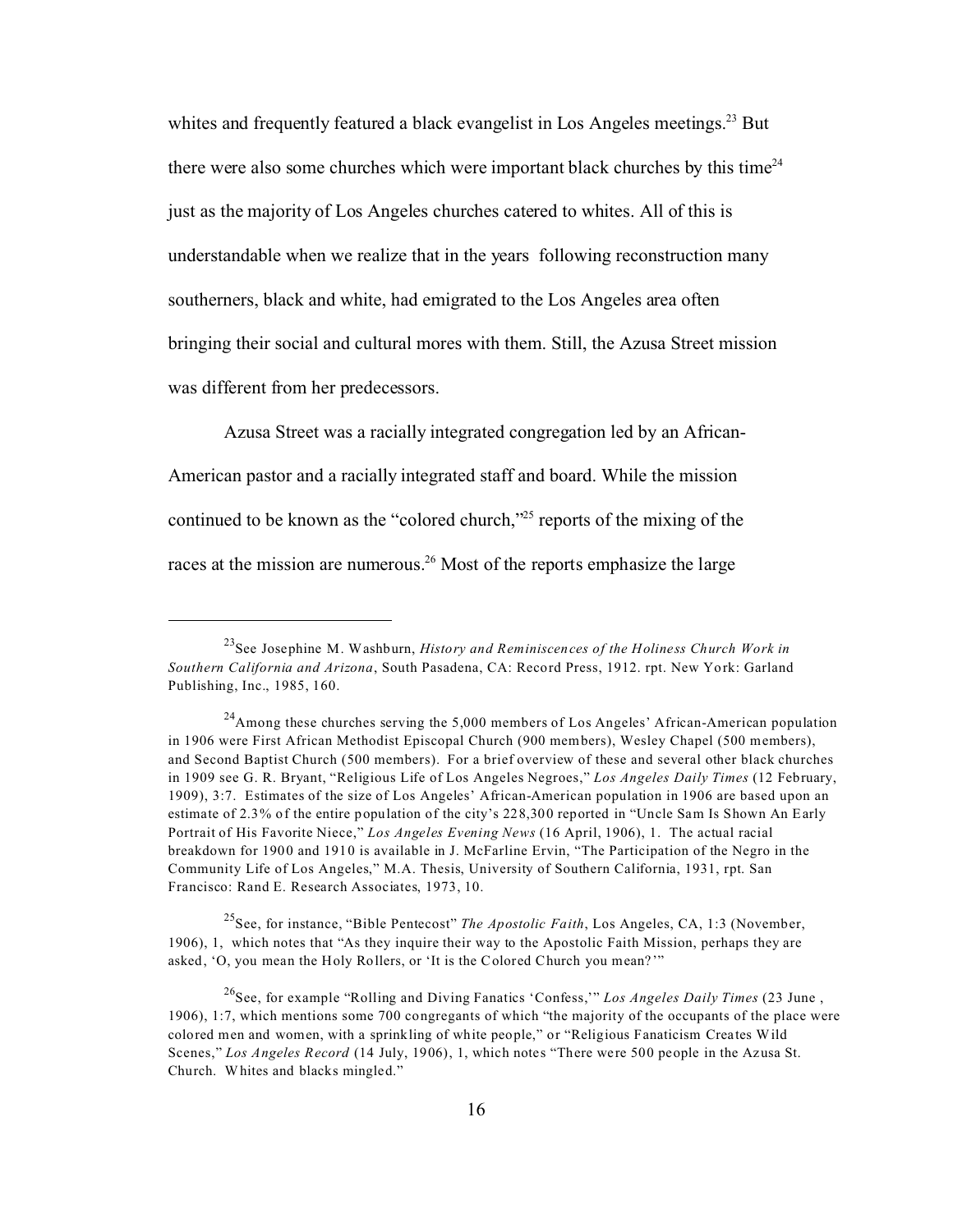number of blacks in the services, but in late August or early September of 1906 William F. Manley visited the mission and was struck by the fact that during that particular evening service he found about 25 "colored" and 300 "white" worshippers.<sup>27</sup> The range of nationalities which came to the mission and the transformation of racial attitudes among some who came to the mission during this period led Frank Bartleman to make his often quoted observation that in this humble mission "the 'colorline' was washed away in the blood."<sup>28</sup>

Indeed, for a good number of people this was undoubtedly the case. When in 1907 the mission was incorporated with the State of California it included a number of officers who were white, while the pastor, at least one trustee and several staff members were black.<sup>29</sup> Even those from the outside were struck by the unique mix of races at the mission. When the southern evangelist George B. Cashwell visited the mission in late 1906, he noted that "a new crucifixion began in my life and I had to die to many things..." Chief among these many things was his racial prejudice.<sup>30</sup>

<sup>27</sup>William F. Manley, "True Pentecostal Power, with Signs Following," *The Household of God*, 2:9 (September, 1906), 6.

<sup>28</sup>F. Bartleman, *How Pentecost Came to Los Angeles*, 54.

<sup>&</sup>lt;sup>29</sup>Cecil M. Robeck, Jr. "Azusa Street Mission," in ,Stanley M. Burgess and Gary McGee, eds., *Dictionary of Pentecostal and Charismatic Movements* , Grand Rapids, MI: Zondervan Publishing House/Regency Reference Library, 1988, 34.

<sup>30</sup>G. B. Cashwell, "Came 3,000 Miles for His Pentecost," *The Apostolic Faith* (LA) 1:4 (December, 1906) 3; Carl Brumback, *Suddenly...From Heaven: A History of the Assemblies of God* , Springfield, MO: Gospel Publishing House, 1961 , 84; Vinson, Synan, *The Holiness-Pentecostal Movement in the United States*, Grand Rapids, MI: William B. Eerdmans Publishing Company, 1971, 123. Cf. Robeck, "The Social Concern of Early American Pentecostalism," 100-102.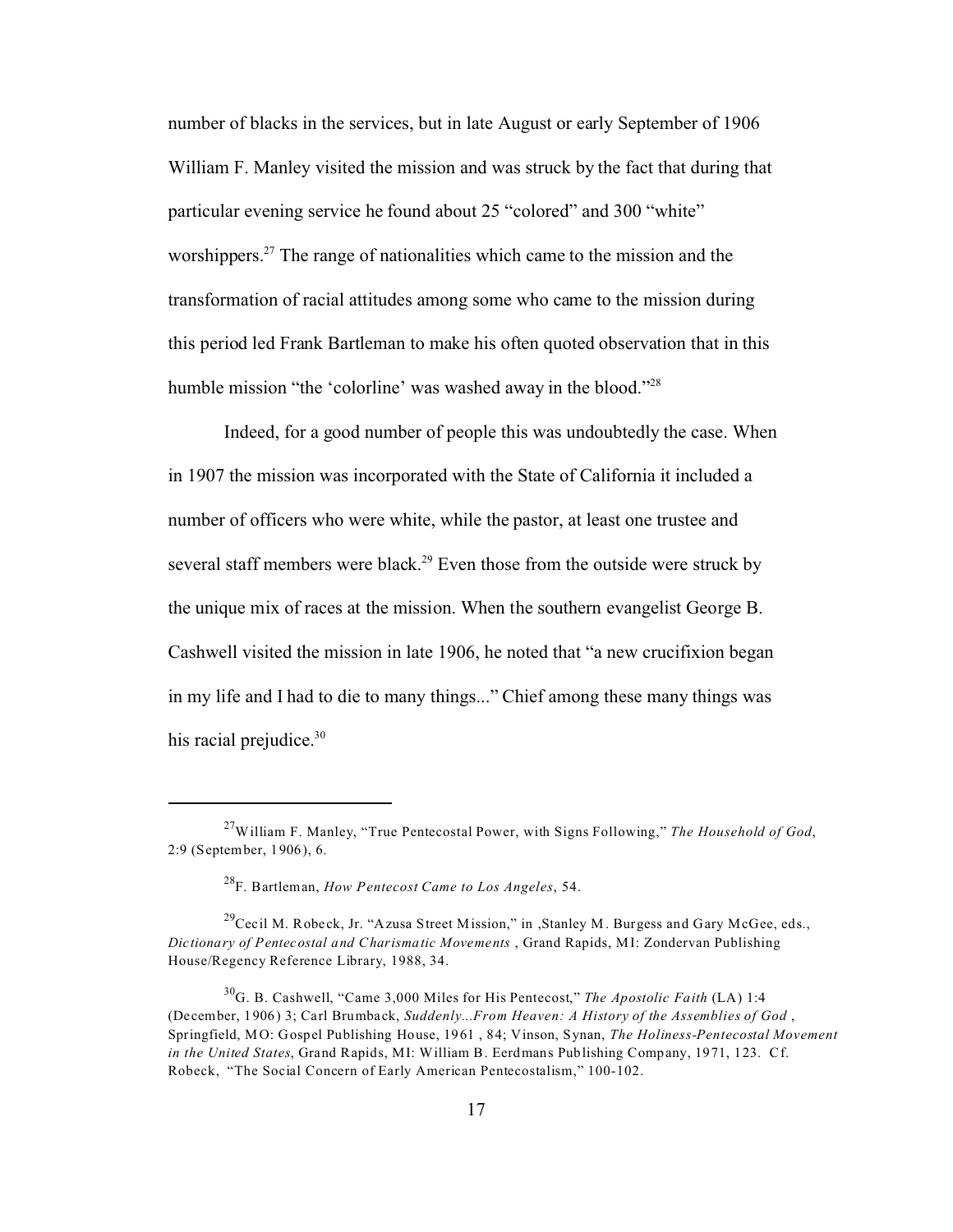It was Elder Seymour who set the stage for such things, embracing all who came to the mission. "No instrument that God can use is rejected on account of color or dress or lack of education," *The Apostolic Faith* announced. If the revival "had started in a fine church, poor colored people and Spanish people would not have got it," the paper continued, "but praise God it started here."<sup>31</sup>

Late in the fall another announcement was made in the mission's newspaper. While it is both untitled and anonymous it seems clear that it represents the thinking of the mission's leaders. "One token of the Lord's coming is that He is melting all races and nations together, and they are filled with the power and glory of God," it proclaimed. "He is baptizing by one spirit into one body and making up a people that will be ready to meet Him when He comes."<sup>32</sup> This time the announcement proclaimed a view of ecclesiology which was decidedly inclusive of all races, almost miscegenistic in character as though these races were melted into a new humanity, the Church (Cf. Ephesians 2:14-16)

In April, 1907, a full year after the Azusa Street revival had begun, *The Apostolic Faith* continued to make the same point. The Church is composed of people from all races and nations who, by the blood of Christ, have been made into a family. On the surface and before its reading public, at least, the mission set forth the image that Jesus' prayer in John 17:21 was clearly being answered through the blood of Christ and the leadership of the Holy Spirit. Those of

<sup>31</sup>"Bible Pentecost," *The Apostolic Faith* 1:3 (November, 1906), 1.

<sup>32</sup>"Bible Pentecost" *The Apostolic Faith*, Los Angeles, 1:3 (November, 1906), 1.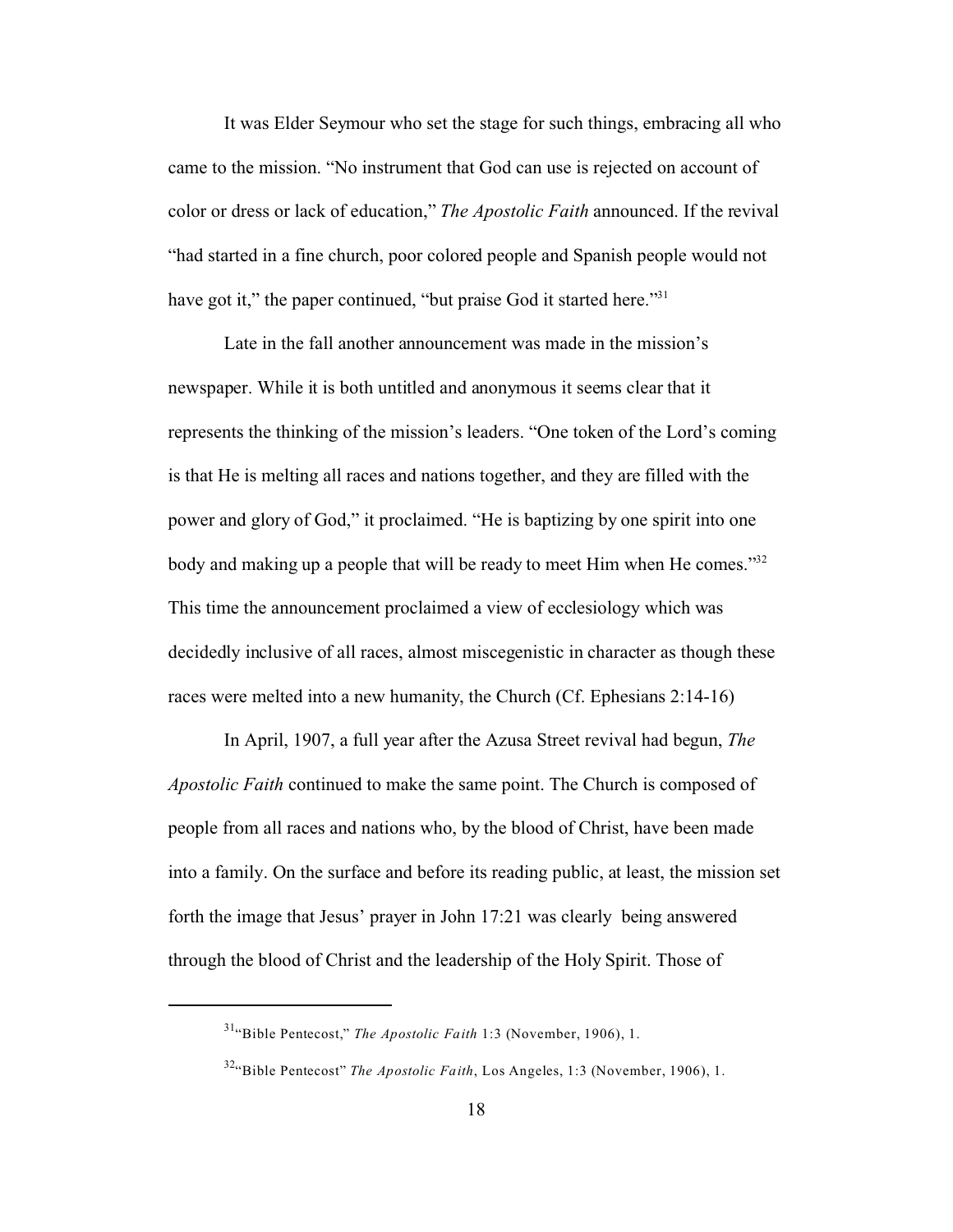disparate races and nations who had been bought by Christ's blood were now being molded into a family unit of sisters and brothers. And they were *satisfied* with that reality. $33$ 

Theoretically this was the case. Those who visited the mission were quite satisfied to be considered part of the same family of God. But when it came to actually living together under one roof, not everyone who came to the mission was equally satisfied. The Baptist pastor from nearby Glendale, California, Elmer K. Fisher, received his Pentecostal experience at the mission, quickly aligned with Pastor Joseph Smale's First New Testament Church, then founded an independent mission which would become known as The Upper Room, while it is clear that Fisher and Seymour would come to differ over the doctrine of the "Bible evidence" in  $1907^{34}$ , Bartleman's note that "most of the white saints" left Azusa Street in September, 1906, to join Fisher's newly-founded mission suggests that many of the white congregants, though by no means all of them, had not submitted fully to the blood which was washing the color line away.<sup>35</sup> The seeds

<sup>&</sup>lt;sup>33</sup>"It is the Blood of Jesus that brings fellowship among the Christian family. The Blood of Jesus Christ is the strongest in the world. It makes all races and nations into one common family in the Lord and makes them satisfied to be one. The Holy Ghost is the leader and He makes all one as Jesus prayed, "that they all may be one;" untitled article, *The Apostolic Faith*, Los Angeles, 1:7 (April, 1907), 3.

<sup>34</sup>Robeck, "William J. Seymour and 'The Bible Evidence,'" 72-95, especially 78-82, explores the theological issues which separated Seymour from Fisher.

<sup>35</sup>Bartleman, *How Pentecost Came to Los Angeles*, 84. Between late summer 1906 when Bartleman took about 25 whites from the mission, mostly former members of the Los Angeles Holiness Church, and formed a new congregation at Eighth and Maple, and Fisher took many of the whites from Azusa Street along with a number of people who were disgruntled with Pastor Joseph Smale at First New Testament Church, (Charles F. Parham, "Leadership," *The Apostolic Faith*, Baxter Springs, KS, 1:4 (June, 1912), 8, claims merely that Fisher "stole his congregation from Azusa") and the spring of 1911 when William Durham walked away with a very large number of those who were now at the mission and formed a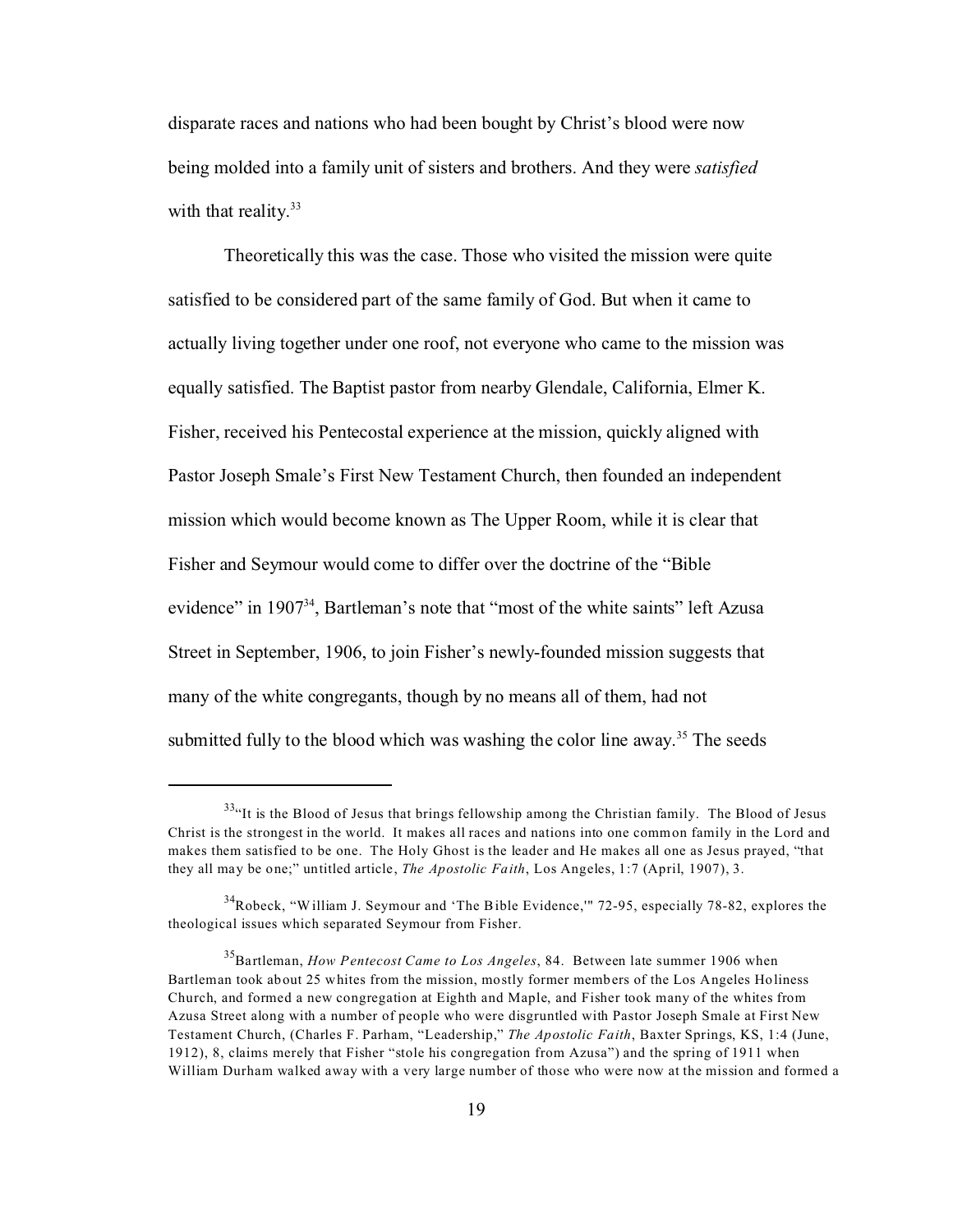of racial dissatisfaction were clearly present.

One of the reasons such problems may have arisen was the degree to which local newspaper reporters were willing to pounce on the mixing of the races at Azusa Street. Indeed, the most significant stumblingblock which the mission posed before the entire community of Los Angeles, the real *scandal* of Pentecost at the mission, may yet prove to be the extent to which the issues of prejudice and discrimination were overcome by those who came and *stayed* at the mission. The breakdown was so complete that it crossed both racial and gender lines. White women saw nothing wrong in hugging their black pastor or even kissing him on the cheek. Nor was it uncommon for a young black woman to "throw her arms around the neck of some white man...and beg him to 'come to the altar.'"<sup>36</sup>

One reporter labeled such events as "disgusting scenes". "Whites and Blacks Mix in a Religious Frenzy," he announced. $37$  Another paper thundered, "Religious Fanaticism Creates Wild Scenes," "Holy Kickers Carry On Mad Orgies," and "Negroes and Whites Give Themselves Over to Strange Outbursts of Zeal."38 Such headlines were designed to inflame the imagination, titillating the

new congregation just five blocks away at Seventh and Los Angeles Street, there were about half a dozen splits which occurred at the mission. All of them fell along racial lines. But throughout these years, many other whites continued to pour into and go out of the mission.

<sup>&</sup>lt;sup>36</sup>"Women with Men Embrace," Los Angeles Daily Times (3 September, 1906), 11.

 $37$ "Women with Men Embrace," 11.

<sup>&</sup>lt;sup>38</sup>"Religious Fanaticism Creates Wild Scenes," *Los Angeles Record* (14 July, 1906), 1.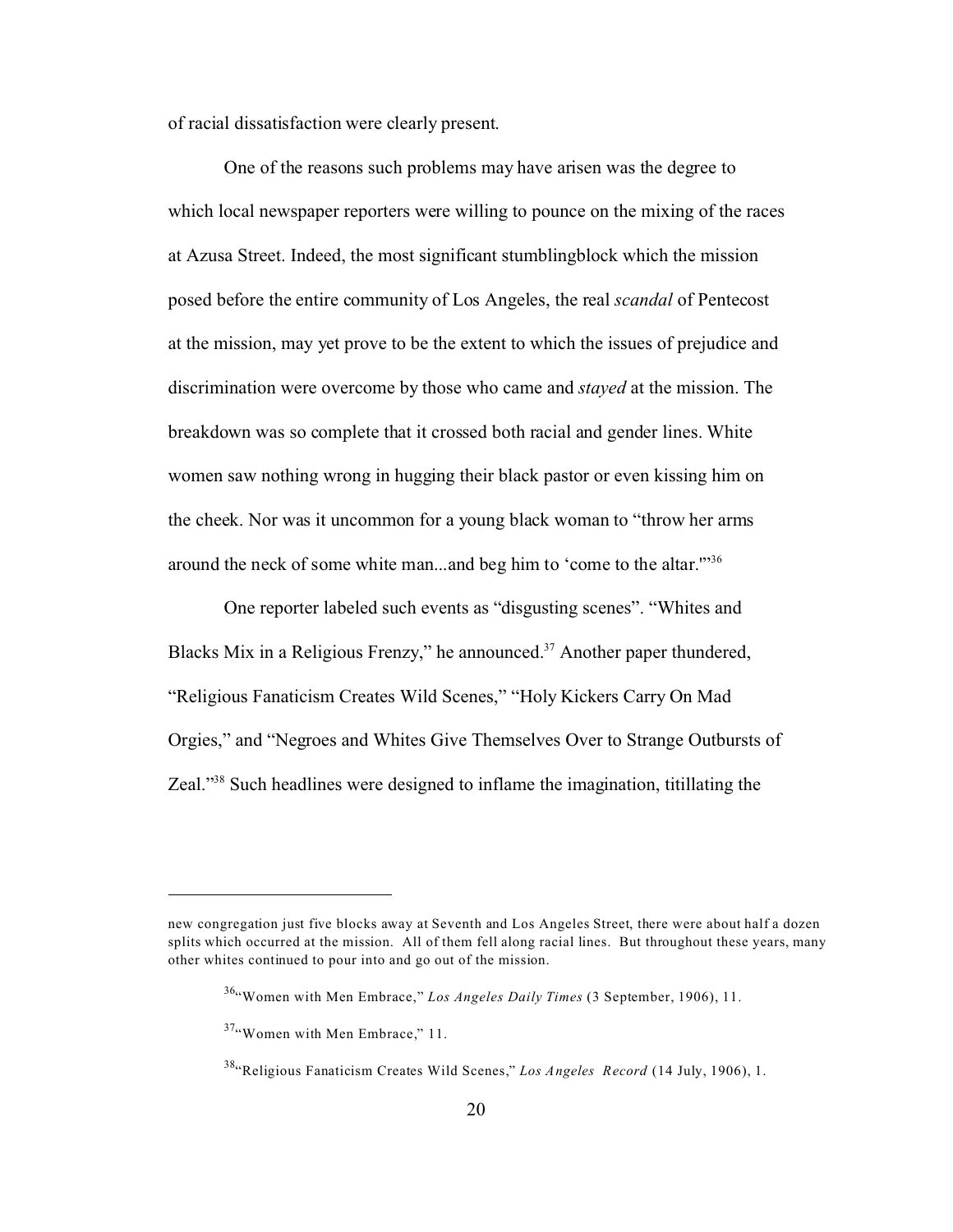casual reader with sexual innuendo like a supermarket tabloid.<sup>39</sup> Little wonder is it, then, that pastors who were not already sympathetic to emotive or affective religious expression labeled the whole undertaking in their sermons as "a disgusting amalgamation of African voodoo superstition and Caucasian insanity..."<sup>40</sup>

In late October, 1906, Charles F. Parham came to Los Angeles. He planned to take charge of Seymour's work; after all, Seymour had been his student and he was using Parham's name, the Apostolic Faith, to describe the work. In fact, Seymour had looked forward to Parham's arrival. But Parham was not prepared for what he would find. What he found distressed him deeply. Coming from Texas where Jim Crow laws were strictly enforced and racial segregation was the socially acceptable status quo, Charles Parham was not at all ready to accept Seymour's egalitarian convictions.<sup>41</sup> Parham attempted to seize control of the mission, but was strongly rebuffed for his efforts by the multitude who supported Elder Seymour.<sup>42</sup> As a result, Parham and his associates first distanced

<sup>39</sup>See for example, "Wife Prefers Holy Rollers to Husband, *Los Angeles Express* (7 September, 1906), 4; "Says Wife Went with Jumpers," *Los Angeles Record* (7 September, 1906), 1; and "Found with Holy Rollers," *Los Angeles Herald* (8 September, 1906), 3, in which Mr. Emil Hugo notifies the police and the press that his wife has disappeared, deserted him, taking all their money, and given it to the mission.

<sup>40</sup>"New Religions Come, Then Go," *Los Angeles Herald* (24 September 1906, 7; "Denounces New Denominations," *Los Angeles Examiner* (24 September, 1906), 5.

<sup>41</sup>Goff, *Fields White Unto Harvest*, 131.

 $42$ Nelson, "For Such a Time As This," 208-210.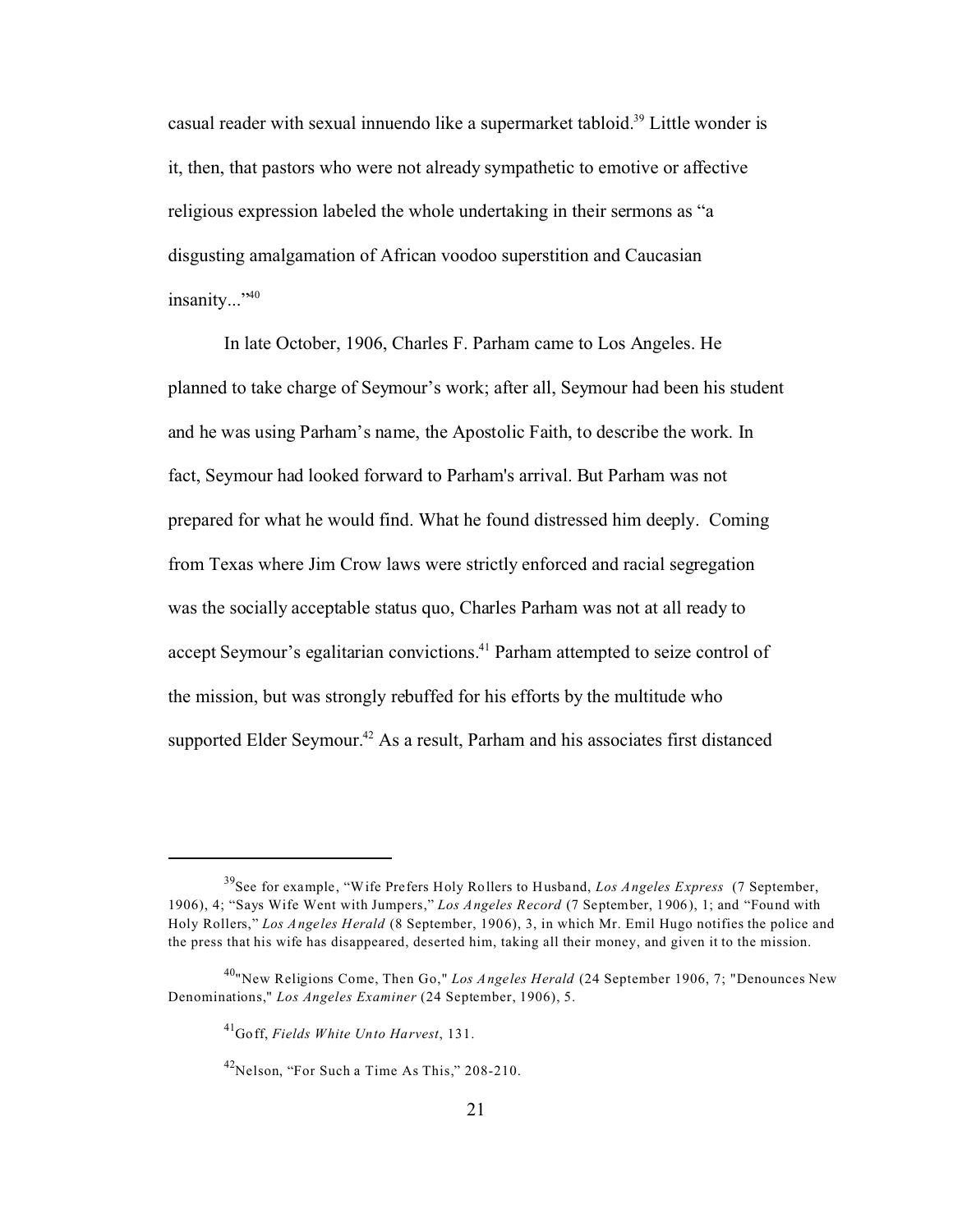themselves from the mission then proceeded to attack it. $43$ 

Parham's rejection by the mission in late 1906 only hardened his resolve to bring to an end what was happening in this revival. Parham soon became sidetracked due to charges about his personal life.<sup>44</sup> In 1912, however, he began to reemerge and he went after the revival. He labeled it a "counterfeit Pentecost" and "a cross between the Negro and Holy Roller form of worship."<sup>45</sup> A full two-thirds of those who claimed to have been baptized in the Spirit at the Azusa Street mission, he asserted, were merely subject to nothing more than "animal spiritism." The famous heavenly choir about which many witnesses raved, he downgraded to a form of "Negro chanting" and declared that it had nothing to do with "the Pentecostal baptism."<sup>46</sup> With great conviction he announced the fall of "all who now accept or propagate the wild fire, fanatical, wind-sucking, chattering,

 $^{43}$ Mr. W. R. Quinton announced that Parham's faction would "conduct dignified religious services, and have no connection with the sort which is characterized by trances, fits and spasms, jerks, shakes and contortions. We are wholly foreign to the religious anarchy, which marks the Los Angeles Azusa Street meetings, and expect to do good in Whittier along proper and profound Christian lines;" in "Apostolic Faith People Here Again," *Whittier Daily News* (13 December, 1906), 1.

<sup>&</sup>lt;sup>44</sup>In July, 1907, Charles F. Parham was arrested in San Antonio, Texas, on moral charges. "Evangelist is Arrested," *San Antonio Light* (19 July, 1907), 1; "Voliva Split Hits Preacher," *San Antonio* Light (21 July, 1902), 2. There was some speculation at the time that a group of John Alexander Dowie's followers under the leadership of Voliva had entrapped or falsely testified to these charges. Ultimately the charges were dropped. The allegations were simply left to simmer. In essence, they figure greatly in the decline of Parham's influence in early Pentecostalism. It was following this set of events that a number of those who had been members in the Apostolic Faith Movement developed a relationship with the Church of God in Christ. See below, pp. 22-23.

<sup>45</sup>Charles F. Parham, "New Years Greetings," *The Apostolic Faith* [Baxter Springs, KS.] (January, 1912), 6. He may well have drawn from the Reverend Burdette's sermon of September, 1906. See above, note 40.

<sup>46</sup>Parham, "New Years Greetings," 6. See also Charles F. Parham, "The Apostolic Faith," *The Apostolic Faith* [Baxter Springs, KS.] 1:8 (October, 1912), 6 where he continues to criticize the manifestations at Azusa Street as nothing more than the common practices "by the Negroes of the Southland".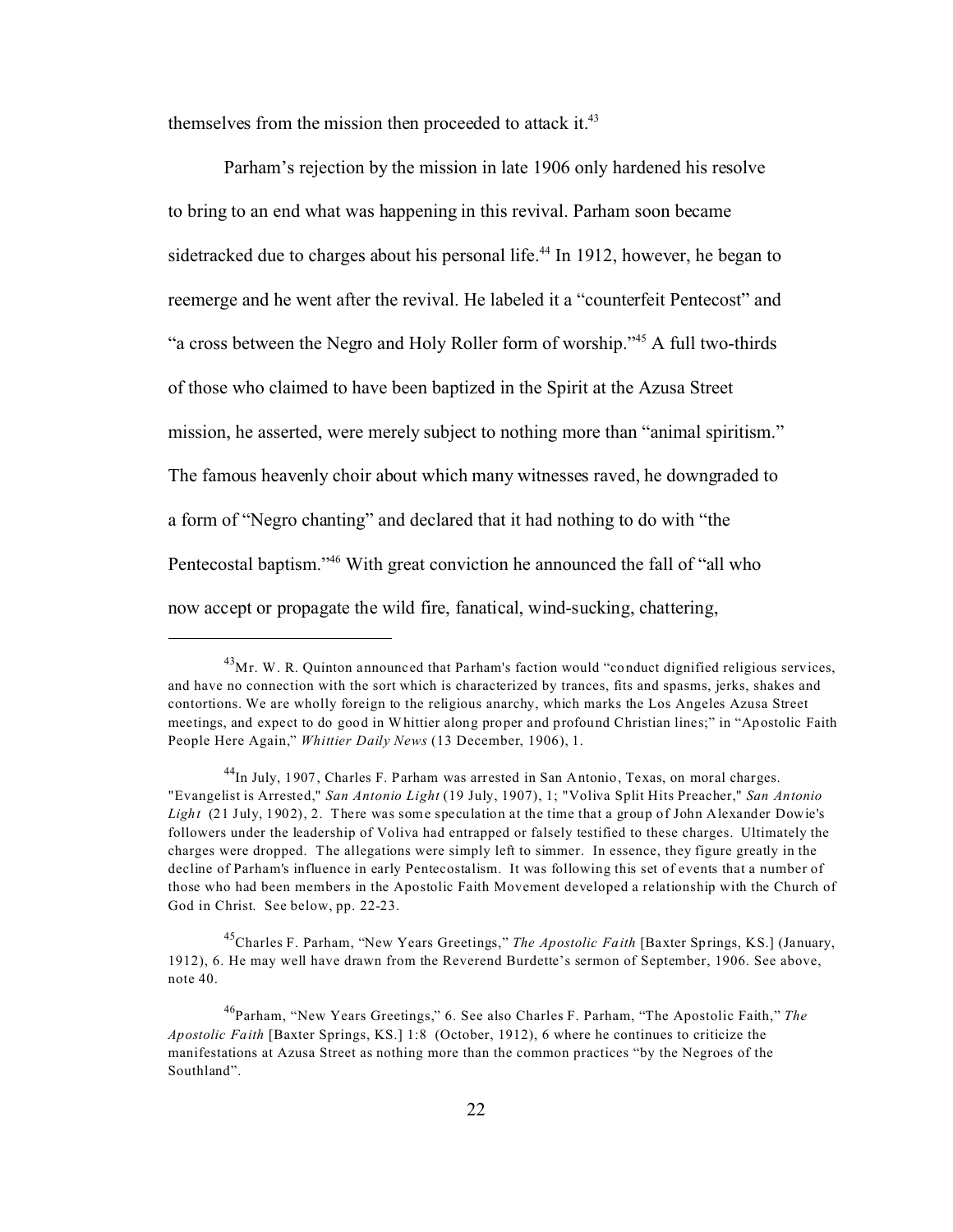jabbering, trance, bodily shaking originating in Azusa, as the true work of Pentecost."<sup>47</sup>

Parham continued to stew in his anger over his rejection by those at Azusa Street. He was a leader shunned, and as time passed his complaints against those who had shunned him took on increasingly racist tones. There was no longer any attempt to restrain his language, the worst of which seemed to be aimed at the mixing of gender and race in the second floor prayer room. There, he generalized, a wealthy and cultured "white woman" could be frequently found "thrown back in the arms of a big 'buck nigger,' held tightly while shivering and shaking" in what Parham disparagingly labeled a "freak imitation of Pentecost."<sup>48</sup> His failure to contain the revival at Azusa Street had degenerated into the use of unrestrained racial epithet, and a denial of any legitimacy to the revival at that mission.

### *B. It Will Not Be So Among You (Mark 10:43a)*

Elder William J. Seymour was understandably hurt by the abuse and racial prejudice with which he was confronted while serving as pastor of the Azusa Street mission. For three exciting years the mission had been at the center of Pentecostal activity around the world. Then the revival had faltered. From Seymour's perspective, the Holy Spirit had been grieved. In 1915, Seymour, now a bishop, took time to reflect on a number of issues which had troubled him for

<sup>47</sup>Parham, "Leadership," 9.

<sup>48</sup>Charles F. Parham, "Free-Love," *The Apostolic Faith*, Baxter Springs, KS, 1:10 (December, 1912), 4.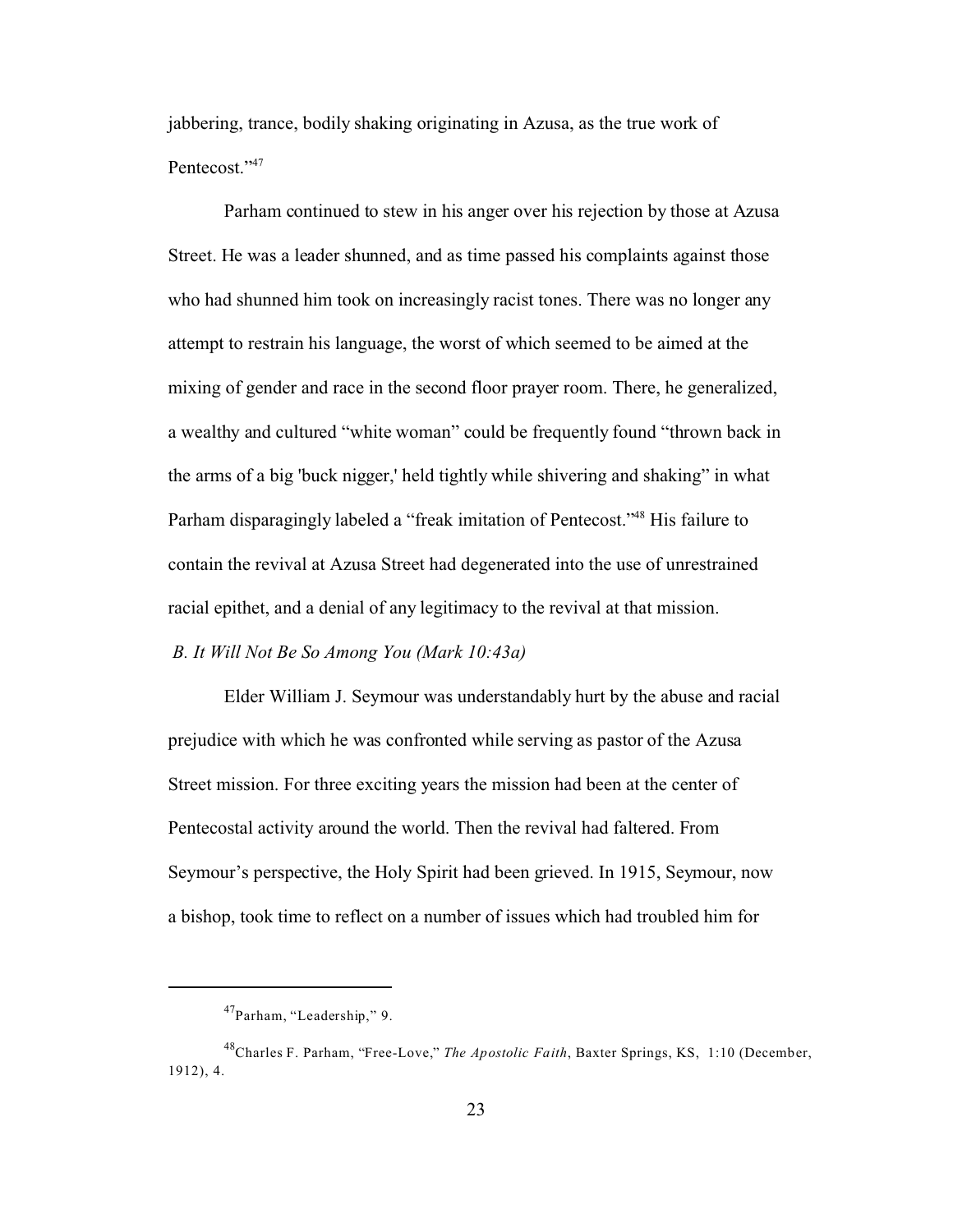several years. Some of these were pastoral, others were social, and still others were theological in nature. Seymour struggled deeply with the pain he felt over the various kinds of divisions which had taken place at the mission. One of these divisions had to do with the intrusion of racism.

As Seymour summarized the situation a decade after the sudden onslaught of revival, he noted that his desire was that black and white Christians would learn to get along. One can almost feel the wistfulness which lay behind his revelation that "...some of our white brethren have prejudices and discrimination."<sup>49</sup> If it had been up to Seymour, the races would have continued to mix with no limitations placed upon anyone. But prejudice and discrimination had emerged as a real problem, not only in the larger social context of America or even Los Angeles, but now it was a growing problem within the Pentecostal churches. The blood which had, in some minds, washed the color line away at the mission, had apparently left others untouched.

If racial prejudice and discrimination could be laid at the feet of the whites, Seymour was clear that not all white Pentecostals were racists. Some had continued to be loyal to their black sisters and brothers while others had not. Even those who had deserted the mission had not all been racially motivated. Some had merely been victimized by what he termed "wild fire and fanaticism." In fact, some African-Americans at the mission had deserted for exactly the same reasons. But Seymour was equally clear that some white Pentecostals had caused division

<sup>49</sup>Seymour, *The Doctrines and Discipline*, 12.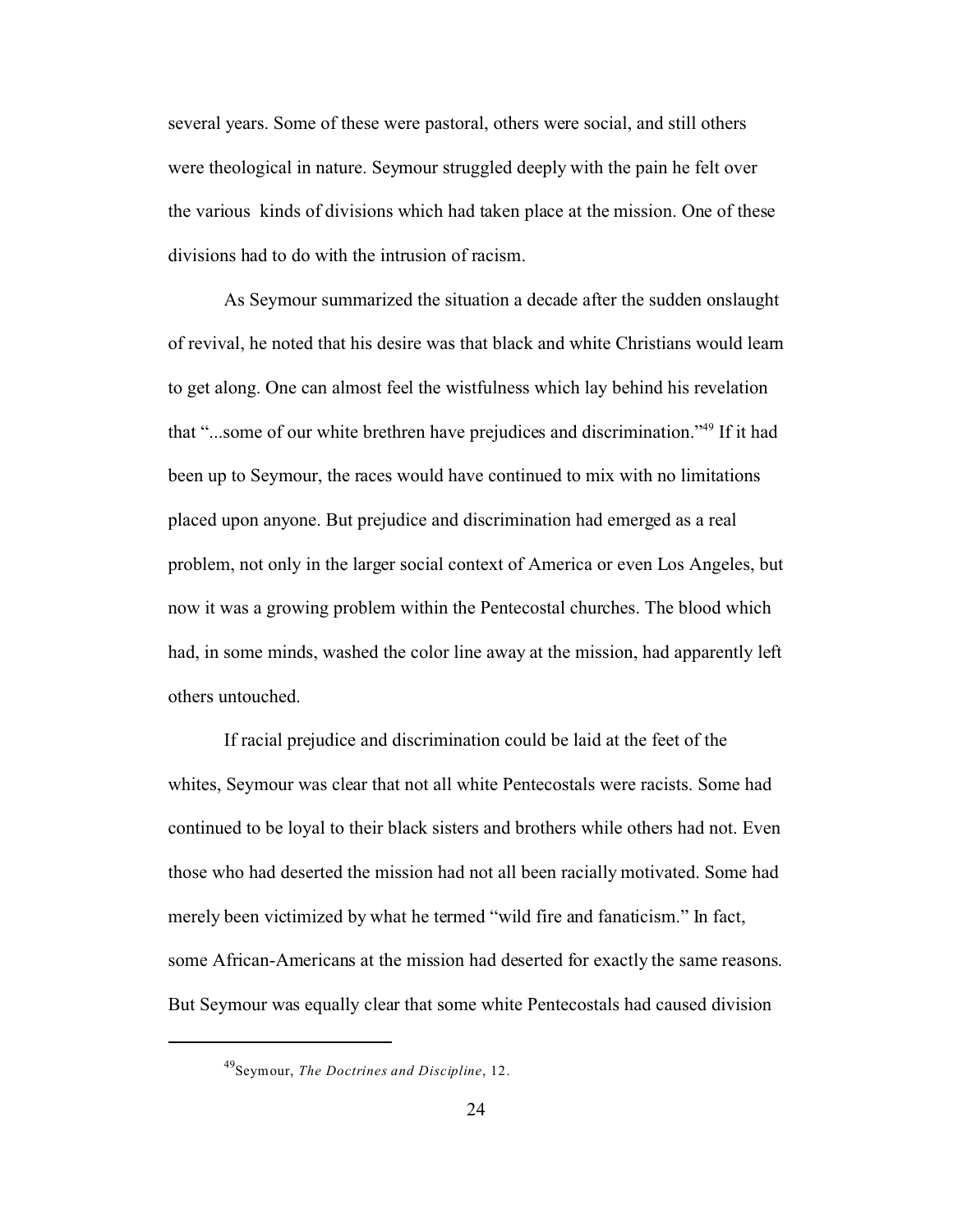explicitly by introducing racial issues.<sup>50</sup> And Seymour struggled with the painful consequences.

It appears that some of the blacks who had stayed at the mission were ready to exclude all whites as racists. This fact troubled Seymour as much as the rejection by whites troubled him. His black parishioners were now in danger of *reacting* to white racism in equally divisive and sinful ways. They were about to counter the prejudice and discrimination which the whites had unleashed upon them with a reactionary prejudice and discrimination against the whites. Seymour knew that even Pentecostals were capable of engaging in racially motivated acts of oppression and retaliation against one another, what he labeled as "race war in the churches."<sup>51</sup> It was this reality which led Bishop Seymour now to address his flock.

The result was a compromise solution which he hoped would satisfy both the blacks who had been burned one too many times by white racism and the whites who had remained loyal to the mission. "We want all of our white brethren and white sisters to feel free in our churches and missions," offered Seymour.<sup>52</sup> Whites would, therefore, continue to be welcome at the mission. They could attend and participate fully in worship, but their ability to participate in all activities of the mission would now be slightly curtailed. No longer would whites

<sup>50</sup>Seymour, *The Doctrines and Discipline*, 12.

<sup>51</sup>Seymour, *The Doctrines and Discipline*, 12.

<sup>52</sup>Seymour, *The Doctrines and Discipline*, 12.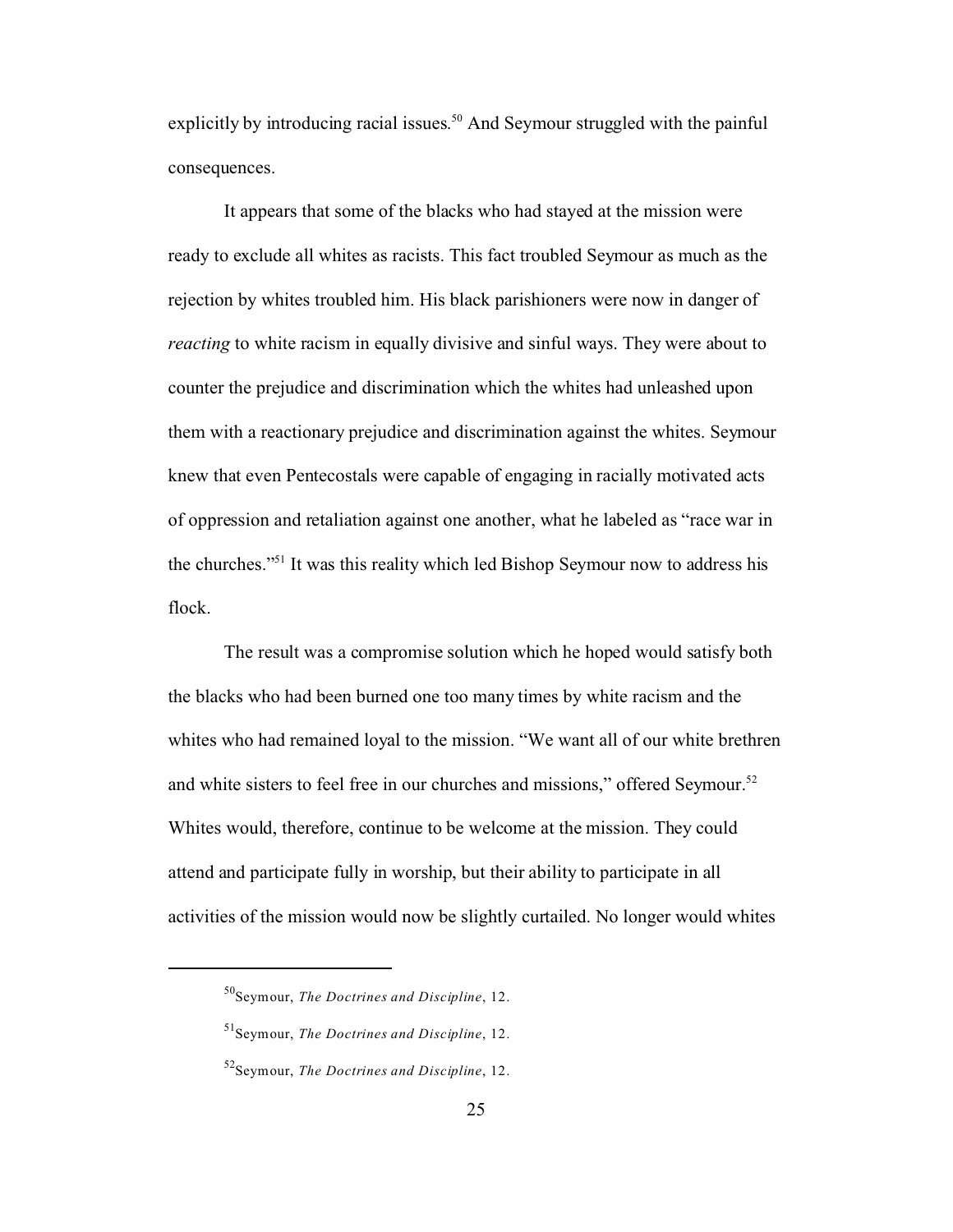be welcome to serve in any governance role. All leadership roles at the mission and its daughter churches, from the Bishop to the trustees would now be filled by "people of Color."<sup>53</sup> This action was passed by unanimous vote of the mission's membership on May 19, 1914.<sup>54</sup>

On the other side of the compromise, Bishop Seymour had a word for his black brothers and sisters. His criticism of prejudice and discrimination of some white Pentecostals was not to be construed as a blanket judgment against all whites. Neither were the limitations on roles of governance to people of color to be construed as some perverted form of paternalism over whites. Whites might choose to act in such ways, but as Bishop of the mission, William J. Seymour urged his black parishioners not to stoop to the same level. Even if many white Pentecostals engaged in prejudice and discrimination, Seymour announced, "we can't do it because God calls us to follow the Bible."<sup>55</sup>

Seymour's appeal to the Bible was based on the normative character of what he found there about God, the nature of sin, salvation, and the church. At issue were not merely a series of diverse opinions or even the issues of ethnicity, race, or color. What was really at stake was the unity of the body of Christ formed by the Holy Spirit (1 Corinthians 12:12-14). Christ's church was literally being torn apart by people who harbored racist ideas or sentiments and who took racist

<sup>53</sup>Seymour, *The Doctrines and Discipline*, 49 (Article C).

<sup>54</sup>Seymour, *The Doctrines and Discipline*, 48.

<sup>55</sup>Seymour, *The Doctrines and Discipline*, 12.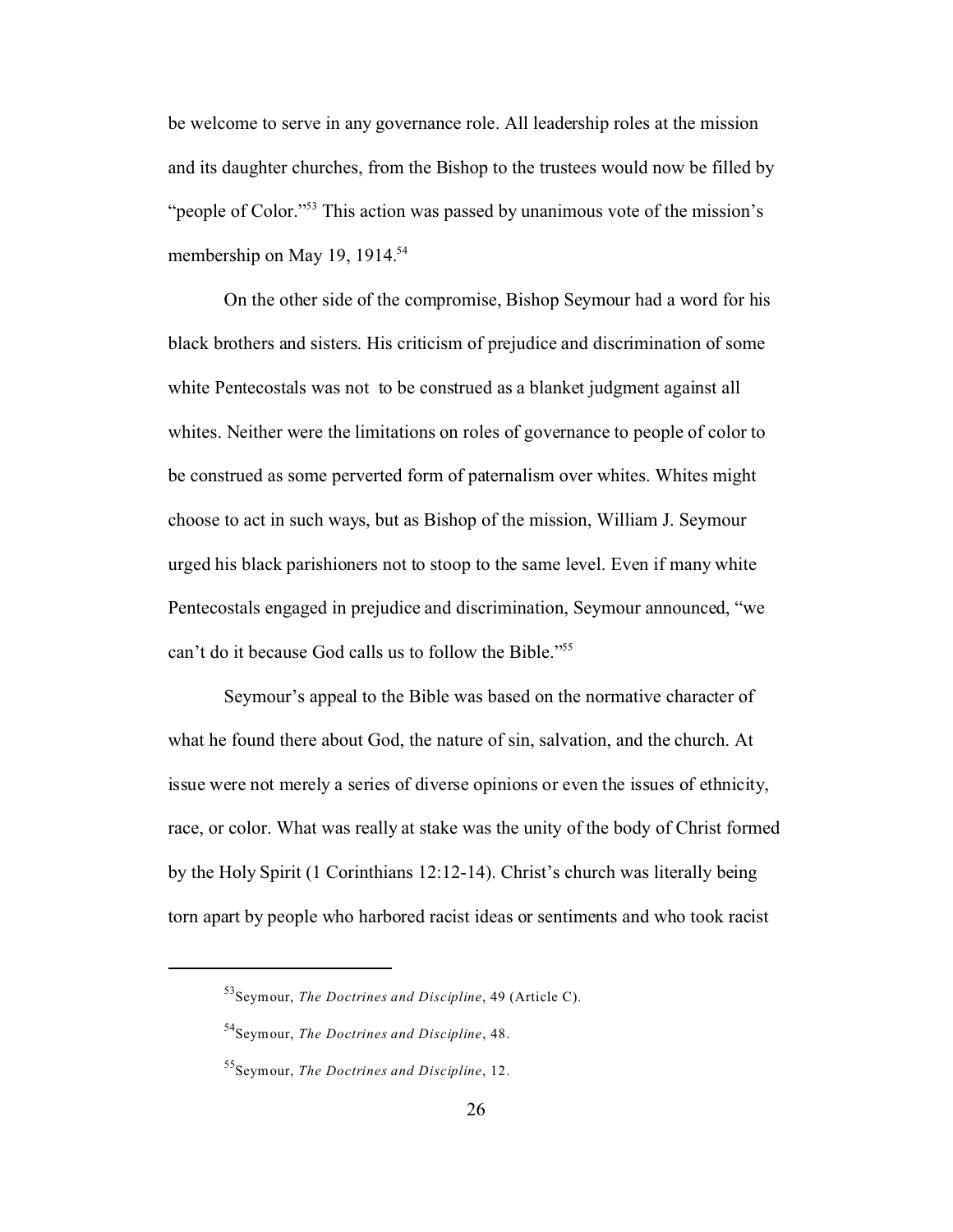actions. The disunity of the church which resulted was a travesty of the gospel. Seymour argued that for people to confess that they were Christians, then to manifest some form of prejudice, discrimination or other racial act was highly hypocritical. He cited Paul's challenge to Peter's hypocrisy over Jewish/Gentile relations in Galatians 2:11-20, and he noted Jesus' repeated warnings to the Pharisees as adequate evidence that hypocrisy should not be tolerated within the body of Christ. All who claimed to follow Christ were to obey His command to love everyone, and to pursue peace and holiness (Hebrews 12:14).

Jesus alone should be exalted (Matthew 17:8), continued Seymour, not one race over another. The color of one's skin should not matter, for salvation is a spiritual matter. "Jesus Christ takes in all people in his Salvation," he went on. Christ doesn't discriminate between blacks, whites, the Chinese, Indian, or Japanese. Why? -- because "God is Spirit" and it is precisely by virtue of the new birth, a birth of water and Spirit (John 3:3-5) that all claims to belong to Christ must be understood, for in that act the Spirit of Christ who is the sole measure of true Christian identity comes to reside in all such individuals (Romans  $8:9$ ).<sup>56</sup>

Seymour's compromise which limited white participation in mission business and which urged blacks to follow the Bible must be viewed, then , not as a *final* solution to the racial problem, but as an *interim* solution "for peace," a concession to human frailty upheld by an increasingly segregationist racism which was permeating American society, including the church. It was a pragmatic

<sup>56</sup>Seymour, *The Doctrines and Discipline*, 12-13.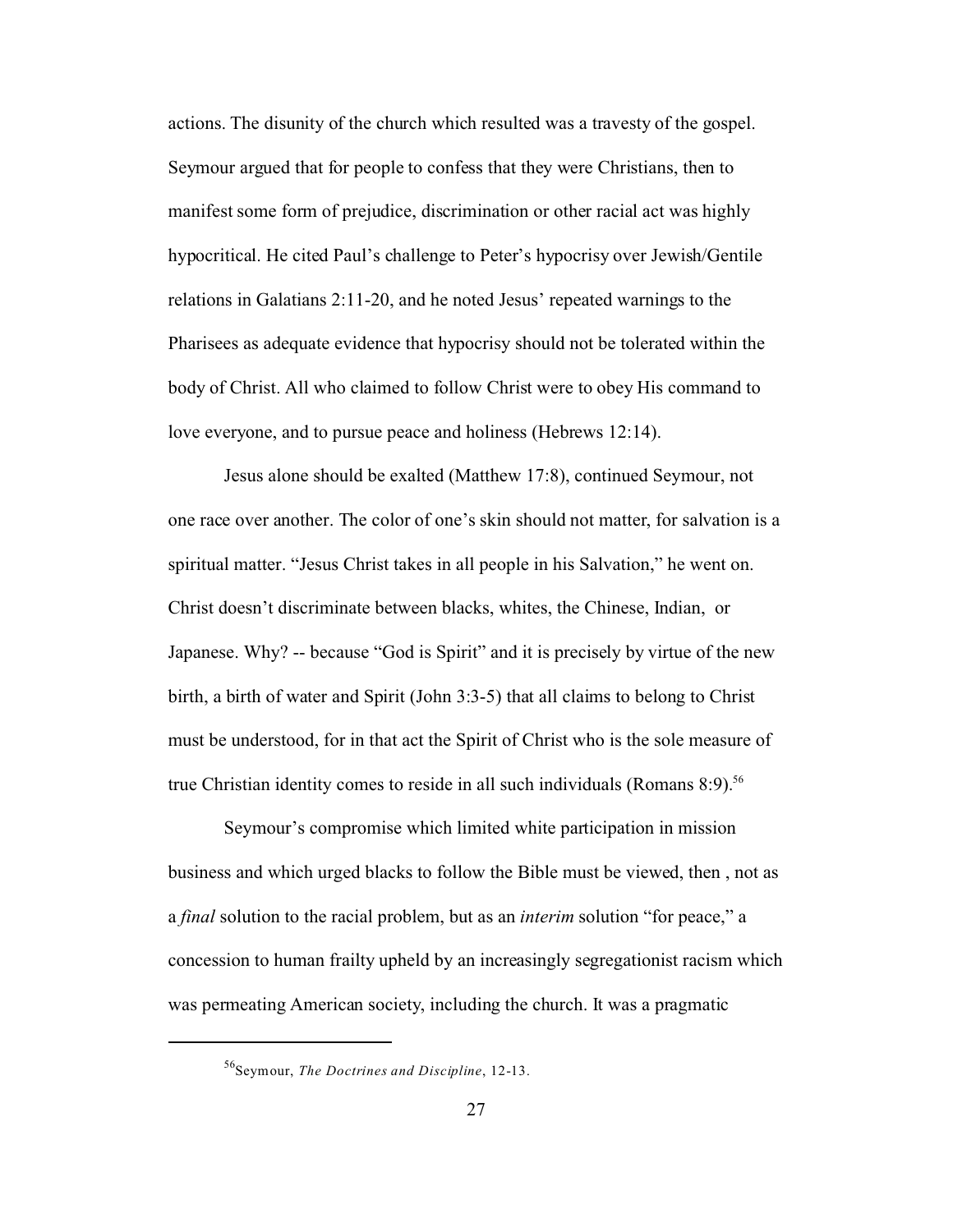expediency which Bishop Seymour hoped would provide all of his flock "greater liberty and freedom in the Holy Spirit."<sup>57</sup>

In the end, William Seymour knew that the path down which he led his flock would offend some critics. But he was committed to follow through with his plan. "We are sorry for this," he apologized, but he hoped that everyone who took the time to read his "Apostolic Address" would come to the same conclusion that he had reached. In May, 1914, Bishop Seymour did what he thought was best for the mission and its ongoing work, both short and long term, and limited the role which whites could play.<sup>58</sup>

#### **II. Race and the Assemblies of God**

 *A. The Church of God in Christ and the Assemblies of God: Siblings or Offspring?*

From the beginning of the modern Pentecostal Movement discussion over how Pentecostals of various colors should relate to one another, and specifically how white Pentecostals should best relate not only to their black Pentecostal brothers and sisters but to the whole of the black citizens of the United States has been taking place. The Azusa Street mission provided an egalitarian model during its first decade, and of all churches it seemed to enjoy the greatest success at racial inclusivity on a substantial scale in those early years.

Another group which held the same potential was the Church of God in

<sup>57</sup>Seymour, *The Doctrines and Discipline*, 12.

<sup>58</sup>Seymour, *The Doctrines and Discipline*, 12.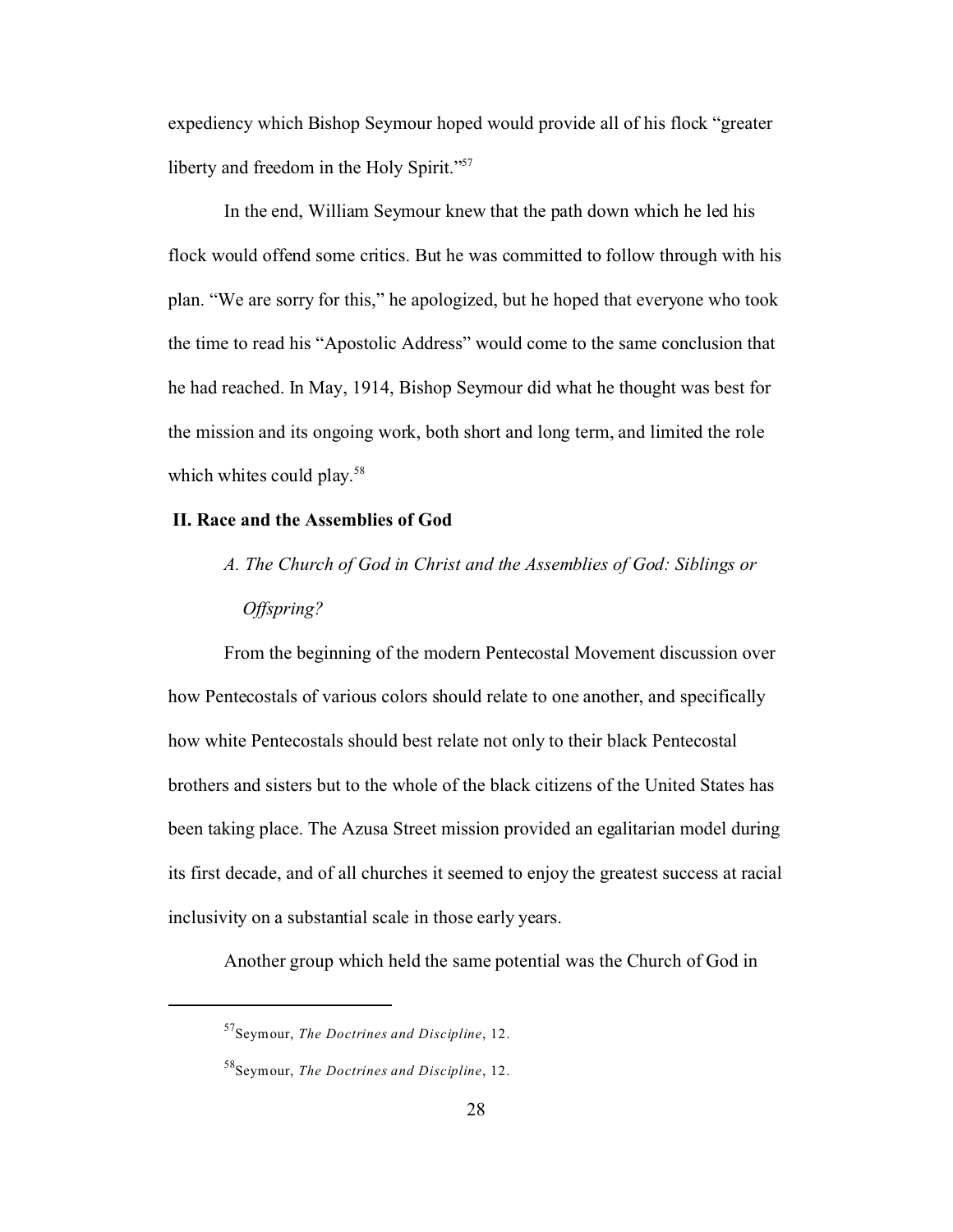Christ. Formed in 1897 when Elders Charles Harrison Mason and Charles Price Jones were expelled from the Baptist churches for preaching sanctification as a second definite work, this work grew steadily. In February-March, 1907, Mason made a visit to the Azusa Street mission where he received "the enduement from on high."<sup>59</sup> He returned to Tennessee where, after extensive discussion with C. P. Jones, the two decided to go their separate ways . In August, 1907, the Church of God in Christ was reorganized under Bishop C. H. Mason, and formally incorporated.<sup>60</sup> Such action made the Church of God in Christ unique among Pentecostals. It was the first Pentecostal denomination to incorporate and guarantee that its ministers could receive travel advantages from various railroads. Throughout the South, a number of Pentecostal groups had come into existence during the last decade of the Nineteenth Century or the first decade of the Twentieth Century. Some of these, like the Church of God in Christ, were previously identified with the Wesleyan-Holiness Movement, but when they received the message of the baptism of the Spirit, complete with the "Bible evidence" of speaking in other tongues they moved into the Pentecostal camp.<sup>61</sup> Others were newly formed as Pentecostal groups, one of which was Charles F.

<sup>59</sup>C. H. Mason, "Tennessee Evangelist Witnesses," *The Apostolic Faith*, Los Angeles, 1:6 (February-March, 1906), 7 CF also a short announcement in the same issue, p. 1, column 1.

<sup>60</sup>C. E. Jones, "Church of God in Christ," Stanley M. Burgess and Gary B. McGee, eds. *Dictionary of Pentecostal and Charismatic Movements*, Grand Rapids, MI.: Zondervan Publishing House/Regency Reference Library, 1988, 204-205.

 $<sup>61</sup>$ Examples include the Free-Will Baptists, many of whom became Pentecostal Free-Will Baptists,</sup> and the Fire-Baptized Holiness Church, the Holiness Church of North Carolina and the Tabernacle Pentecostal Church, all of which merged to form what has become the International Pentecostal Holiness Church.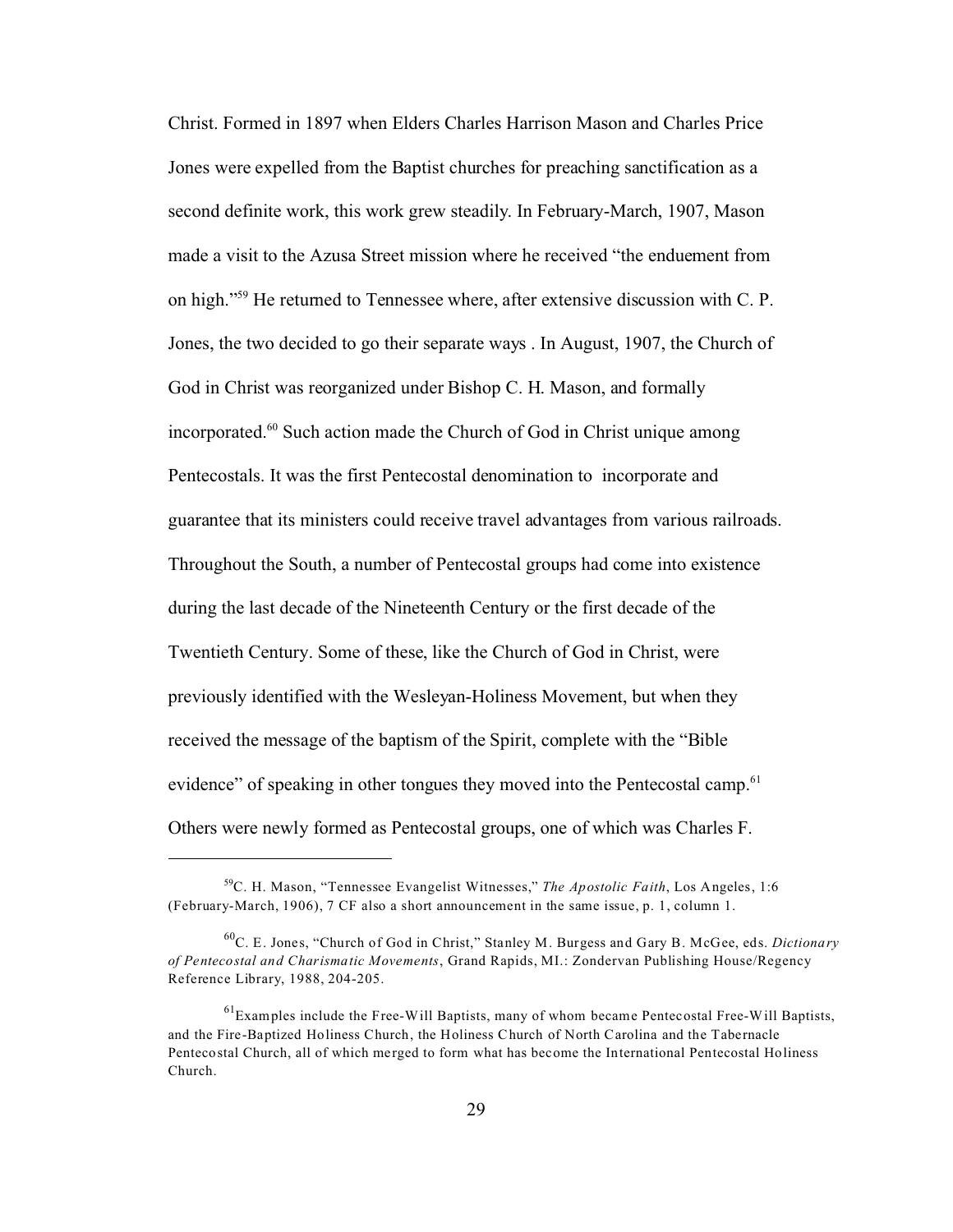Parham's Apostolic Faith Movement, a group whose primary strength was in Kansas, Missouri, Arkansas, and Texas and which, according to best estimates, numbered about 8,600 members in 1906.<sup>62</sup> Most of these groups, as with those that would be established later, catered primarily to members of one race or another, although none of them could be accused of withholding the message of salvation from members of another race.

In these early years of the Pentecostal Movement, membership rules were somewhat elastic. It was possible for an individual to carry credentials with more than one organization at a time. While a person might hold primary allegiance to one organization, she or he could hold credentials with a second organization as well.<sup>63</sup> Between 1910 and 1914 the Church of God in Christ was especially inviting to those who might choose to hold credentials with more than one organization at a time. From Bishop Mason's perspective two facts seem to be certain. The fact that the Church of God in Christ was incorporated meant that its ordinations had legal status which other Pentecostals wanted. Thus, it could become a means whereby, even in the South, the Church of God in Christ could provide a service to Pentecostal believers regardless of color. Perhaps it would also be possible to facilitate a multiracial fellowship under the name Church of God in Christ. Subsequently, however, more than one white group took the name

<sup>62</sup>Goff, *Fields White Unto Harvest*, 169-70.

 $^{63}$ Aimee Semple McPherson is a prime example of one who participated in the practice. At one time she held credentials with at least four such organizations. See Blumhofer, *Aimee Semple McPherson: Everybody's Sister*, 16.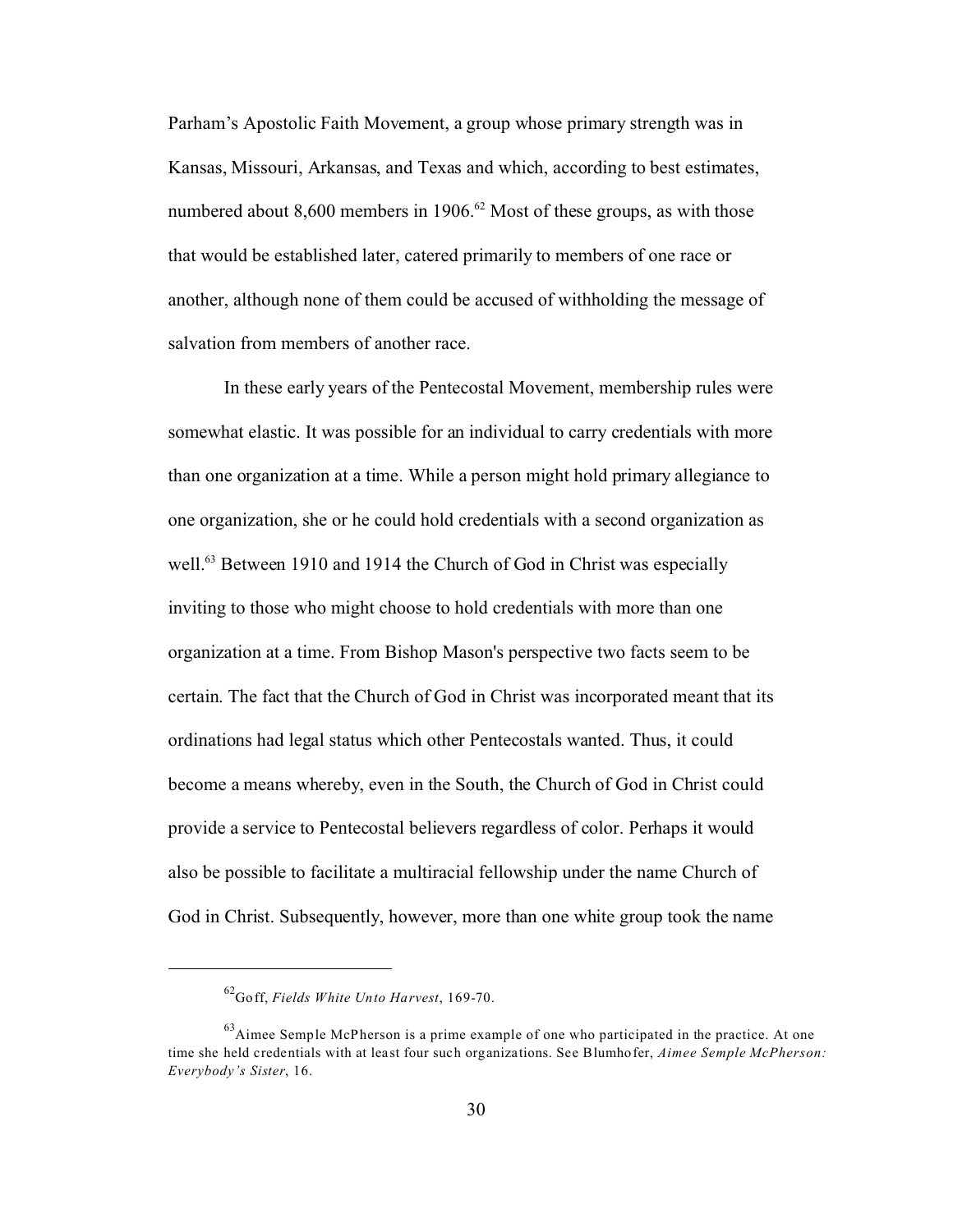Church of God in Christ or negotiated a relationship with Mason's group.<sup>64</sup>

By July, 1910, leaders of Charles F. Parham's Apostolic Faith Movement such as E. N. Bell, Howard A. Goss, D. C. Opperman, and Arch P. Collins could be found distancing themselves from Parham by signing credentials which commended their bearers to the "'CHURCHES OF GOD IN CHRIST,' and in unity with the Apostolic Faith Movement.<sup>"65</sup> On paper, at least, there were over 350 such ministers<sup>66</sup> which made it appear that these white ministers composed roughly half of all Church of God in Christ leadership.<sup>67</sup> What now seems quite apparent is that while these white ministers received ordination from the Church of God in Christ, they continued to function along segregated lines. For them, it was a marriage of convenience, not an integrated fellowship.<sup>68</sup> Howard Goss who negotiated with Mason for the ability to sign these credentials would later label it "an association...mainly for purposes of business." But was it only a business proposition for Mason?<sup>69</sup>

<sup>64</sup>See William W. Menzies, *Anointed to Serve: The Story of the Assemblies of God*, Springfield, MO: Gospel Publishing House, 1971, 91.

 $^{65}$ Sample copies are on file with the Assemblies of God Archives in Springfield, Missouri, 1445 Boonville Ave., Springfield, MO, 65802.

 $^{66}$ "Ordained Elders, Pastors, Ministers, Evangelists and Missionaries of the Churches of God in Christ With Their Stations for 1914," *Word and Witness* (December, 1913), 4.

 $^{67}$ I. C. Clemmons, "Charles Harrison Mason," in Stanley M. Burgers and Gary B. McGee, eds. *Dictionary of Pentecostal and Charismatic Movements*, Grand Rapids, MI.: Zondervan Publishing House/Regency Reference Library, 1988, 587.

<sup>68</sup>James C. Richardson, "Why Black and White Pentecostals Are Separated," *Logos Journal* (May/June, 1980), 21.

<sup>69</sup>Howard S. Goss as told by Ethel E. Goss, *The Winds of God: The Story of the Early Pentecostal Days (1901-1914) in the Life of Howard Goss*, New York: Comet Press Books, 1958, 163.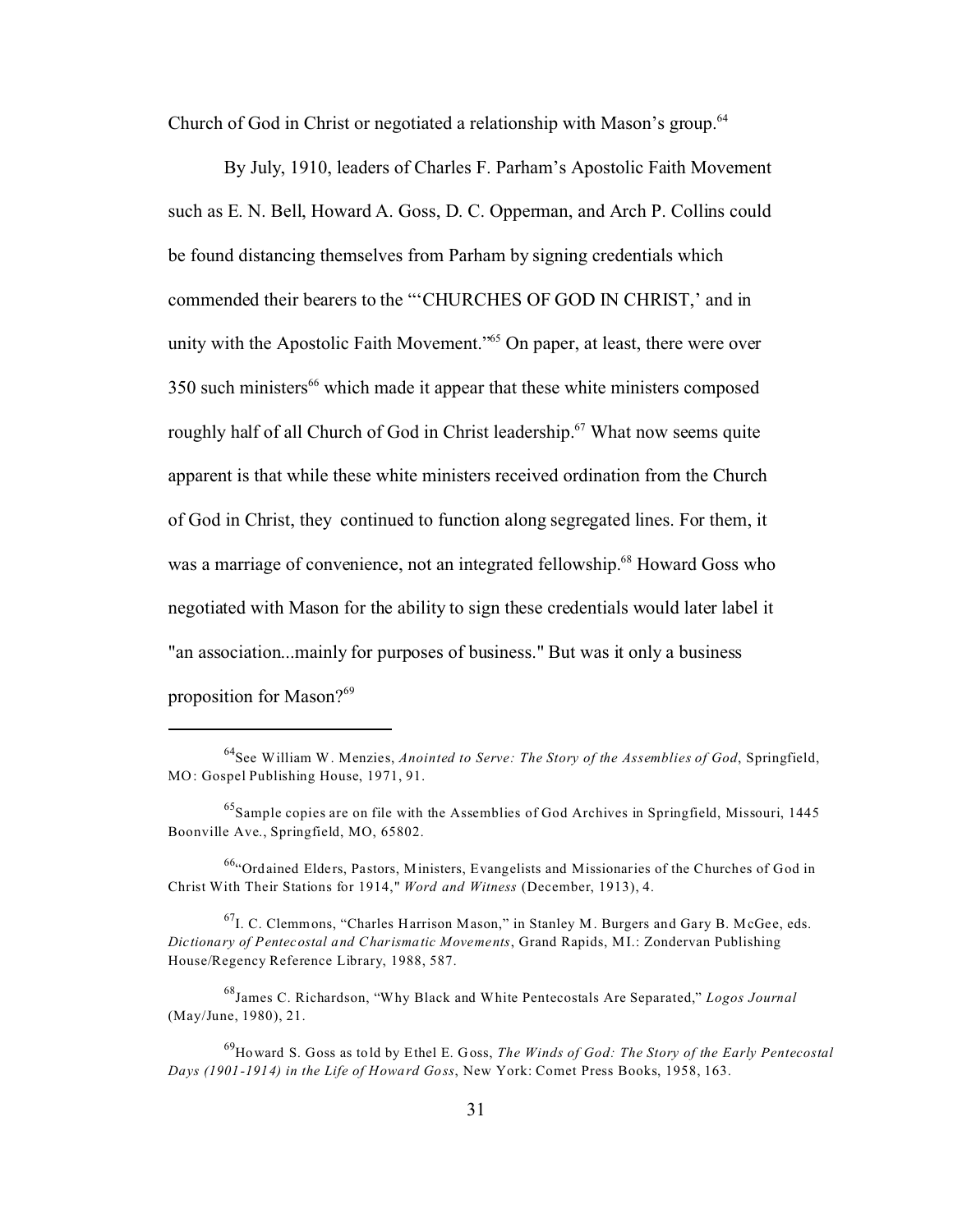By the end of 1913, some of these same individuals were looking to form a totally new entity. A call was issued to the subscribers of E. N. Bell's *Word and Witness* by Bell, Goss, and D. C. Opperman, for a meeting which would be held April 2-12, 1914, in Hot Springs, Arkansas. As it might be surmised, the mailing list was virtually all white and largely southern. They issued a call to the "Churches of God in Christ, and to all Pentecostal or Apostolic Faith Assemblies."<sup>70</sup> The local *Sentinel Record*, in an ad probably submitted by Goss or Bell, merely advertised the meeting as "The General Assembly of the Church of God in Christ."<sup>71</sup>

Bishop Mason had embraced Howard Goss in 1910 making possible a relationship between many disgruntled Apostolic Faith Movement preachers and his own Church of God in Christ. His interest in working with the white community would continue among those who chose to align with the Church of God in Christ, and it would emerge more fully in 1926 with the incorporation of the White Churches of God in Christ. At that time Bishop Mason is said to have asked Elder August Feick to organize and "set in scriptural order" the "white phase of the work."72 But in April 1914, Bishop Mason made it possible for these

<sup>70</sup>"General Convention of Pentecostal Saints and Churches of God in Christ," *Word and Witness* (December 20, 1913), 1.

<sup>&</sup>lt;sup>71</sup>"The General Assembly of the Church of God in Christ," *The Sentinel Record*, Hot Sprigs, AR, (April 5, 1914), 4.

<sup>&</sup>lt;sup>72</sup>Letter from August Feick to the General Council of the Assemblies of God (6 April, 1926). Feick was then serving as the pastor of the Woodworth-Etter Tabernacle in Indianapolis, Indiana ,which for a time would function as the headquarters to the White Churches of God in Christ. Letter on file in the Assemblies of God Archives.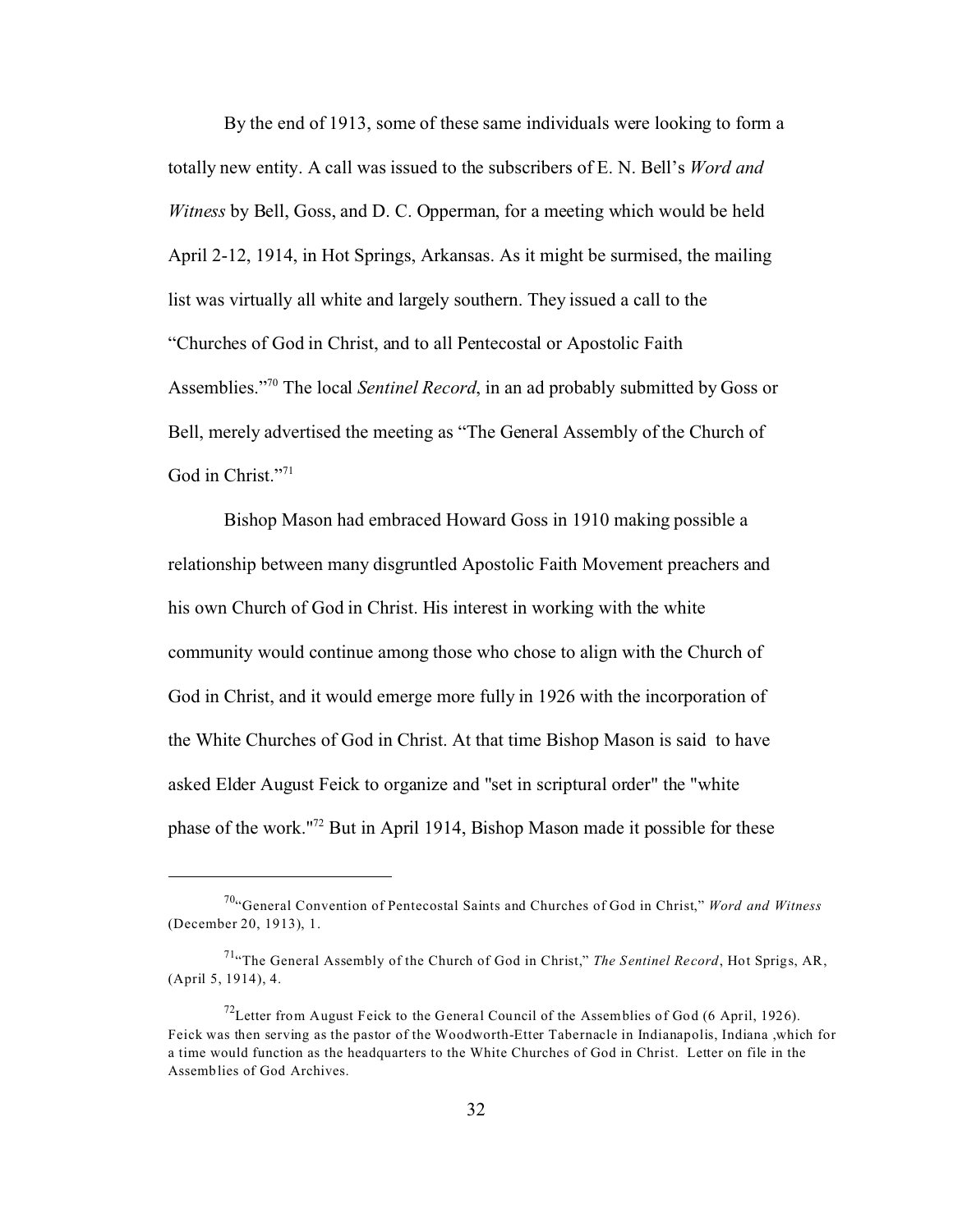white ministers to leave the relationship which they shared in name, and form a new group known as the Assemblies of God. There is therefore, some truth to the allegation that here "the segregating practices of the prevailing American culture" came into play.<sup>73</sup> To be sure, there were a number of factors which gave rise to the Assemblies of God, but the issue of race was surely one contributing factor.<sup>74</sup> Mason, however, blessed the separation with his presence and prayers, and a number of other blacks who sat in the balcony and sang in the Spirit.<sup>75</sup>

The poignant significance of this break is that it gave rise to two conflicting views of the historic relationship between the Assemblies of God and the Church of God in Christ. In blessing their departure, even if the departure were made because of white dissatisfaction with black leadership, Mason can be seen as giving birth to a new *offspring*, the Assemblies of God.<sup>76</sup> On the other hand, those who formed the Assemblies of God tended to emphasize the relative independence they had experienced when they carried the Church of God in Christ name, claiming the relationship to be merely a business necessity. Hence, the view

<sup>73</sup>Stephen Strang, "Let's Heal the Wound of Racism," *Charisma* 19:7 (February, 1994), 114.

<sup>74</sup>William W. Menzies, *Anointed to Serve*, 91 notes that "It must be observed that much of the impetus" for the merger of two southern white groups using the name Church of God in Christ including one group in Florida as well as The Apostolic Faith/Church of God in Christ group "came out of dissatisfaction of the two white bodies with an uncomfortable relationship with Elder Mason's Church of God in Christ, almost entirely a Negro organization."

<sup>75</sup>H. M. Cadwalder, "I Remember," *The Pentecostal Evangel* (April 5, 1964), 6. Whether these "colored brethren" were required to sit in the balcony due to Jim Crow legislation or they were required to sit there with other non-delegates is unknown.

 $^{76}$ This is the position held by many in the Church of God in Christ and articulated by Bishop Ithiel Clemmons in "Insidious Racism in American Religious Statistics," *The Whole Truth* (February, 1983), 3.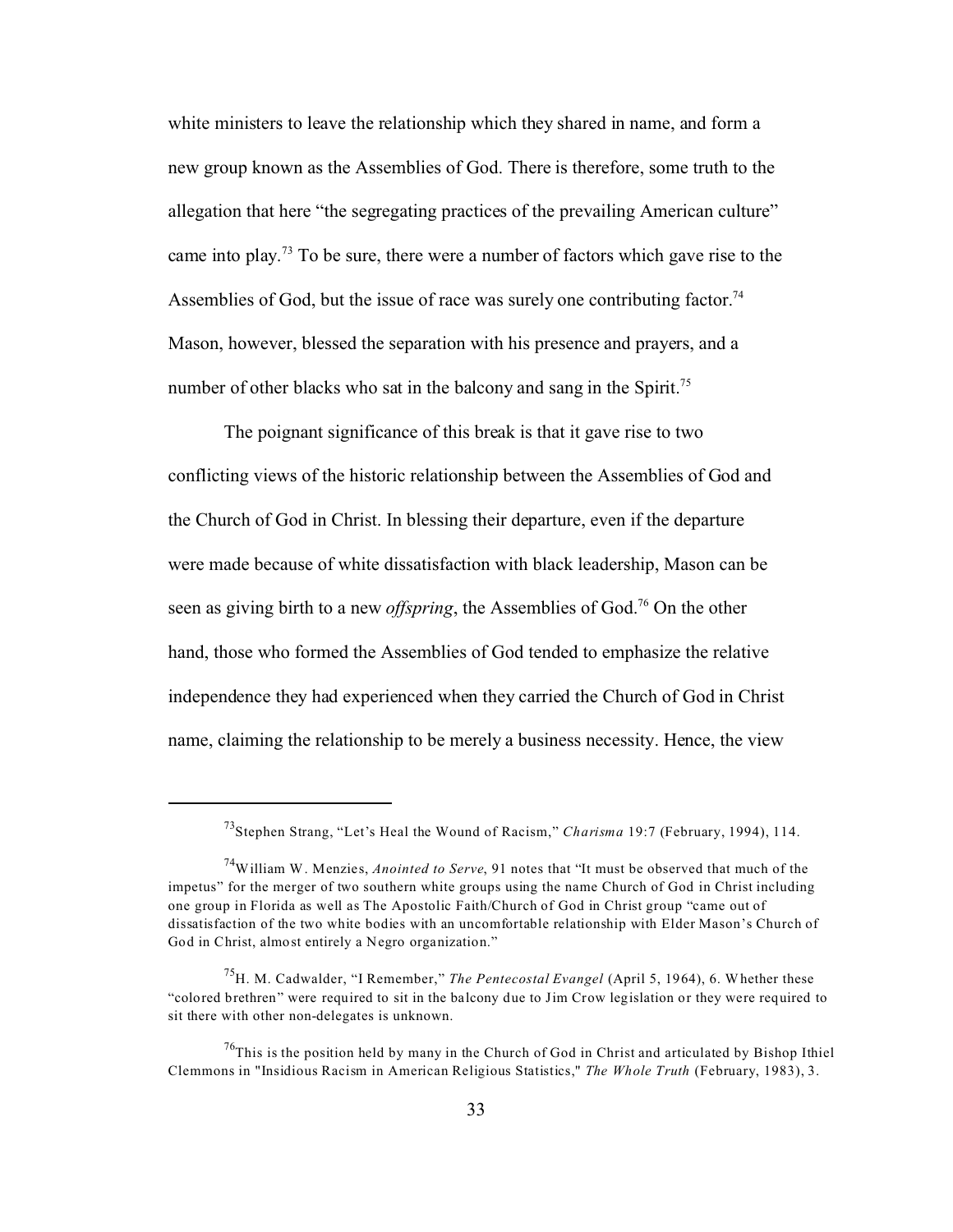commonly held within the Assemblies of God has long been that the two organizations are no more than *siblings*. 77

The Assemblies of God emerged as a full-fledged organization from that meeting in Hot Springs. It had been successful at bringing together a number of ministers from the South and Mid-west as well as a few from other parts of the country. It elected leaders and *The Weekly Evangel* became its official voice. In June, 1915, the *Evangel* carried a small report from Denison, Texas, about the fine results which had recently been counted in Denison and Cotton Mills. Almost incidentally it notes that "the Colored people" were having fine meetings, too. The article suggests by its wording that in these early Assemblies of God meetings in Texas, the races did not mingle although there was some communication between them.<sup>78</sup> Whichever historiographical interpretation one takes says a great deal about how these groups ought to relate to one another now.

The formation of a *national* organization such as the Assemblies of God, even if it were loosely connected, must have brought together people with differing views on racial issues. If this were not the case, there would have been no reason for Warren F. Carothers to have written an article published by the Assemblies of God in August, 1915. Titled "Attitude of Pentecostal Whites to the

<sup>&</sup>lt;sup>77</sup>One example of this occurs in a 1955 exchange between Ralph M. Riggs and the Reverend D. Lawrence Williams, in which Riggs noted that "...the Assemblies of God have been content in the past to allow the Church of God in Christ to be the counter part of our church in its dealings with the colored people in the United States;" letter from Ralph M. Riggs to the Reverend D. Lawrence Williams, D. D., 8 July, 1955 Race Relations File, Assemblies of God Archives.

<sup>78</sup>"Denison, Texas," *The Weekly Evangel* ( June 26, 1915), 1.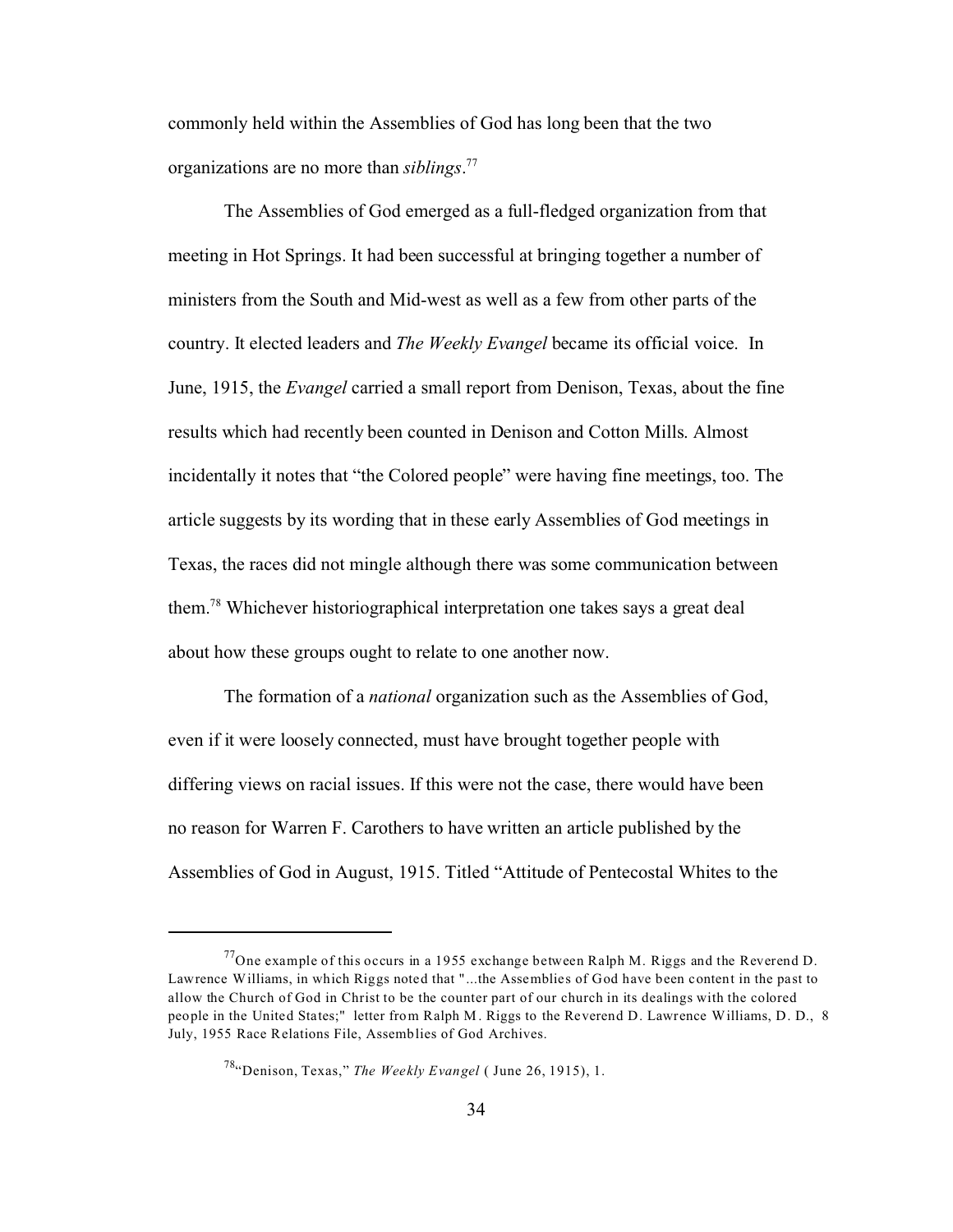Colored Brethren in the South," this article was clearly an attempt to address the concerns about segregationist practices in the South. It was aimed specifically at "our Northern brethren" and its primary purpose was to assure them that the practice of segregation even in Assemblies of God churches throughout the South was being done for very good reasons.<sup>79</sup>

It is possible that this article would never have been published were the author not a member of the Executive Presbytery of the Assemblies of God. W.F. Carothers had been a Methodist preacher since 1896 and he had served as pastor of the Texas Holiness Church in Brunner. In 1905 he met Charles F. Parham, embraced the Pentecostal message, and was appointed field director of the Apostolic Faith. In 1906 he had authored a small book on *The Baptism with the Holy Ghost,* and three years later he authored a second volume on *Church Government*. By 1912 he had had a painful falling out with Parham over the way the Apostolic Faith was being run, and in 1914 he threw his lot with the Assemblies of God. That fall, he was elected to the Executive Presbytery.<sup>80</sup>

W.F. Carothers justified southern segregation by arguing that although all humanity shared one blood (Acts 17:24-26), God had created a multiplicity of nations which God divided along color lines. From his perspective the U. S. was

<sup>79</sup>W.F. Carothers, "Attitude of Pentecostal Whites to the Colored Brethren in the South," *The Weekly Evangel* (August 14, 1915), 2.

<sup>80</sup>Minutes for "Thursday, Nov. 19th," *Combined Minutes of the General Council of the Assemblies of God in the United States of America, Canada and Foreign Lands held at Hot Springs, Ark. April 2-12, 1914 and at the Stone Church , Chicago, IL,. Nov. 15-29, 1914*, St. Louis, MO: The Gospel Publishing House, no date, 10.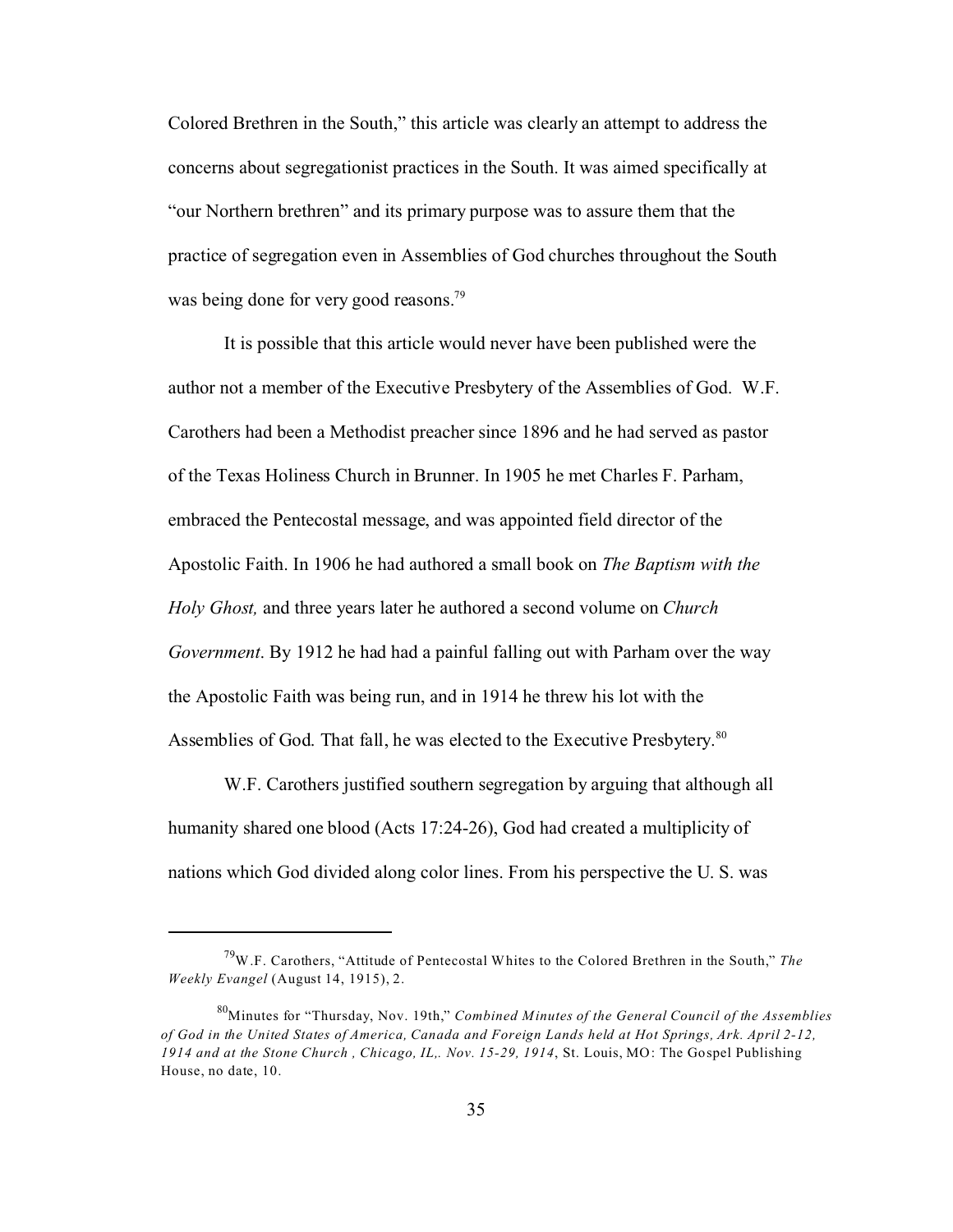white and Africa was black. Because of slavery "a whole nation" of blacks had been "imported" into the South thereby breaking down the natural "geographical barriers" which God had instituted. Racial friction was the inevitable result of this intense intermingling of persons because God had intended to maintain "racial purity and integrity of the different nations." That this racial friction was only intensifying was because the Holy Spirit was now at work in what Carothers called "a final effort to preserve the integrity of the races."<sup>81</sup>

Carothers went on to argue that while prejudice existed within much of southern society, it did not exist among Pentecostals. Segregation within the churches as it was practiced by southern Pentecostals could not be used as a sign that they were racially prejudiced, but rather that they were in cheerful conformity to what he called "wholesome regulations" which were necessary in the South. "...The Pentecostal people of the South," he contended, "have not the slightest prejudice or lack of divine love for the colored people, nor is there any lack of mutual interest in the work they are doing and in their spiritual welfare." Indeed, "A proper separation of the races looking to the integrity of each," Carothers reasoned, "is no more 'prejudice' than is a proper separation of the sexes. Both alike are but the dictates of common decency and of a wholesome regard for the decrees of the Almighty."<sup>82</sup>

It is evident that the Assemblies of God did not have a national policy on the

 ${}^{81}$ Carothers, "Attitude of Pentecostal Whites to the Colored Brethren in the South," 2.

 $82^{\circ}$ Carothers, "Attitude of Pentecostal Whites to the Colored Brethren in the South," 2.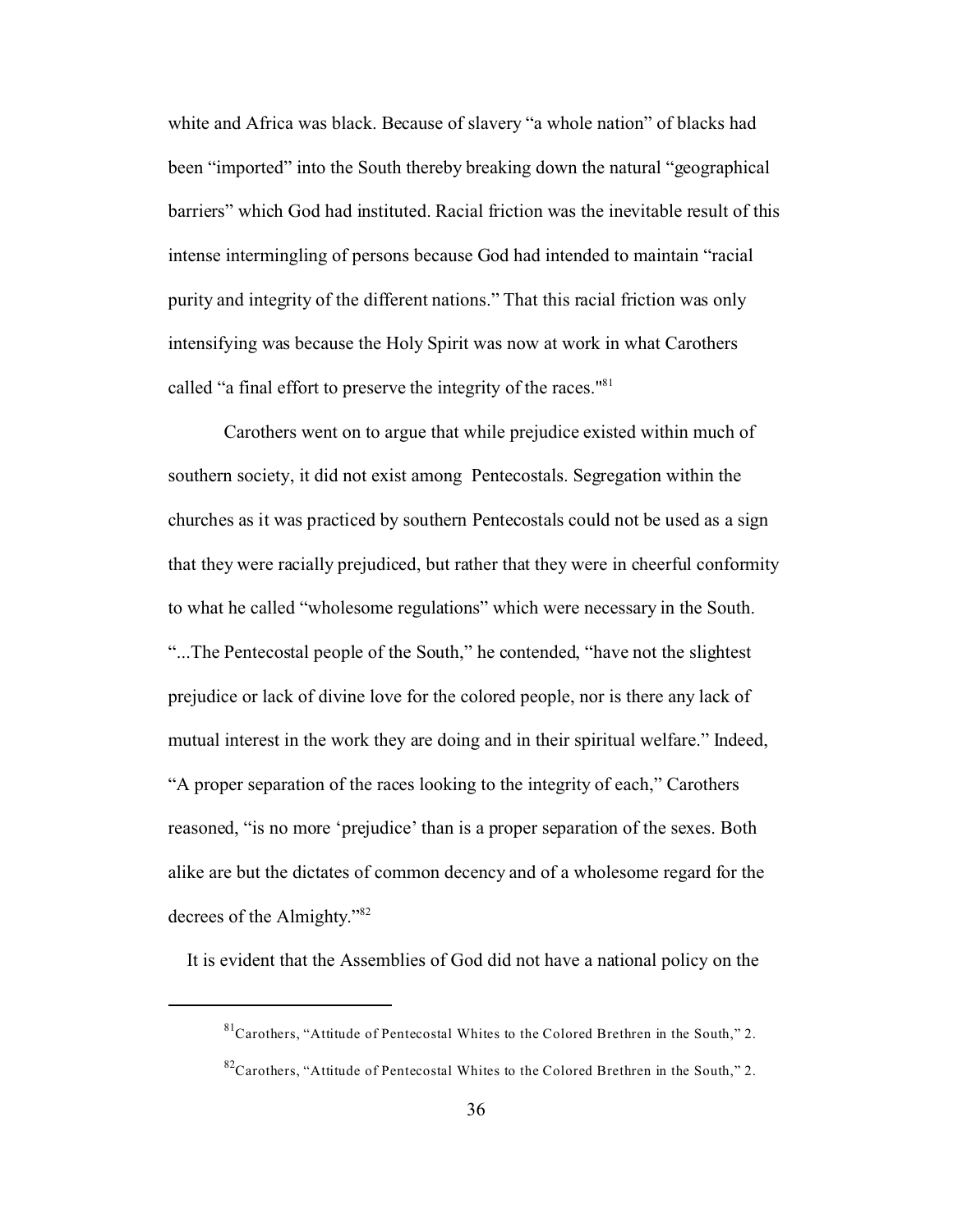issue of racial relations. Those north of the Mason-Dixon line were free to mix if they chose to do so, and the polity of the Assemblies made that possible. But it is equally clear that the strength of the fellowship lay in the South. For an executive presbyter from the South to write an article such as this in the official, national, weekly voice of the fellowship was for the leadership of the fellowship to take a fairly strong public stand in favor of the status quo. A trajectory had been set down which path the Assemblies of God would now proceed.

## *B. "American Law and Society": A Canon Above the Canon*

The trajectory for racial relations in the Assemblies of God which was set in the teens continued to guide the fellowship in the 1920s and 30s. The policy of the organization which combined the independence of congregationalism with the relaxed connectional character of a modified presbyterianism cleared the road for regional acceptance or rejection of African-American applicants for ministry. Not surprisingly, there are very few African-Americans who sought credentials during those years, but those who did were typically from north of the Mason-Dixon line.<sup>83</sup> So rare in the history of the Assemblies of God was the ordination or the recognition of a pre-existing ordination for a single African-American prior to 1962 that it was popularly assumed that none had ever taken place. $84$ 

At least four persons were ordained or had their ordinations recognized

 $83$ For an extensive discussion of this period see Kenyon, "An Analysis of Ethical Issues in the History of the Assemblies of God," 65-82.

 $84$ In 1962, the Reverend Bob Harrison was ordained. It was widely touted that this was the first such ordination. Others had been ordained, but the total number of such cases was extremely small.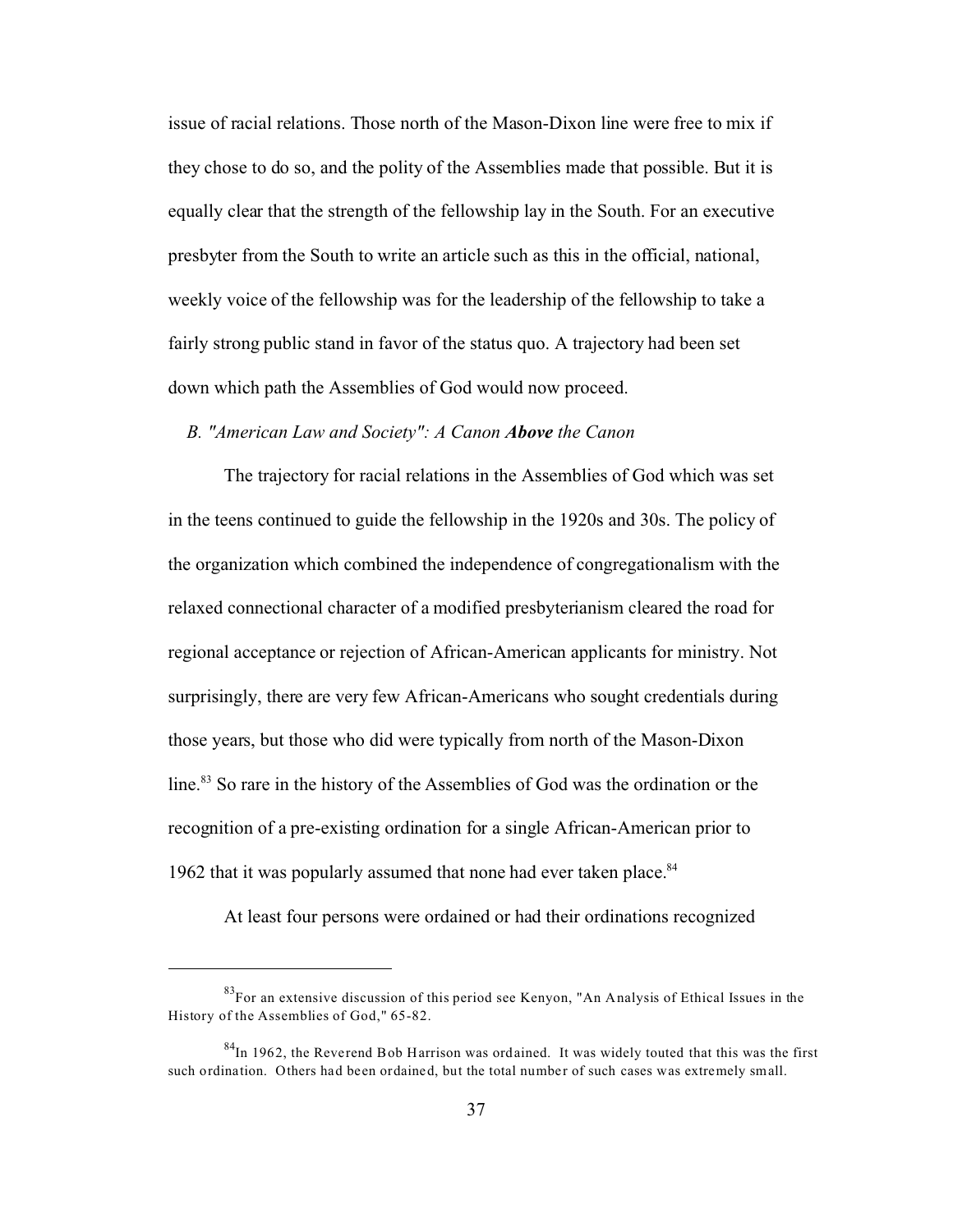shortly after the Assemblies of God formed. The husband and wife team of I. S. and Mattie Neeley, who were previously members of the Church of God in Christ group that met in Hot Springs, Arkansas, were missionaries to Cape Palmas (Liberia), West Africa. Isaac and Martha Neeley were supported for a time by a black Pentecostal congregation in Chicago, but following his death in 1923, Martha Neeley continued on as an Assemblies of God missionary until 1930.<sup>85</sup>

The third African-American with ordination was E. S. Thomas. His name appears first in the ministers' list of the Assemblies of God in 1915. In this listing he is the first and possibly the only minister in the Assemblies of God who ever carried the designation "(colored)" following his name.<sup>86</sup> The Reverend Ellsworth Thomas ministered in New York, and he was a member of the Assemblies of God until his death in  $1936$ .<sup>87</sup>

*The Christian Evangel*, successor to *The Weekly Evangel* as the voice of the Assemblies of God, also mentions a Lee Hawkins who, for a short time in

 $87$ Kenyon, "An Analysis of Ethical Issues in the History of the Assemblies of God," 71-72.

 ${}^{85}I$ . S. and Mattie Neeley are listed among the "Ordained Elders, Pastors, Ministers, Evangelists and Missionaries of the Churches of God in Christ With Their Stations for 1914," 4. Their names appear again in the 1920 list of missionaries of the Assemblies of God.

<sup>86</sup>*Minutes of the General Council of the Assemblies of God in the United States of America, Canada and Foreign Lands held at Turner Hall, St. Louis, MO., October 1-10, 1915* (no city: no publisher, no date), 16. The designation "colored" in any ministerial list would make it possible for those who would not want to invite a black minister into their pulpit not to do so accidentally. The crossing of the color line would have to be intentional. This practice of designating the race of the minister in ministerial listings began in 1913 in the Church of God (Cleveland, TN); Joseph E. Jackson, *Reclaiming Our Heritage: The Search for Black History in the Church of God*, Cleveland, TN.: Church of God Black Ministries, 1993, 34. That same year, 1913, the Pentecostal Holiness Church "voted to drop the colored convention from the roll. Thus the Black Pentecostal Holiness Church joined the Black Fire-Baptized Holiness Church as segregated versions of the movement": Vinson Synan, *The Old Time Power*,Franklin Springs, GA: Advocate Press, 1973, 153.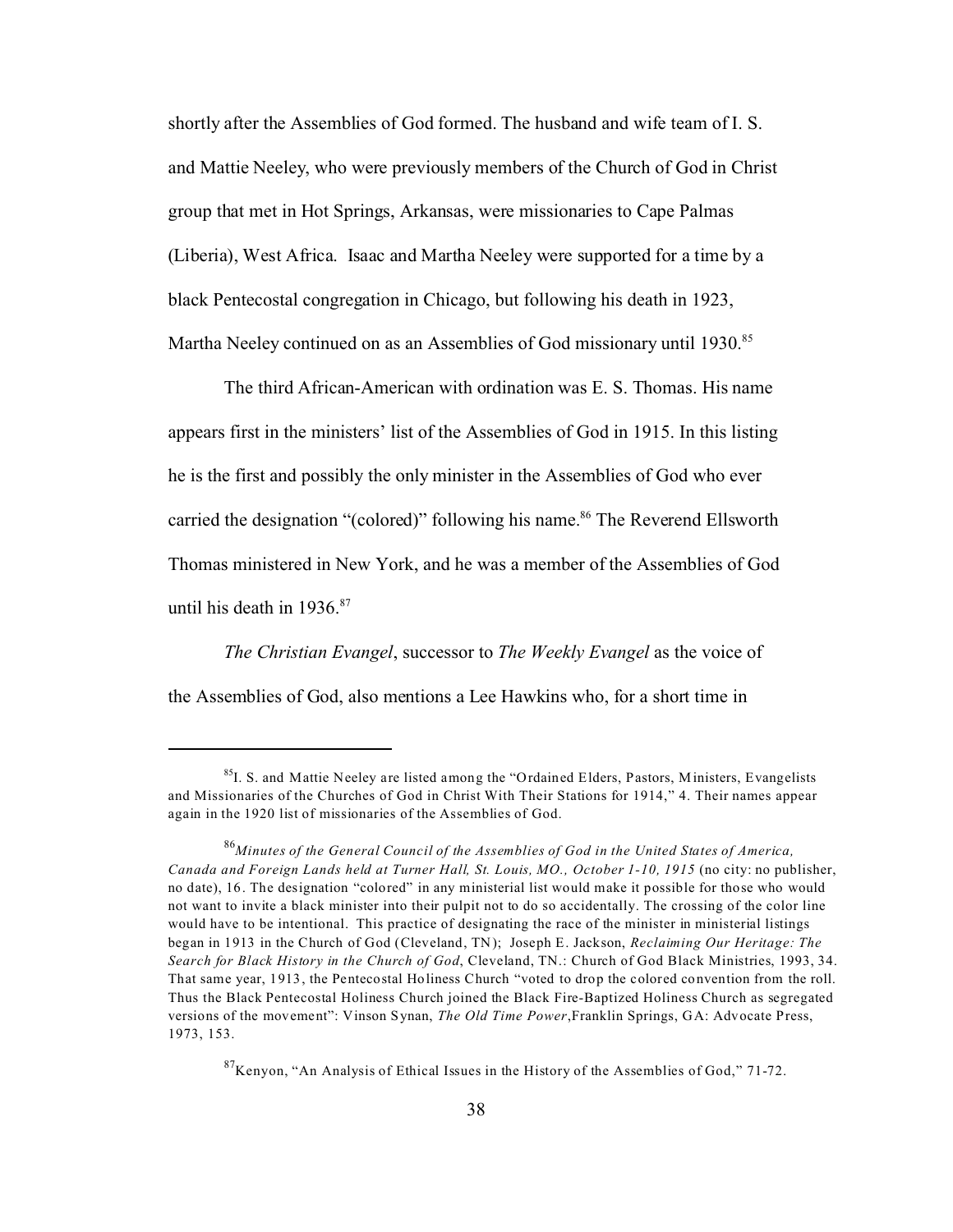1919, held credentials as well, but he was ultimately dismissed by the credentials committee for charges of a "serious nature."<sup>88</sup>

 Throughout the '20s and '30s little more could be said about how blacks were perceived or whether they were becoming a greater part of the Assemblies of God. Howard Kenyon's unpublished Ph.D. dissertation , "An Analysis of Ethical Issues in the History of the Assemblies of God," has done a credible job of assessing the literature and practices during those years. $89$  He notes that it was 1939 when the General Presbytery went on record as recommending:

…that when those of the colored race apply for ministerial recognition, license to preach only be granted to them with instructions that they operate within the bounds of the District in which they are licensed, and if they desire ordination, refer them to the colored organizations.<sup>90</sup>

The fact that this issue came before the General Presbytery in 1939 signals that someone had begun to raise the question of what role African-Americans might play within the Assemblies of God. The question, it turns out, originated in the Eastern District because Robert Brown, pastor of the prestigious Glad Tidings Tabernacle, was supportive of the full ordination of qualified candidates regardless of race. Indeed, he had recommended several for ordination including

<sup>88</sup>"Lee Hawkins, Colored: Reported Disaster," *The Christian Evangel* (17 May 1919), 13. Note here the designation "Colored." As far as I can determine the practice of designating certain ministers as "colored" was limited to 1915 in the ministerial listing, and this is the only place I have seen it in the *Evangel*. I believe it is safe to assume that the practice was both short-lived and infrequently invoked. It did, however, provide the opportunity for acts of discrimination on the bases of race to occur.

<sup>89</sup>See in particular pp. 72-82 of Kenyon's dissertation.

<sup>&</sup>lt;sup>90</sup>General Presbytery minutes, 1939, 2, as quoted in Kenyon, "An Analysis of Ethical Issues in the History of the Assemblies of God," 84.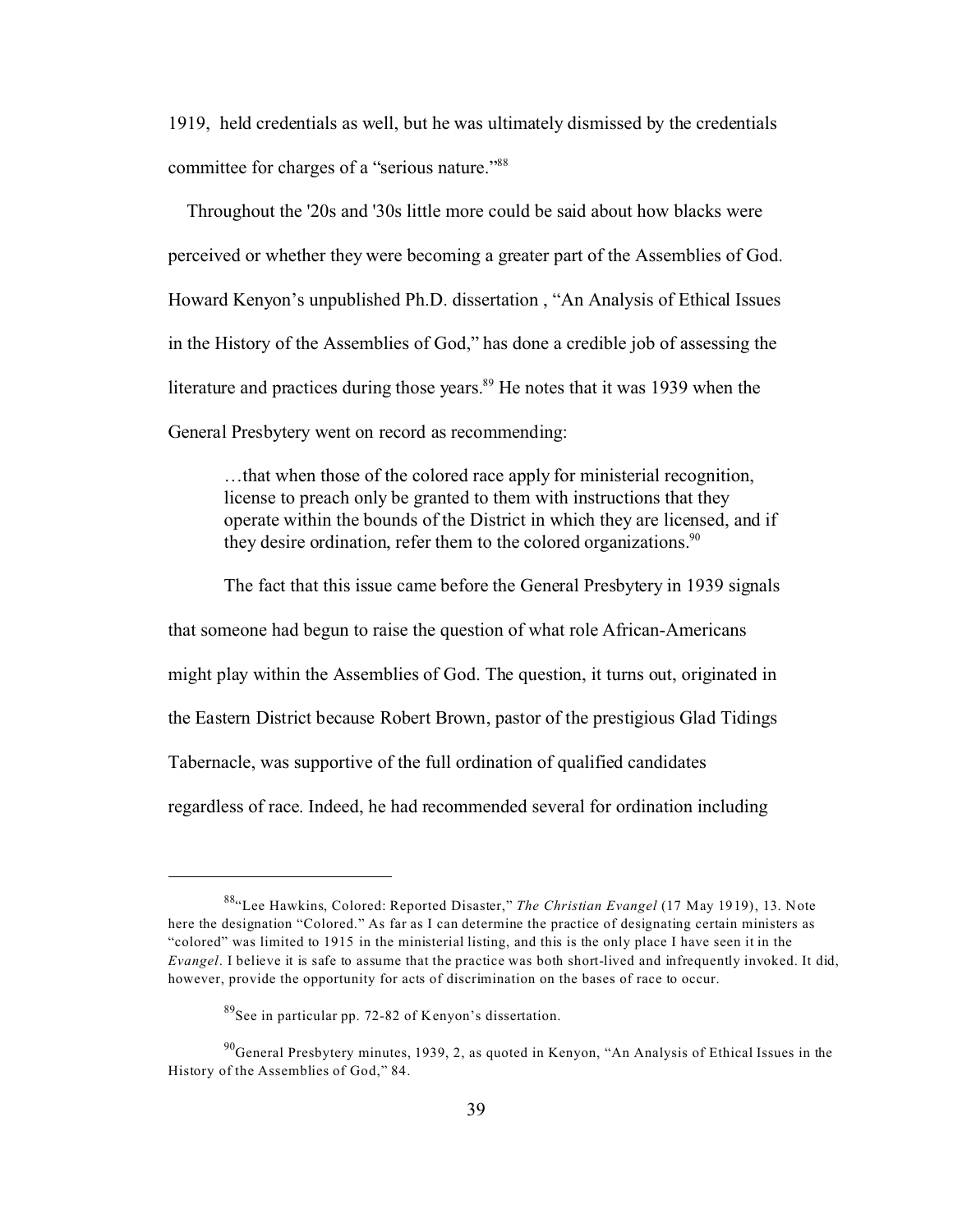Ellsworth Thomas. $91$ 

Without a national policy in place, however, the General Presbytery had been put into a quandary. What were they to do? On the one hand there were those who were now beginning to signal strong support for the ordination of blacks. On the other hand, the bulk of Assemblies of God constituency still lay south of the Mason-Dixon line where racial segregation was a fact of life, indeed, racism was institutionalized through governmental legislation in the form of Jim Crow laws.

The General Presbytery debated the issue and came up with a solution which, in the vacuum of no national policy, made it possible for any district which wished to do so to grant a license to preach to any qualified candidate regardless of race. At the same time it chose not to force the issue on those who would clearly oppose the idea by refusing the ordination to blacks which could only be granted by the national body. Instead, it chose to encourage those who were interested in ordination to seek it in churches such as the Church of God in Christ. It was a delicate attempt to balance the issues on the floor, but it was also a vote for the status quo. The issue would not go away, however.

In 1942, a "National Conference for United Action among Evangelicals" was convened in St. Louis, Missouri. In the end, the National Association of Evangelicals emerged as a new entity. The Assemblies of God, Pentecostal Holiness Church, Church of God (Cleveland, TN.), and the Open Bible Standard Churches had been invited to the meeting and now became charter members of the

 $91$ Kenyon, "An Analysis of Ethical Issues in the History of the Assemblies of God," 83-84.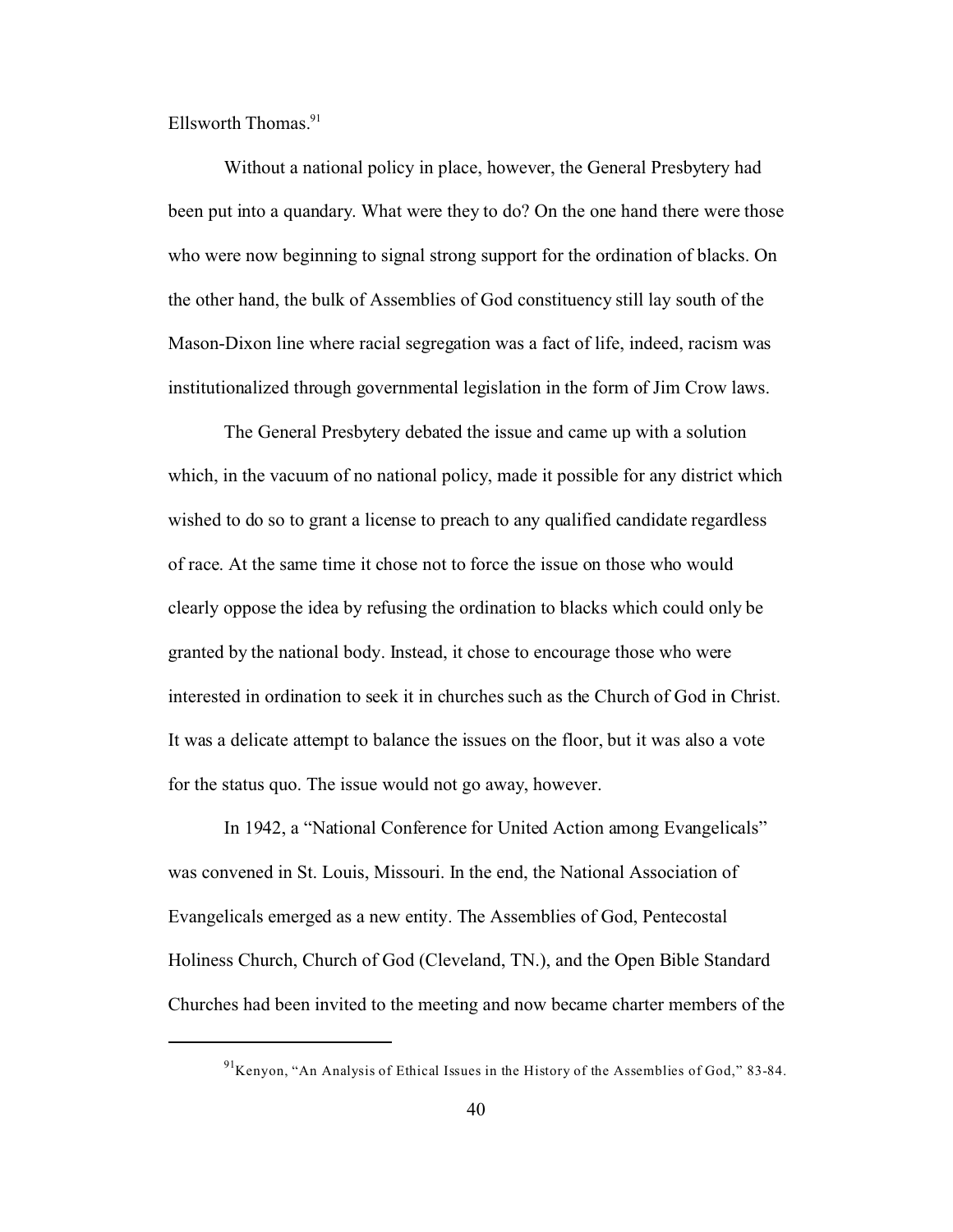NAE. It may have been their contact which, in part, spurred thinking about the ways in which black and white Pentecostals might relate to one another.

Whatever the case may be, beginning in 1943 pressure began to grow for greater inclusion of blacks in the Assemblies of God. It came in the form of a resolution at the General Council that year, "That provision be made through our Missions Department in cooperation with our various District Councils to promote missionary activity among our American colored people." In subsequent discussion, the situation in the South, the need for evangelism among African-Americans, and the question of whether or not such activity would be viewed as "competition" for the Church of God in Christ were all reviewed. Ultimately, the resolution was referred to the Executive Presbytery for further study.<sup>92</sup>

Two things are significant about this proposal. First, nothing was mentioned about the ordination question. Second, it is clear that while the resolution brought the situation of the African-American to the General Council floor for the first time, it did so in a way which separated "our American colored people" from the white American majority by viewing their needs as best handled by the Missions Department in cooperation with various District Councils. Still the issue had been raised.

Between General Councils, the Executive Presbytery acted to formulate a plan which might conceivably gain national support. In 1945 when the General

<sup>92</sup>*Minutes of the Twentieth General Council of the Assemblies of God Convened in Springfield, Missouri, September 2-7, 1943*, 13.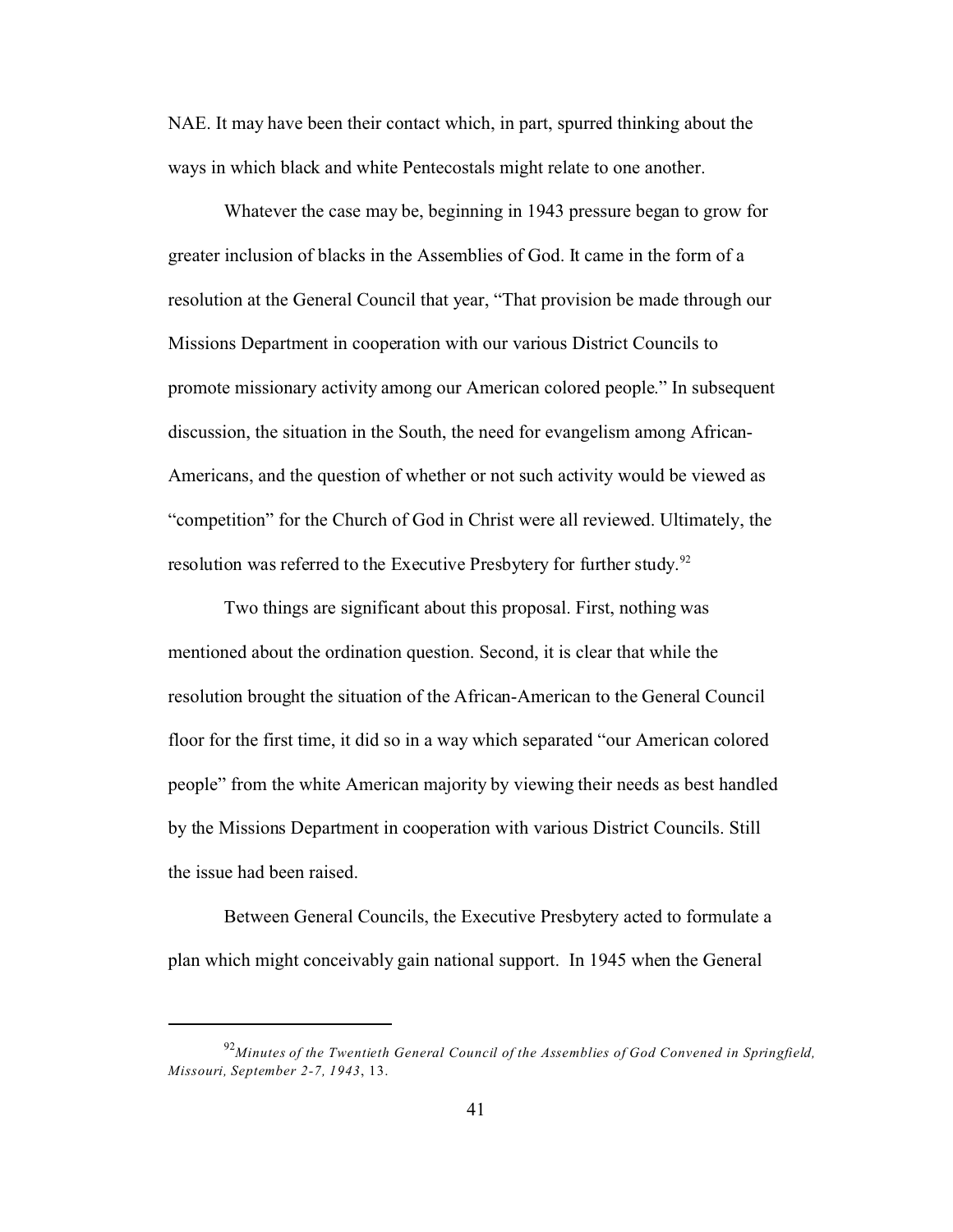Council met again, Ernest S. Williams, then General Superintendent, introduced "Brother Bruce Gibson of New York City, a representative of the colored race," to the delegates. The purpose of his visit to the Council was to encourage the delegates to think seriously about establishing a "colored branch" of the Assemblies of God. Following discussion, a resolution undoubtedly written beforehand was offered and adopted. It read:

RESOLVED, That we encourage the establishment of Assembly of God churches for the colored race and that when such churches are established they be authorized to display the name, "Assembly of God – Colored Branch<sup>93</sup>

There was more to come.

It is evident from the minutes of the 1945 General Council that the Home Missions Committee was already prepared to deal with the issue of a "Colored Branch." It had prepared and now presented revisions to Article X of the bylaws dealing with the Home Missions Department. Sections 5a and 5b defined a branch and described the relationship which the branch had with the General Presbytery, the District Councils, and membership in the General Council.<sup>94</sup> But according to Section 5c, these provisions would not apply "to the work among the Negro (or Colored) people of the United States."<sup>95</sup> The Committee went on the elaborate on the special character of the black-white relationship. "*Conforming to American*

<sup>93</sup>*Minutes of the Twentieth General Council of the Assemblies of God Convened in Springfield, Missouri, September 13-18, 1945*, 31.

<sup>94</sup>*Minutes* (1945), 35.

<sup>95</sup>*Minutes* (1945), 36.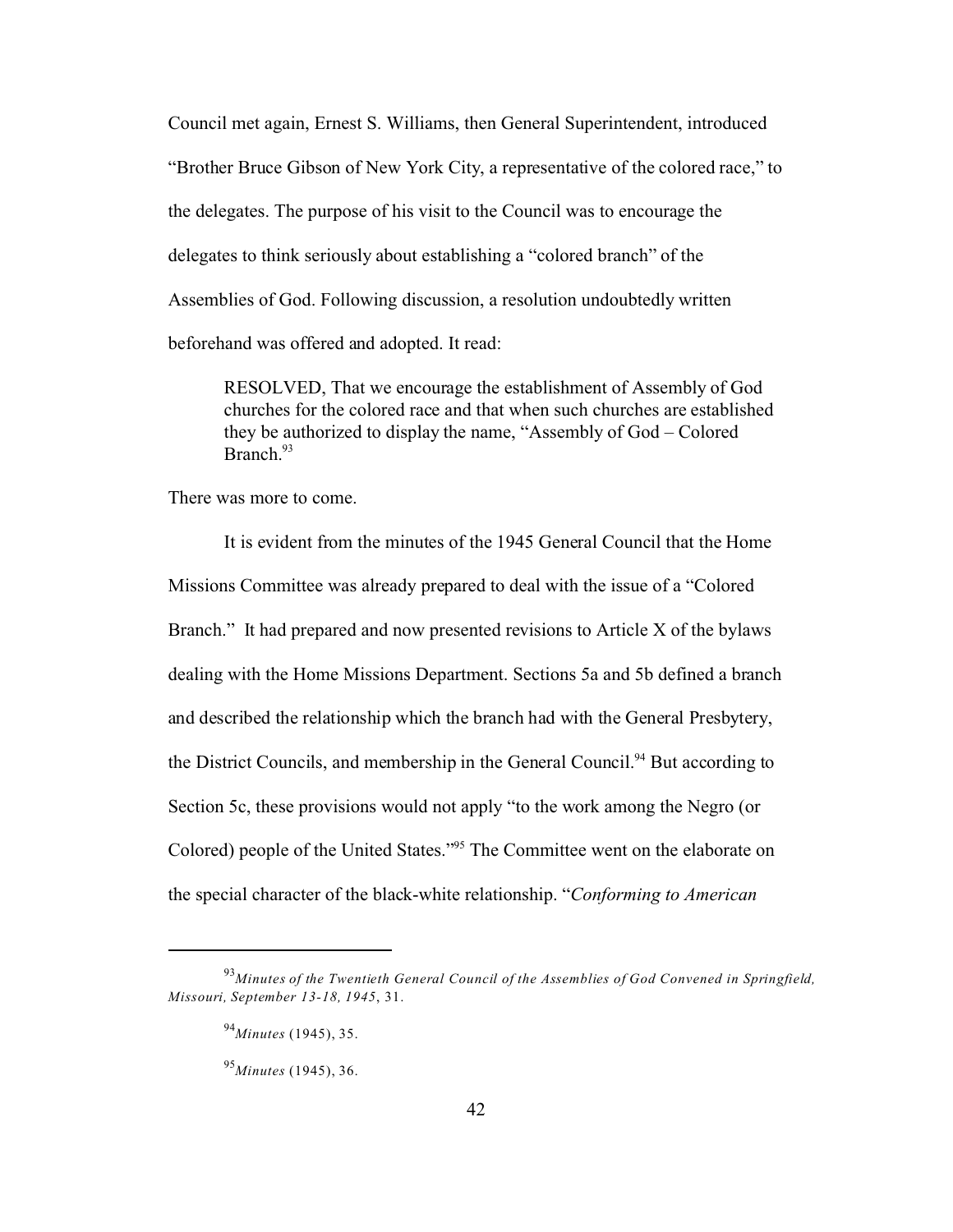*law and society*," it offered:

*...our work amongst the Colored People will remain distinct and separate*, and the Colored Branch when formed shall be under the supervision of the Home Missions Department. It is further understood that no transfers to or from any District shall be given or received.<sup>96</sup>

The report was adopted by the Council.

It seems somewhat anomalous today that during this same General Council the delegates adopted a resolution which condemned Anti-Semitism and disapproved of any minister who might choose to identify with those engaged in Anti-Semitic behavior or rhetoric.<sup>97</sup> It is even more ironic that these same delegates excoriated the Vatican for what they called "religious discrimination and suppression" and pledged themselves to loyal cooperation with a rousing but edited quotation from Lincoln's *Gettysburg Address* given in the midst of a war being waged, in part, over the issue of freedom for America's black slaves.<sup>98</sup> But that was the nature of *American law and society* in 1945.

By today's standards the establishment or continued operation of a "Colored Branch" would be viewed as a highly paternalistic, even a racist act. It allows to stand unchallenged the norms, standards, and prejudices of a segregated and racist society and provides them with the power which comes with their

<sup>96</sup>*Minutes* (1945), 35. Italics mine.

<sup>97</sup>*Minutes* (1945), 38-39.

<sup>98</sup>*Minutes* (1945), 39. "…we, herewith pledge to our President prayerful lives, co-operation and loyalty in his duty of preserving for us 'a government of, for, and by a free people which shall not under God fail nor perish from the earth.'" This version of the quotation from Lincoln is slightly abridged from Lincoln's original. Copies of these two resolutions were subsequently released for publication in the *Protestant Voice, United Evangelical Action* and the Associated Press. *Minutes* (1945), 40.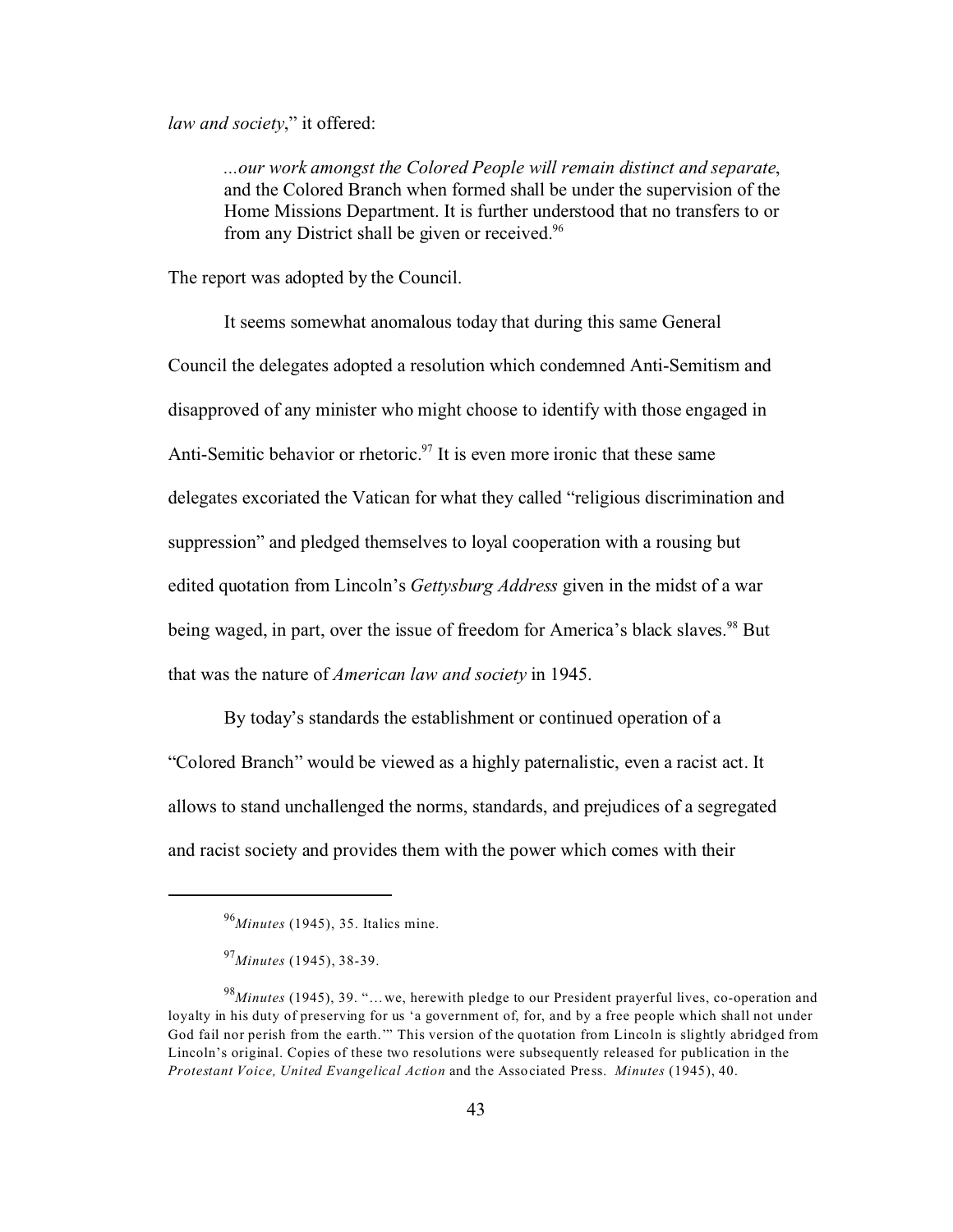institutionalization within the church. Prejudice plus power, after all, yields racism.<sup>99</sup>

But in 1945 there were a number of denominations with such branches. Such separation was not difficult to envision. The subjection of black leaders to white leaders was rampant in American society. It was the peak period of Jim Crow and racial segregation. Furthermore, there was precedent for complete segregation among the Pentecostal Holiness people, and the Church of God (Cleveland, TN) had long had a black branch.<sup>100</sup> It was, therefore, not an unthinkable way to go.

Even with this vote in hand, the issue of whether or not to establish a "Colored Branch" within the Assemblies of God was not over. Throughout the next two decades the issue would continue to be debated at various levels. What was clear was that despite the vote of 1945, there was not the resolve to implement the action. In 1947 the Resolutions Committee again moved the "establishment of a Colored Branch of the Assemblies of God" because, it said, requests were coming from the black community for help and it claimed that "no testimony comparable to that of the Assemblies of God" was being presented

<sup>99</sup> See above, note 6.

 $100$ See above, note 86. For a revealing look at southern pentecostal thinking from this general period, see the extended editorial, "Christianity, the South and Race Agitation," *Pentecostal Holiness Advocate* (5 September 1946), 3-5.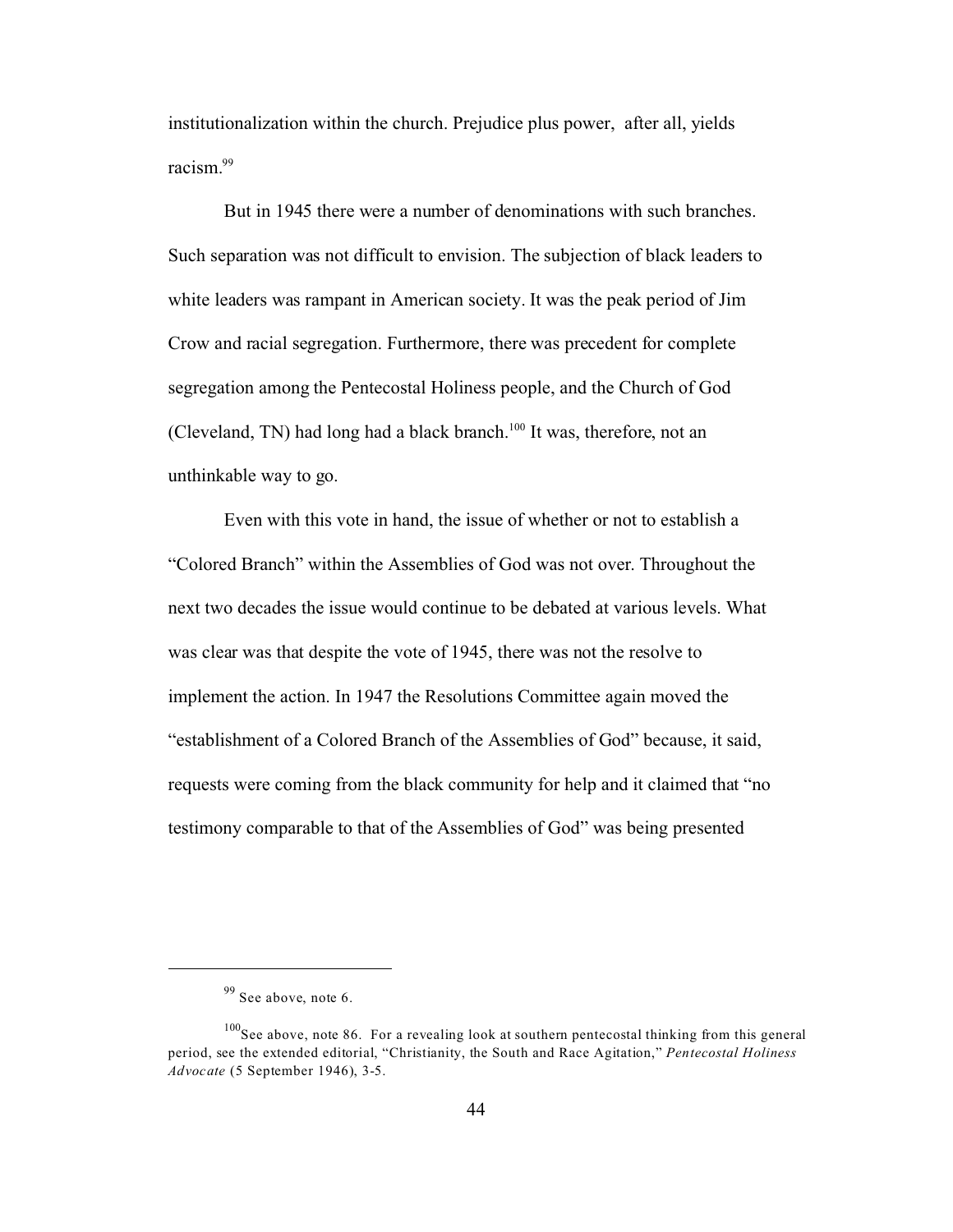among the thirteen million African-Americans in the U.S.<sup>101</sup> The issue failed to materialize on the agenda of the 1949 Council, perhaps because it was still being debated behind the scenes, but the 1949 Council was dominated by another more inflammatory issue, the New Order of the Latter Rain.<sup>102</sup> It is probable that this issue moved to the fore because it affected more churches in the Council than did the question of blacks. That year was also the time when the Assemblies of God constituency first discussed becoming members of the Pentecostal Fellowship of North American which was largely born from the fellowships which already held membership in the NAE.<sup>103</sup> In fact, the issue of whether the Assemblies of God should maintain membership in the NAE and take membership in the PFNA were each subject to considerable debate during this Council. In the end, the Assemblies of God voted positively on both issues but never addressed the issue of a "colored branch."<sup>104</sup>

During the 1950s and '60s the fact that the Assemblies of God had never acted on the authorization of its constituency to establish a "Colored" branch

<sup>101</sup>*Minutes of the Twenty-Second General Council of the Assemblies of God Convened at Grand Rapids, Michigan, September 4-9, 1945*, 43. Here the gap between the Assemblies of God and the Church of God in Christ seems to be especially wide.

<sup>102</sup>*Minutes of the Twenty-Third General Council of the Assemblies of God Convened at Seattle, Washington, September 9-14, 1949*, 26-27.

<sup>103</sup>*Minutes*, (1949), 27-28, 29.

<sup>104</sup>*Minutes*, (1949), 27-29. The PFNA included the following eight denominations: Assemblies of God (250,000 members), Church of God (91,000), International Church of the Foursquare Gospel (54,000), Pentecostal Assemblies of Canada (35,000), Pentecostal Holiness Church (30,000), Church of the Open Bible Standard (10,000), International Pentecostal Assemblies (10,000), and the Elim Missionary Assemblies (4,000), according to the *Minutes of the Constitutional Convention of the Pentecostal Fellowship of North America, Des Moines, Iowa, October 26-28, 1948*, p.9.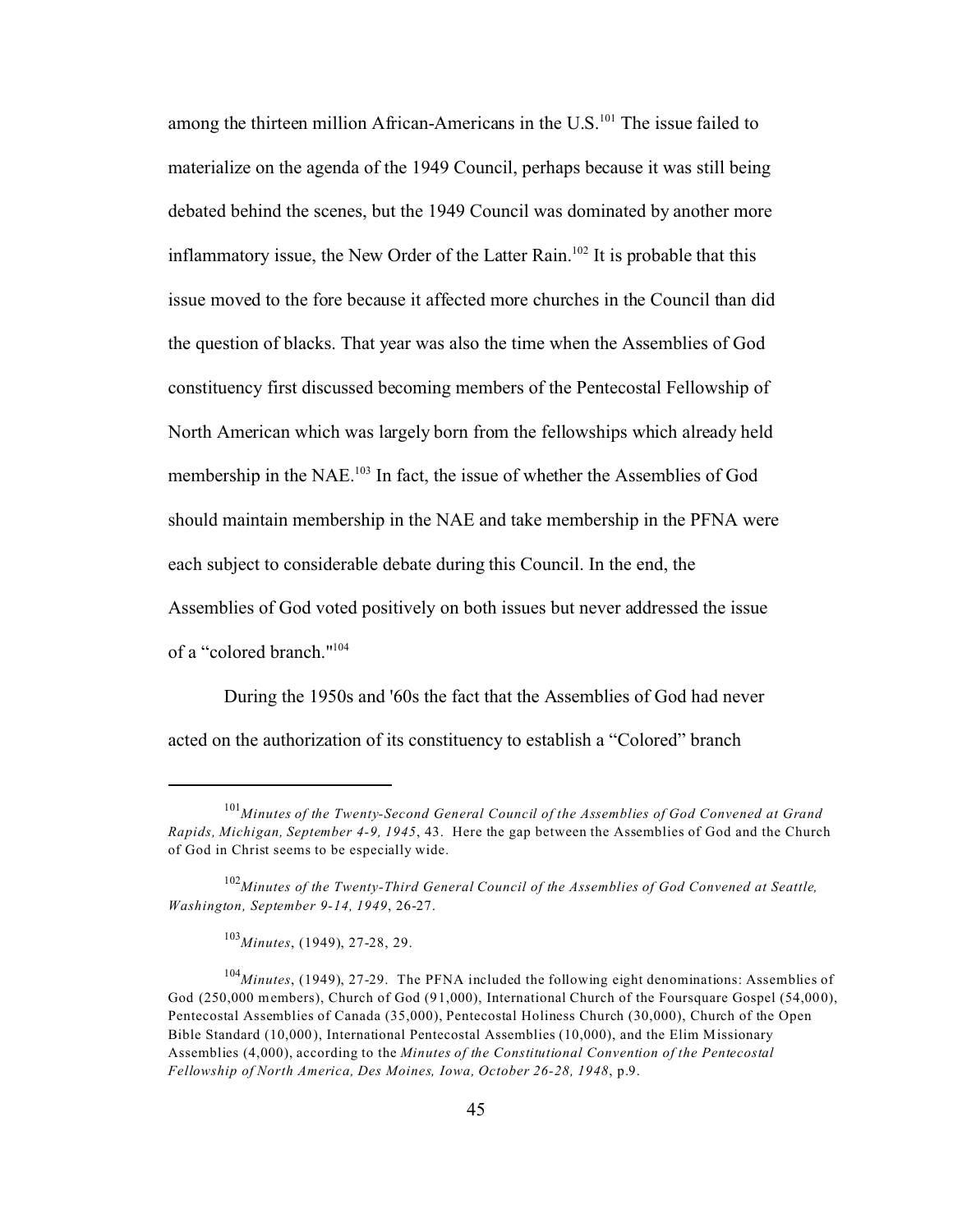could be viewed in several ways. The only norm or canon to which the Assemblies had ever appealed on the subject of race relations was "American law and society." The denomination could be said, therefore, to have dragged its feet with respect to the issue of race just as the American public was doing.

Yet, clearly there were continuing struggles at the level of denominational leadership on what to do. From time to time, letters would be addressed to the General Superintendent which prodded him for action. Always, the response was the same. In one such response Ralph M. Riggs wrote:

I agree heartily with you that our colored brethren are dear to the heart of God and need the gospel as well as everybody else. The only matter which is in doubt is how we can best discharge our responsibility toward them.<sup>105</sup>

The struggle was, indeed, a genuine one. The year 1954 brought with it the unanimous decision of the U. S. Supreme Court on *Brown vs. The Board of Education* in which the claim for "separate but equal" public schools was destroyed. Ralph M. Riggs attempted to engage the services of the Reverend Nicholas B. H. Bhengu to initiate and facilitate some contact between the Assemblies of God and the Church of God in Christ.<sup>106</sup> Bhengu was a black Assemblies of God evangelist from South Africa who held a highly publicized tour through Canada and the U.S. He encouraged Riggs to think seriously about a "Colored wing" of the Assemblies of God.

<sup>105</sup>Letter from Ralph M. Riggs to Miss Selina Kirby, 24 September 1953, Race Relations File, Assemblies of God Archives.

Letter from Ralph M. Riggs to Rev. N. Bengu [sic.], 20 December 1954, Race Relations File, Assemblies of God Archives.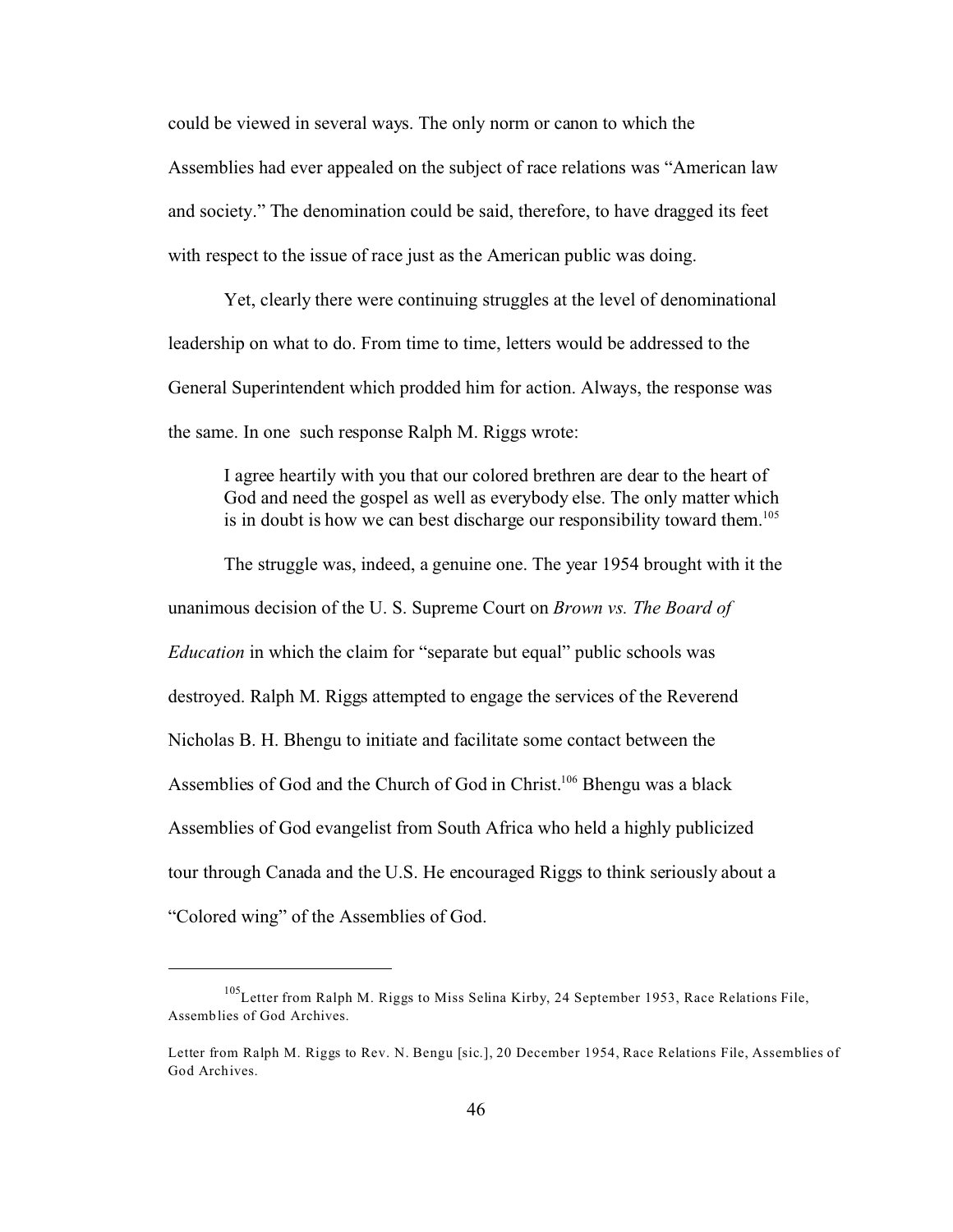Internal memos show that the leadership in Springfield was very concerned about the ramifications of such a move. The General Presbyters and the General Council had debated the issue at length in the '40s. Indeed, there was concern that there might be a "breach of peace" within the Assemblies were there to be such a move at this time. Riggs responded to Nicholas Bhengu by pointing out the "revolutionary" character of this suggestion in light of the "race prejudice which exists, especially in our Southland."<sup>107</sup>

Given the task of oversight which Riggs had for a fellowship which was now truly national, the dilemma must have been highly frustrating. Lines had been drawn and there appeared to be no simple solution to a problem which stretched the credulity of submission to a biblical canon when decisions had already been made to conform to the canon of "American law and society." For the time being it would have to be that the Assemblies of God would wash its hands of the issue by simply referring all such racial questions to the Church of God in Christ as its sibling or else explore ways with Church of God in Christ leaders about how the two groups might work together. In point of fact, both methods were simultaneously employed.

When Noel Perkins was asked why the Assemblies of God did not undertake evangelism among the black and Native American populations, D. C. Foote, then Finance Secretary responded in his absence. The General Council had

<sup>&</sup>lt;sup>107</sup>Letter from Ralph M. Riggs to Rev. Nicholas B. H. Bhengu, 23 February 1955, Race Relations File, Assemblies of God Archives.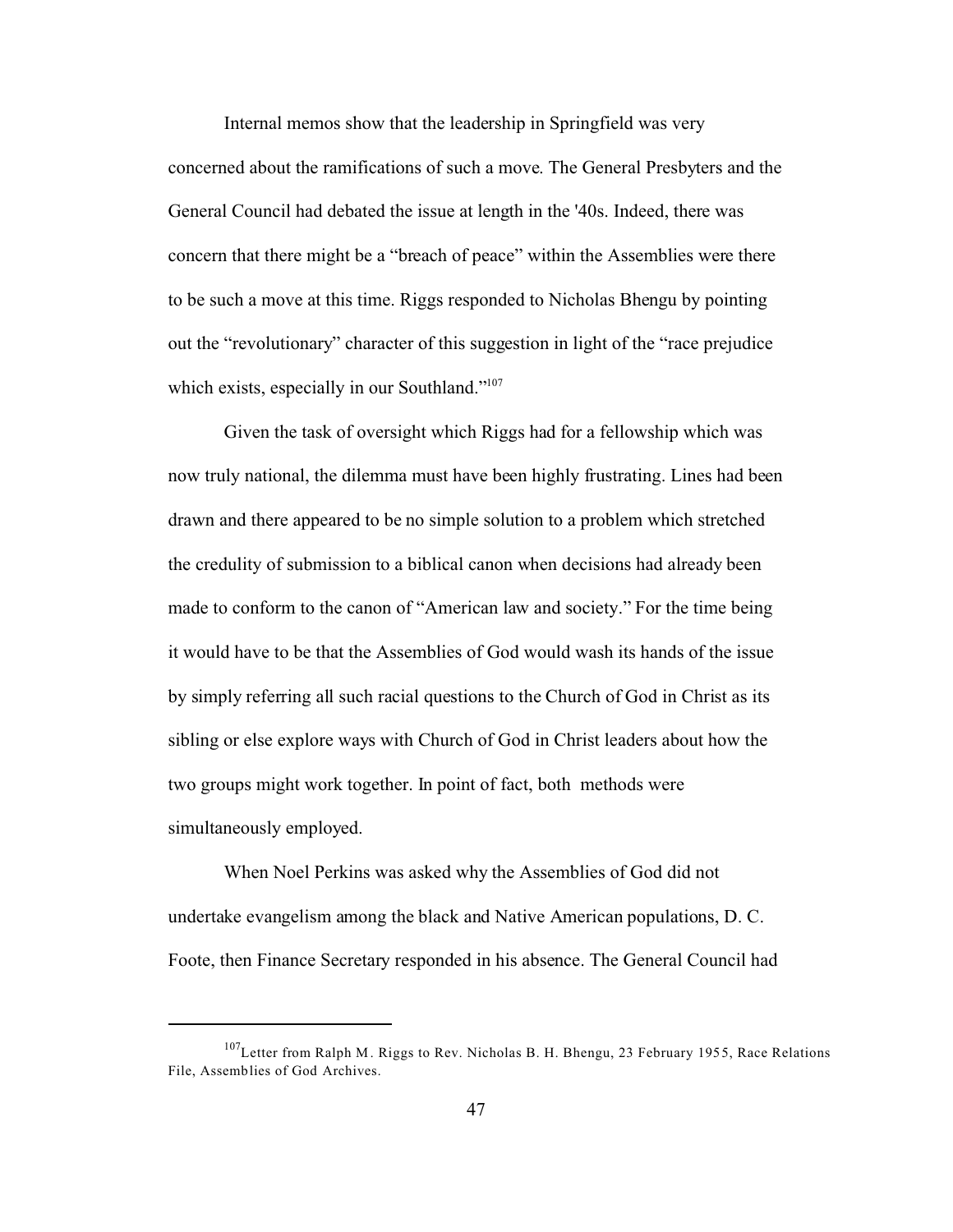never addressed the issue favorably, he noted. Moreover, a number were arguing that

the Church of God in Christ is the exact counterpart of the Assemblies of God in doctrine and...since it is a sound organization with actually a larger constituency than the General Council of the Assemblies of God, there is no need of instituting a new movement in competition with it. 108

In the meantime, Ralph Riggs was attempting to explore the possibility that the Assemblies of God and the Church of God in Christ engage in "some friendly exchange...." After all, "The Assemblies of God have been content in the past to *allow* the Church of God in Christ to be the counter part of *our* church in its dealings with the colored people in the United States."<sup>109</sup>

In spite of Riggs' best effort at developing rapprochement, the letter attests to a kind of paternalism. It is very doubtful that Riggs would have recognized it as such for his letter was reflective of the surrounding white culture. The Church of God in Christ was portrayed as a younger sibling which the Assemblies had *allowed* to work with the black population. Now, however, Riggs was reaching out to them, willing to grant them a greater level of equality, and as a gesture of good will, give them the opportunity to purchase Sunday school literature with their own imprint. In later correspondence he suggests that it might even save

<sup>108</sup>Letter from D. G. Foote to Rev. George A. Ramocan, 22 June 1955, Race Relations File, Assemblies of God Archives.

<sup>&</sup>lt;sup>109</sup>Letter from Ralph M. Riggs to Reverend G. Lawrence Williams, D.D., 8 July 1955, Race Relations File, Assemblies of God Archives. Italics mine.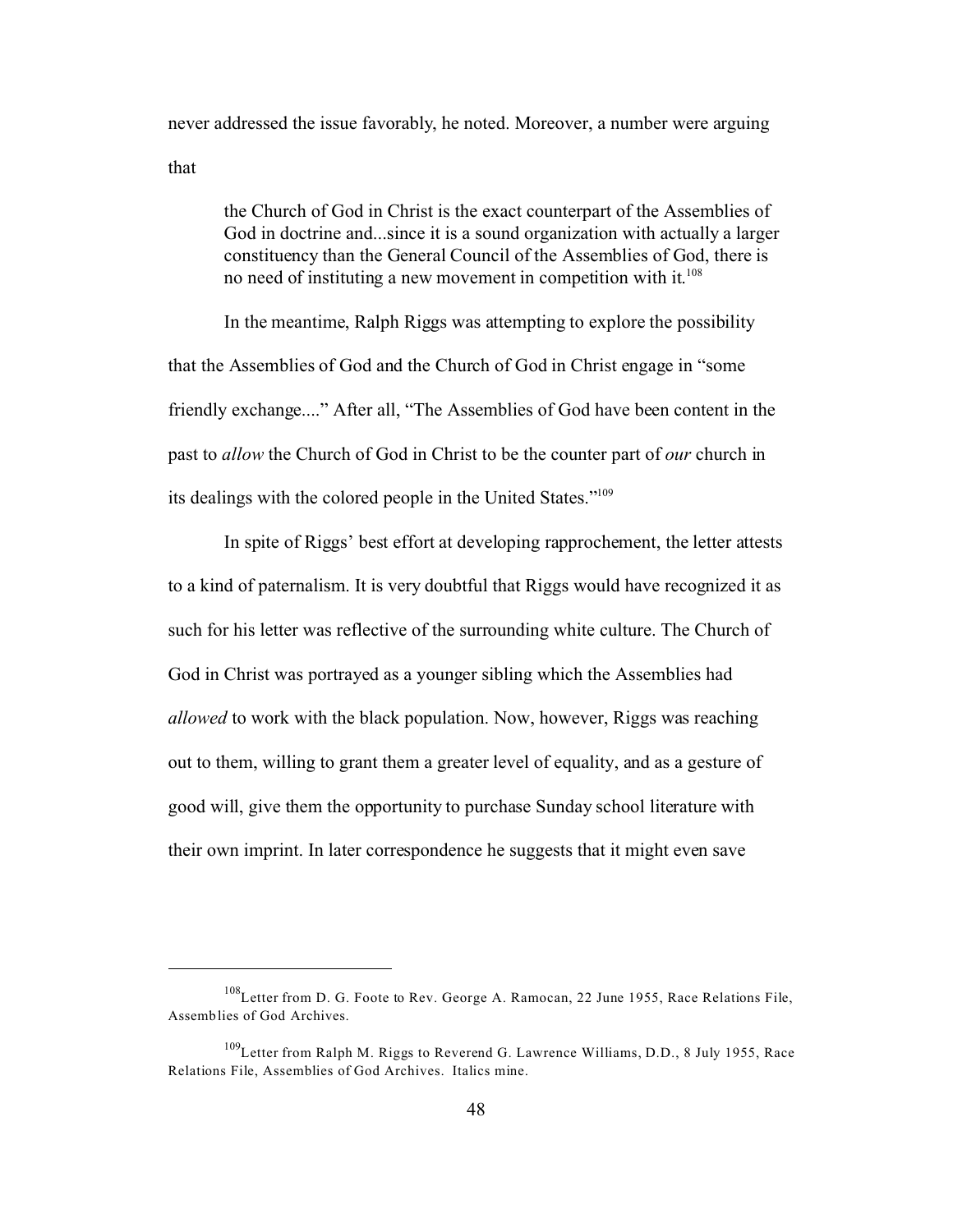them money. $110$ 

The initiative which Riggs took must be viewed as a genuine attempt to find a solution to his racial dilemma. He seems personally to have been committed to a greater racial equality. "It is certainly high time in American living and in our church experience that we come closer together," he wrote to Battle.<sup>111</sup> And his suggestion would provide two points of deniability for the Assemblies of God. For those who were demanding that the Assemblies reach out to the African-American community, Riggs could point to a tangible cooperative effort with the Church of God in Christ. For those who were opposed to the Assemblies of God reaching out to embrace the African-American community within its ranks, he could safely say that he had intentions which merely recognized a sister organization with a fine ministry in the black community. In this way, Riggs could avoid the pressure to integrate on the one hand and the pressure to segregate on the other. In either case he would not extend the Assemblies of God beyond the limits common to American law and society.<sup>112</sup> But Riggs' letter must also be

<sup>110</sup>Letter from Ralph M. Riggs to Rev. W. L. Battle, 29 August 1955, Race Relations File, Assemblies of God Archives.

 $111$ Letter from Ralph M. Riggs to Rev. W. L. Battle, 26 September 1955, Race Relations File, Assemblies of God Archives.

 $112$ In a letter from Ralph M. Riggs to Rev. N. B. H. Bhengu, 12 October 1956, Race Relations File, Assemblies of God Archives, Riggs notes that "You yourself have said that 'any scheme to integrate the Negro church to the white will be disastrous.' This is exactly what our brethren (The General Presbytery in its Fall, 1955 meeting) felt. On the other hand, to build up a separate church for our colored brethren would likewise seem counter to the present trend in American life.

As you know, our Supreme Court has ruled in favor of integration. If we therefore build a church according to the segregation pattern, that would look as if we were defying the present trend in American life. So, rather than run into either of these difficulties, we feel it would be better for us to maintain the status quo at the present time."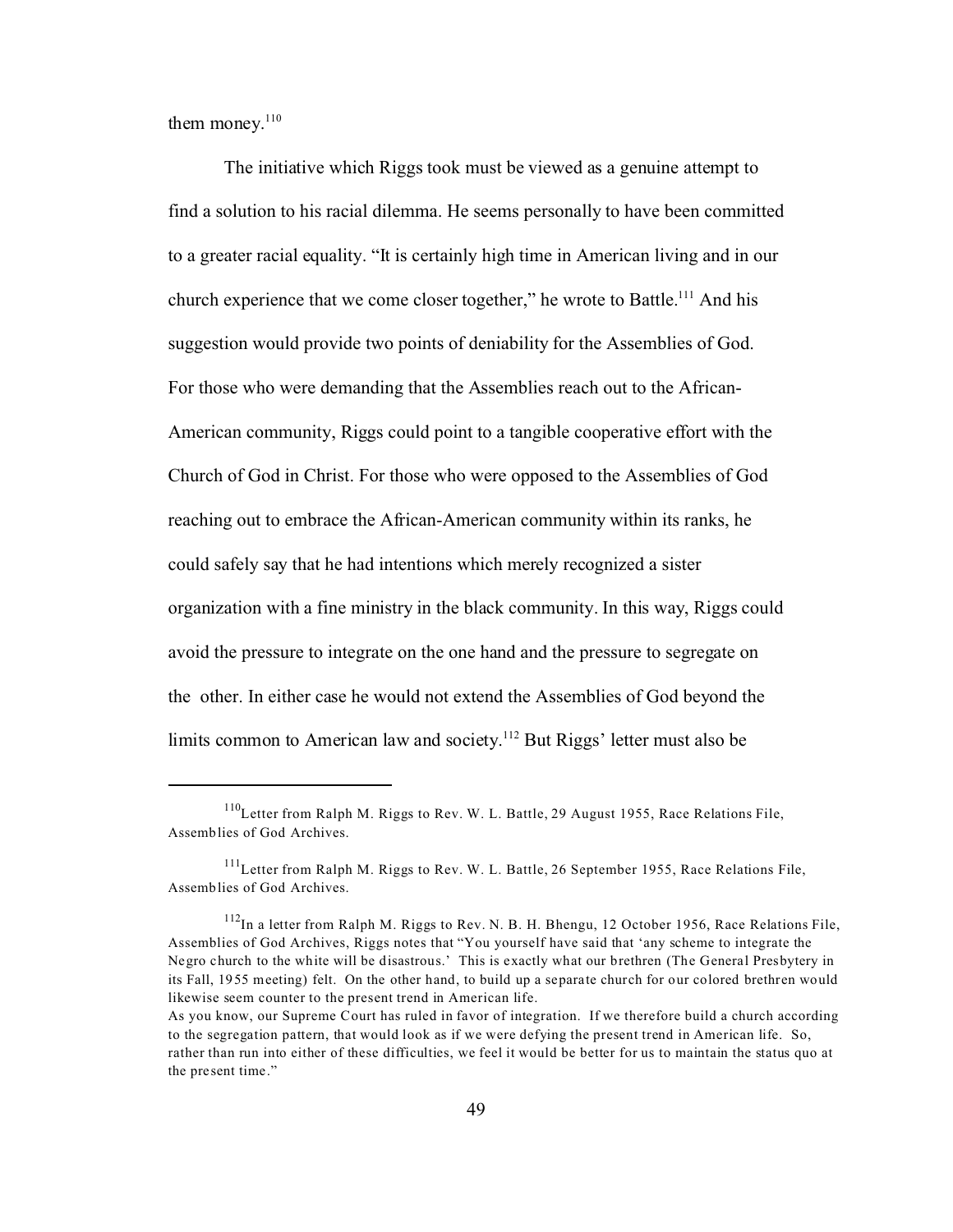placed within the context of a white dominated and racist society. Conformity to American law and society would have left Riggs blind to his own racial presuppositions.

Throughout the fall and into 1956, Riggs continued to make overtures to the Church of God in Christ. A number of the Executive Presbytery, including Riggs, visited the Church of God in Christ convocation in December, 1955. In February 1956 he was still in correspondence over the possibility of a joint publication which he tried to sell by convincing Bishop J. O. Patterson that the material which the Church of God in Christ was using, material published by the "International Council of Religious Education Sunday School lessons" were produced by "modernists" and the Assemblies of God provided a viable *pentecostal* alternative which could be used to "indoctrinate" Church of God in Christ people "with our glorious Pentecostal message."<sup>113</sup> In the end, Riggs' appeals to the Church of God in Christ failed and he was forced by continuing pressures within the Assemblies of God to look for other solutions.

The 1950s were very turbulent years. Following the end of World War II and the takeover of mainland China in 1949 by Mao Tse-tung, the Cold War moved steadily toward center stage on the international scene. Within the country, the opportunistic Senator Joseph McCarthy dominated the first half of the decade with his charges that communists had managed to infiltrate many American

<sup>&</sup>lt;sup>113</sup>Letter from Ralph M. Riggs to Bishop J. O. Patterson, 28 February 1956, Race Relations File, Assemblies of God Archive. Riggs had used a similar appeal with the Reverend W. L. Battles in his 29 August 1955 correspondence.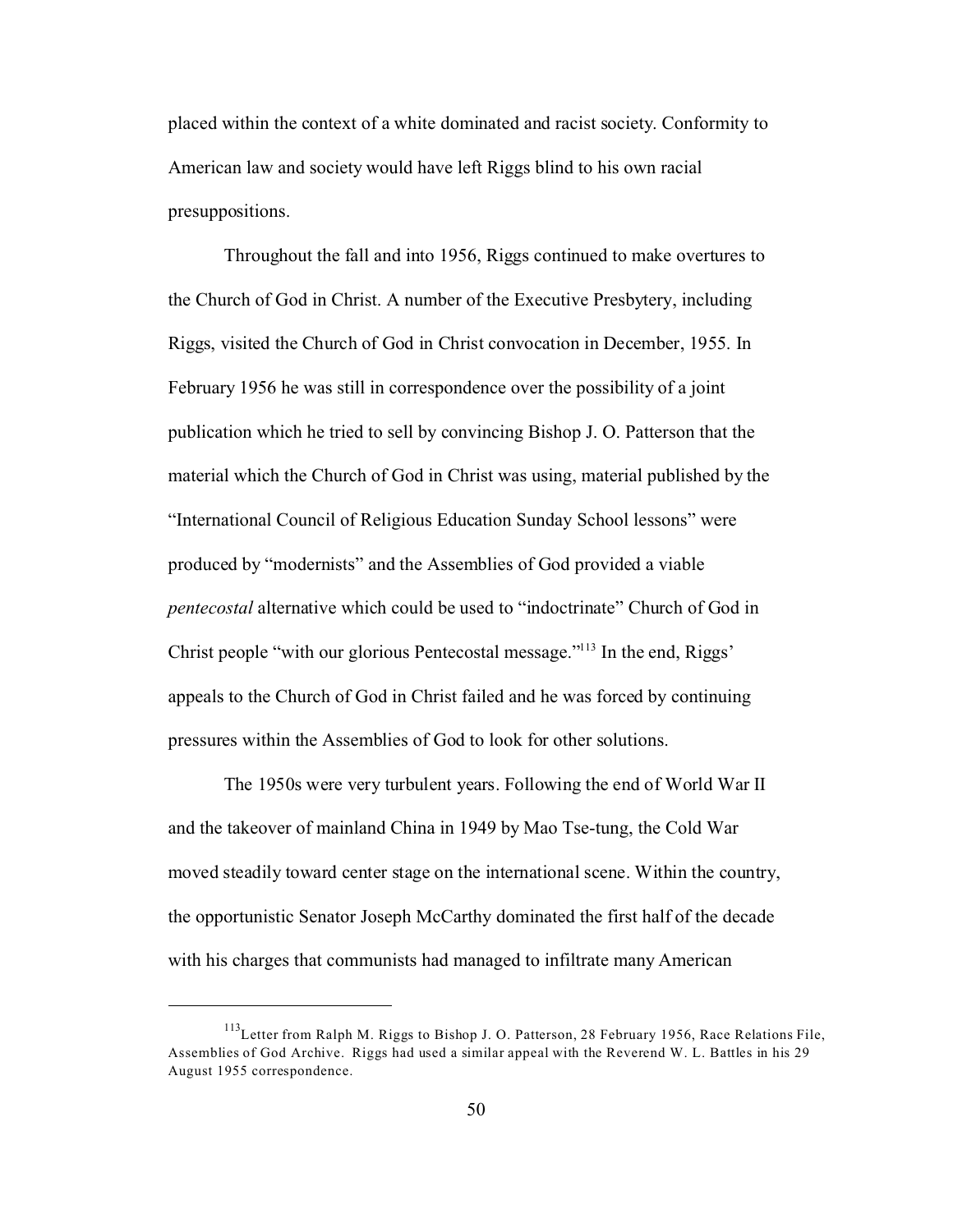institutions. The Supreme Court was actively reversing a half-century of Jim Crow laws and the Civil Rights Movement began to become a formidable movement under the leadership of such able spokespersons as the Reverend Martin Luther King, Jr. The Republican party benefited from the turmoil of the '50s and Vice President Richard Nixon's appeal to American fears of communism made believers of many Pentecostals. Many even suggested that the agitation toward integration was "Communist inspired."<sup>114</sup>

The General Presbytery of the Assemblies had reviewed the issue of race relations in 1955, then expunged all records of their discussion. In 1956, however, they authorized a study on the questions of segregation and integration. This apparently came at the recommendation of the Executive Presbytery who were looking for "a convenient and deliberate approach to the whole matter" because the handwriting was on the wall. "Even the churches are going to be challenged concerning their attitude," noted Riggs.<sup>115</sup>

As a result of this action, a study commission with members from both northern and southern states was appointed. It would broaden the discussion by

 $114$ In a letter from Ralph M. Riggs to Reverend and Mrs. J. S. LaGrone, 10 February 1956, Race Relations File, Assemblies of God Archives, Riggs notes "We have heard that it is the opinion of some very fine Christian Negroes of the South that much of the present agitation is Communist inspired." T. L. Lowery, a Church of God (Cleveland, TN) evangelist who at that time shared W. F. Carothers' concern that segregation was the only plausible solution for God's plan to keep the races pure (see above notes 81-82) charged in very explicit terms, "This trouble in America is caused by Communist front organizations. The purpose is to cause trouble among the citizens of the United States; and if possible, a civil war." T. L. Lowery, *America's No. 1 Problem: Segregation* (Cleveland, TN: Rev. T. L. Lowery, no date, Third Edition), 3.

<sup>&</sup>lt;sup>115</sup>Letter from Ralph M. Riggs to Reverend F. J. Lundquist, 12 September 1956, Race Relations File, Assemblies of God Archives, 1.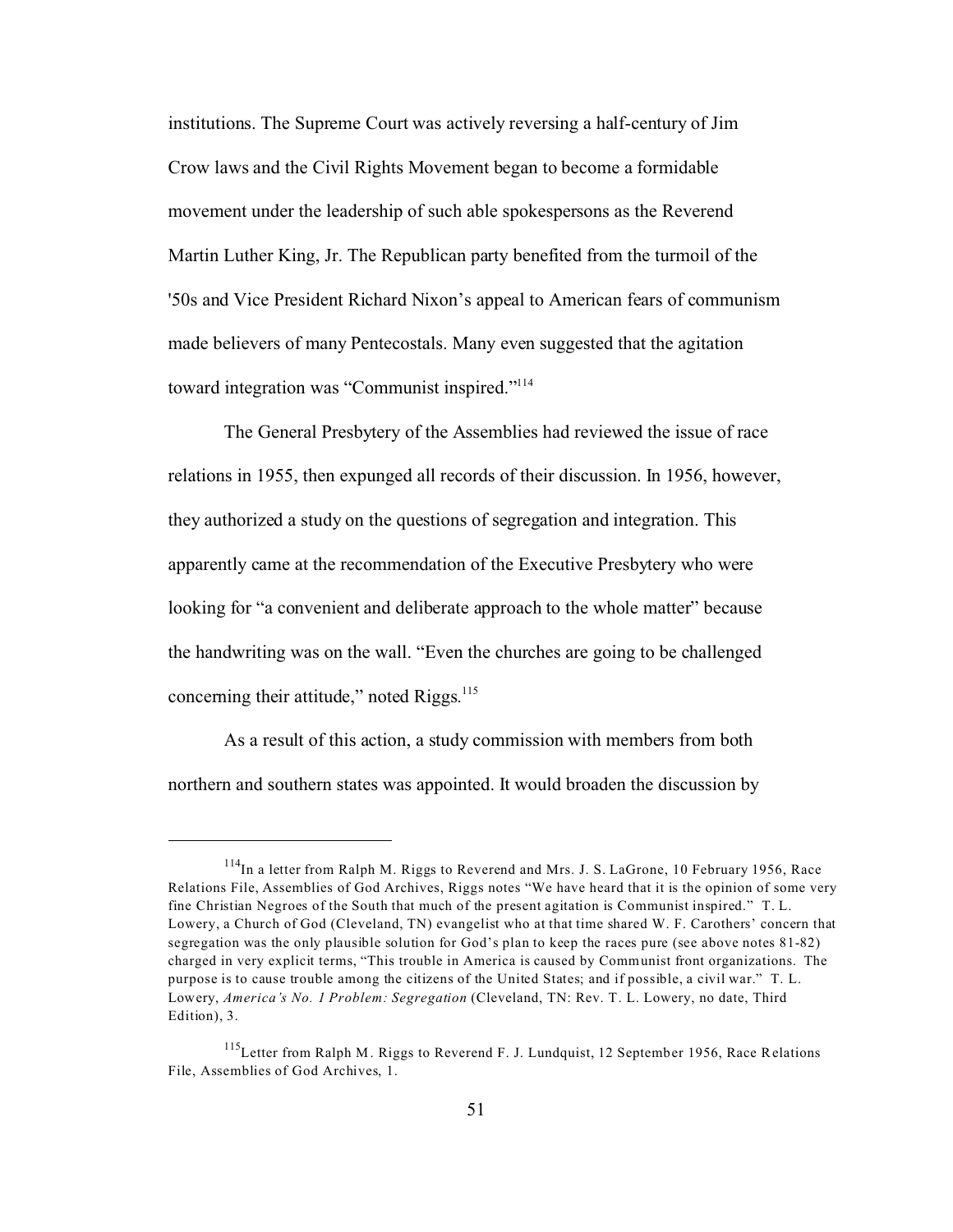defining the issue of race relations beyond the relations between blacks and whites. It would provide a temporary response to critics thereby buying more time for the fellowship, and by producing a report, it would enable the fellowship to move beyond what Riggs called "an expedient dodging of the issue" which he believed had characterized their actions to date.<sup>116</sup> Earlier in the year the National Association of Evangelicals had strengthened the hand of all its members by struggling with these issues and passing a resolution on "Human Rights" which condemned "discriminatory practices against racial minorities" as a violation of Jesus' teachings, a hindrance to evangelization and a source of alienation to the gospel, and which called those in authority to work toward "equal rights and opportunities for every individual."<sup>117</sup>

The report on "Segregation versus Integration" was a year in the making. While federal troops were called into Little Rock, Arkansas, in 1957 to aid in the school desegregation process, the committee worked. Riggs invited Bishop Charles H. Mason, whom he addressed as "Venerable father and brother in Christ," to attend the 1957 General Council of the Assemblies of God in

<sup>116</sup>Letter from Riggs to Lundquist, 12 September 1956, 1.

<sup>117</sup>"NAE Convention Resolutions," *United Evangelical Action* 15:6 (May 15, 1956), 7. The Church of God (Cleveland, TN) would wait until 1964 to pass such a resolution ("Resolution on Human Rights," *Church of God Evangel* 54:28 [14 September 1964], 15), while the Assemblies of God would wait until 1968.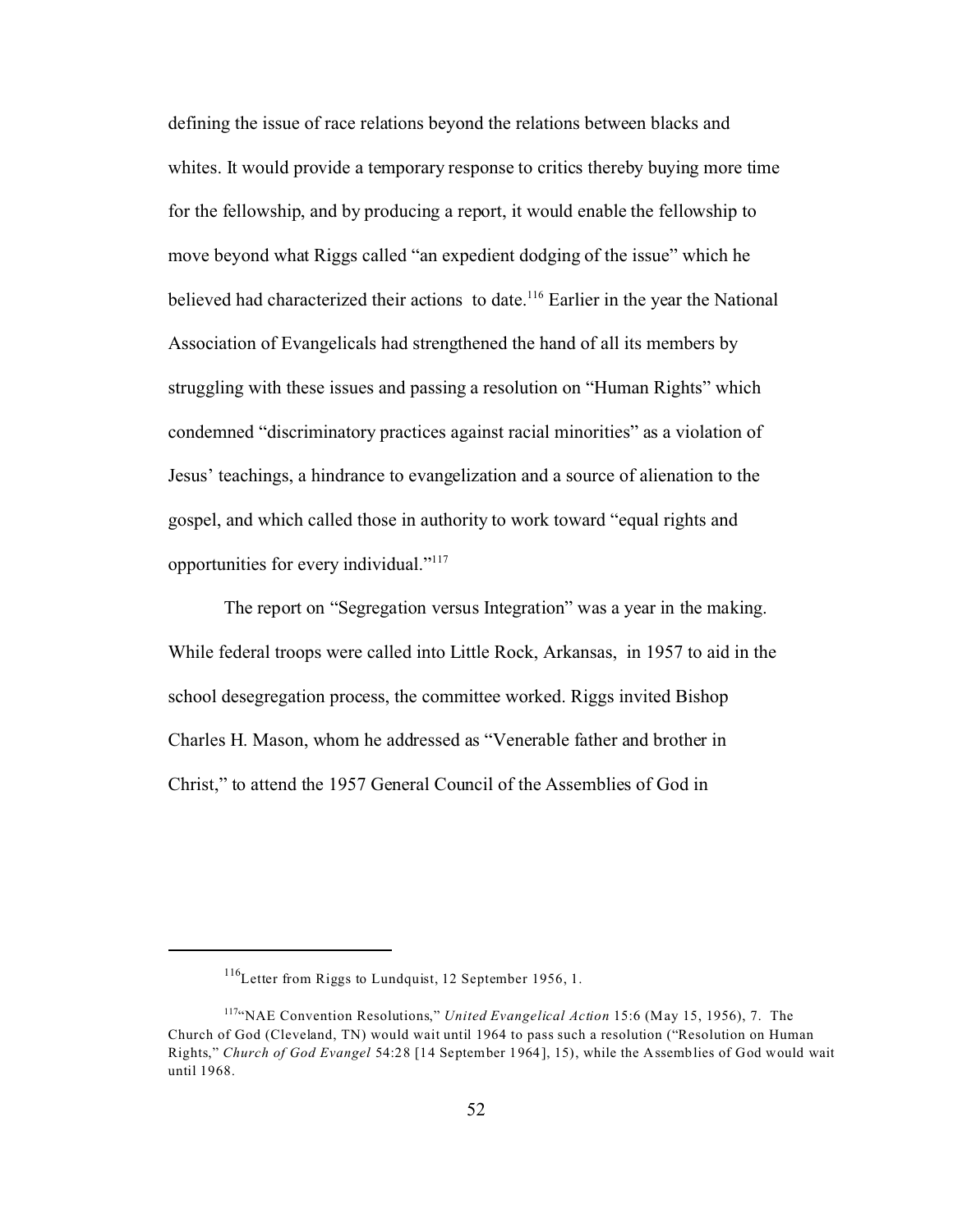Cleveland, Ohio.<sup>118</sup> Mason sent a representative to the Council,<sup>119</sup> and both Ralph M. Riggs and Thomas F. Zimmerman, then Assistant Superintendent, responded by attending the Golden Jubilee Convocation of the Church of God in Christ in December.<sup>120</sup> Once again, Riggs attempted to reopen his proposal regarding a joint publication venture, but again the proposal went without response.<sup>121</sup>

In mid-1957 the nine-page report on "Segregation versus Integration" was submitted to the General Presbytery. It began by noting the complexity of the issues being addressed. It contended that the question of integration was not merely a southern problem, but rather, a national one. As a result it acknowledged that it was a genuine question which needed to be faced by Pentecostals.

"If we will lay aside our prejudices and concern about what outsiders may think, and consider the principles from a Christian standpoint," the drafters argued, "we can come up with the correct answers for our churches." The report went on to observe that:

Our greatest danger is allowing the fear of outside opinion to cause

<sup>&</sup>lt;sup>118</sup>Letter from Ralph M. Riggs to Senior Elder C.H. Mason 6, August 1957, Race Relations File, Assemblies of God Archives.

<sup>119</sup>*Minutes of the Twenty-Seventh General Council of the Assemblies of God Convened at Cleveland, Ohio, August 28 - September 3, 1957*, 5.

<sup>&</sup>lt;sup>120</sup>Letter from Ralph M. Riggs to Bishop D. Lawrence Williams, D.D., 27 November, 1957, Race Relations File, Assemblies of God Archives.

 $121$ Letter from Ralph M. Riggs to Bishop A.B. McEwen, 6 December, 1957, Race Relations File, Assemblies of God Archives. It appears that all initiatives offered by Riggs regarding the publication venture fell on deaf ears because Riggs missed the point of what it takes to overcome racism. He did not know how to be sensitive to issues of self-determination or the uniqueness of racial identity. He simply viewed the issue through the eyes of white society as a man of his day.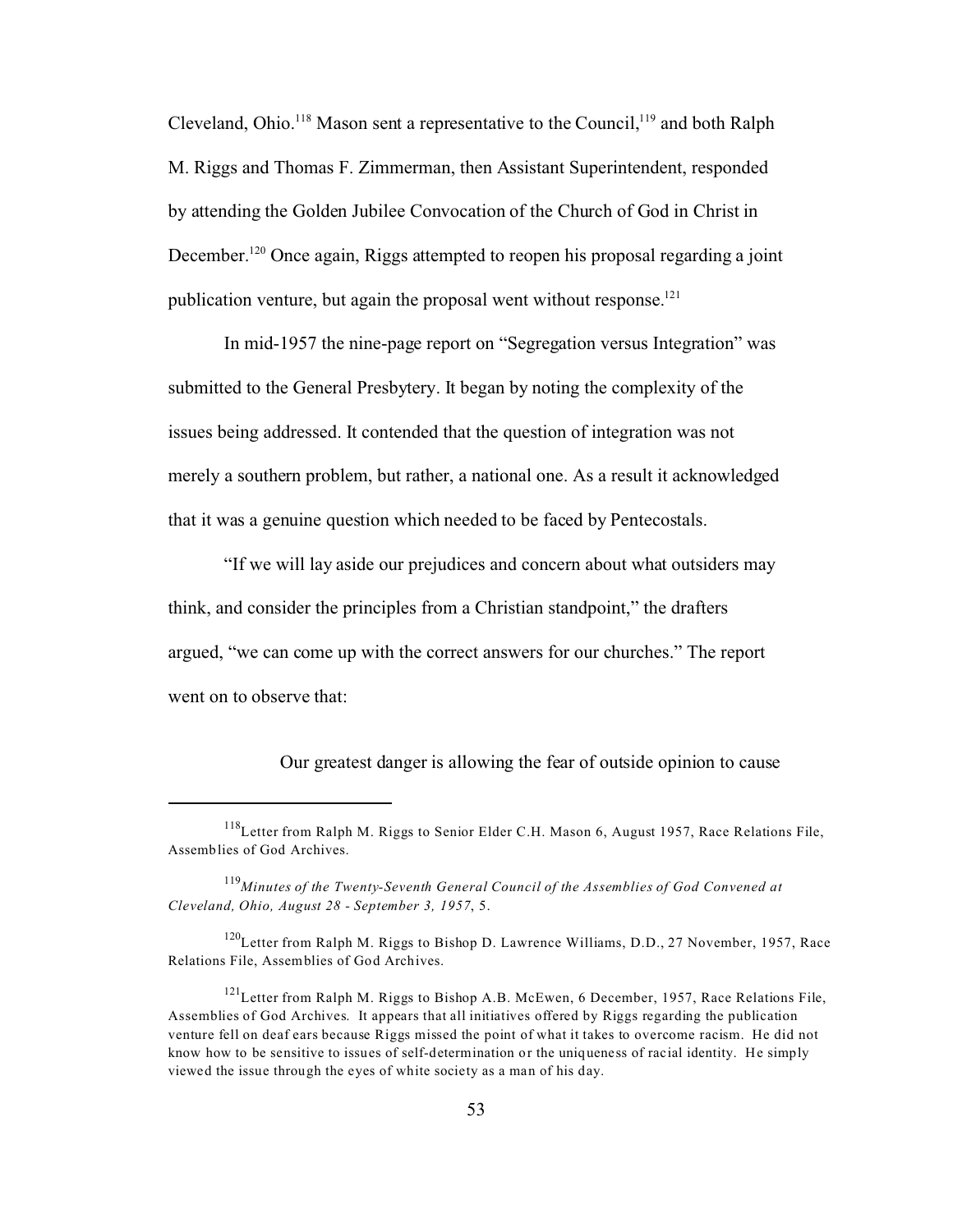us to form a policy that we ourselves do not wholly agree with. Full Gospel people must decide what they feel is scriptural and Christian and stand on these convictions. The racial question is no exception.<sup>122</sup>

 According to the drafters of this document, Scripture affirmed that before God, everyone was equal (Genesis 3:20; Acts 17:28; Romans 2:11). This was an important observation since the Assemblies of God had held since 1916 that the Bible was "The infallible rule of faith and conduct."<sup>123</sup> It had, theoretically, at least, incomparable normative standing for all of faith and life. But the drafters also naively noted that equality was something granted to American citizens by the law, and the U.S. Constitution granted equal rights to everyone.<sup>124</sup>

The Assemblies of God was guilty of neglecting the spiritual needs of African-Americans, the drafters claimed quite self-critically, while investing heavily in African missions.<sup>125</sup> That inequity could be redressed by offering assistance to black churches with similar doctrine, establishing a means of training and education for those interested in leading black churches, by providing assistance to "young Negro ministers," and perhaps most importantly by treating

<sup>122.</sup> Segregation Versus Integration," General Presbytery File, 1.

<sup>&</sup>lt;sup>123</sup>"A Statement of Fundamental Truths Approved by the General Council of the Assemblies of God, October 2-7, 1916" in *Minutes of the General Council of the Assemblies of God in the United States of America, Canada and Foreign Lands held at Bethel Chapel, St. Louis, MO, October 1-7, 1916*, 10.

 $124$ "Segregation Versus Integration," 2.

<sup>&</sup>lt;sup>125</sup>"Segregation Versus Integration", 8. This was a potentially dangerous admission because the Assemblies of God people as a whole had been and continue to be highly invested in the concept of foreign missions. By raising the inequity issue over what was spent on Africans as opposed to African-Americans, the report held the potential for undermining a growing foreign missions program, on the one hand, or raising the ire of the giving consitutuency.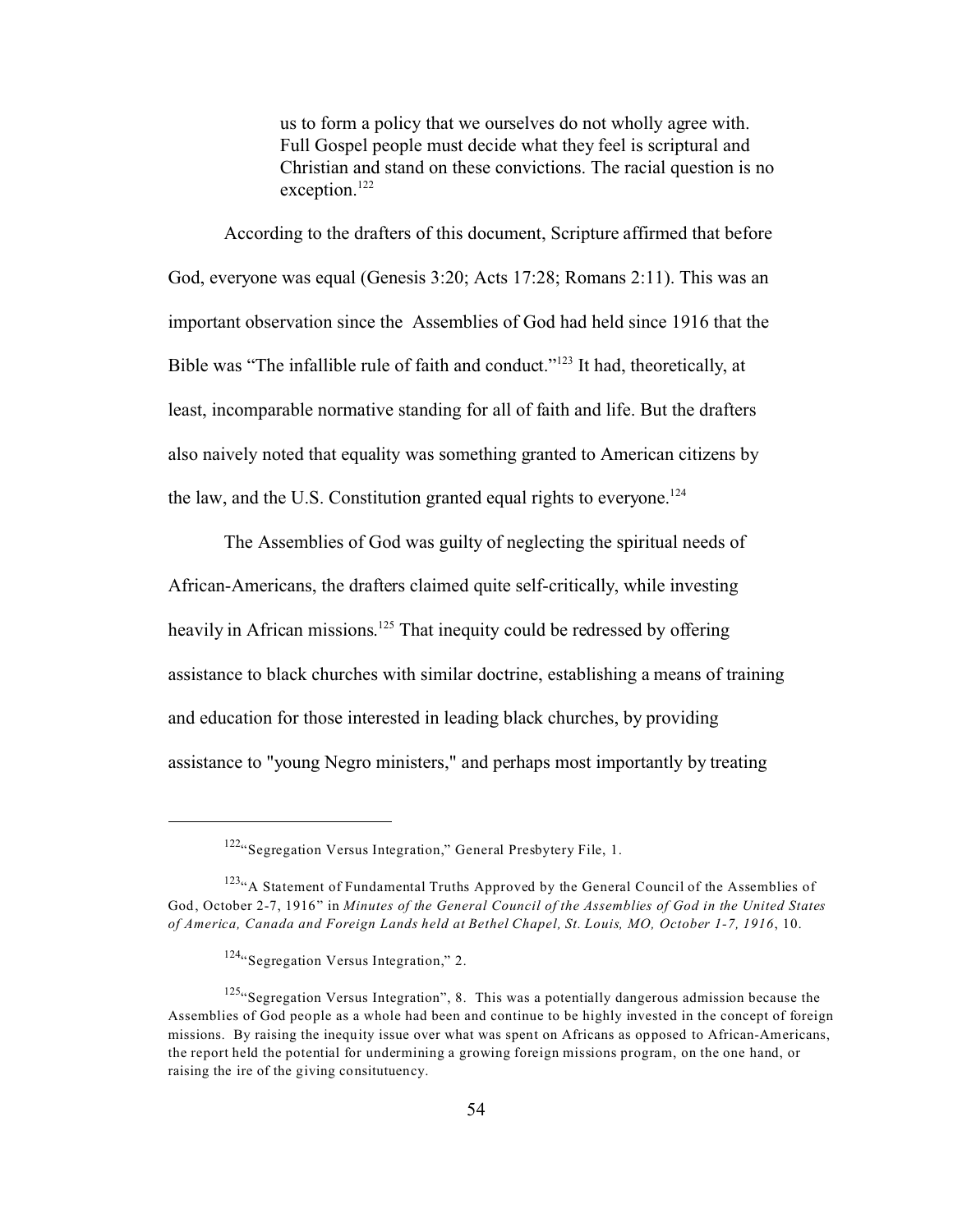them as peers, as equals.<sup>126</sup>

These were noble intentions, indeed, but this document also conveyed a number of concerns. Its guiding recommendation was that since integration of Assemblies of God churches was inadvisable because of unresolved issues in the larger society, no public statement on the issue should be made by the Assemblies of God until it was absolutely essential to do so.<sup>127</sup> To move too rapidly could result in even "greater mistakes."<sup>128</sup> There were many problems which needed to be handled. Fear was expressed that a policy of full integration would be detrimental to existing "Negro ministry," because black pastors were traditionally educationally disadvantaged. Whites were also less likely to call a black pastor than a white one and capable black ministers might be left without employment.<sup>129</sup> Full integration, it was assumed, would also hinder whites from carrying out the Great Commission at two levels. First, few African-Americans would choose to attend an integrated church where whites were in the majority, and second, "unsaved white people" would not "attend or allow their children to attend Sunday School where any number of Negroes go."<sup>130</sup> It was only reasonable, then, to move slowly, accommodating to the culture region by region, allowing each

 $126$ "Segregation Versus Integration," 8-9.

<sup>127.</sup> Segregation Versus Integration," 7.

<sup>&</sup>lt;sup>128</sup>"Segregation Versus Integration," 2.

 $129$ "Segregation Versus Integration," 4.

 $130$ . Segregation Versus Integration," 5.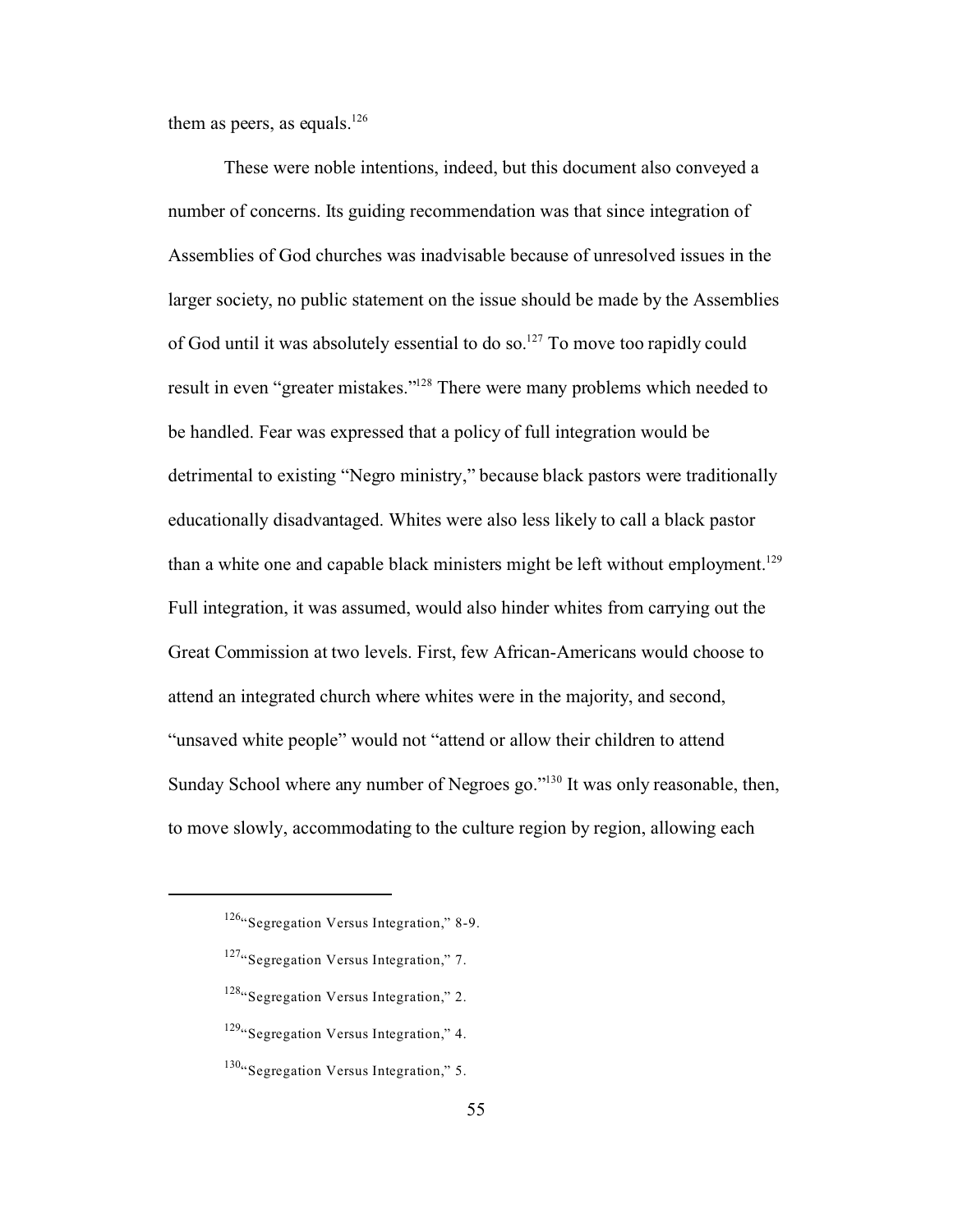region to move as quickly or slowly as it chose to move on the issue and only when "the general public is ready and it will not interfere with the progress and expansion of our movement" announce to the public that "we consider all men equal."<sup>131</sup> In essence, once again, the canon of American law and society was invoked, a canon which would blunt the prophetic edge of *the canon* allegedly embraced by the fellowship for *all* matters of faith and practice, according to its doctrinal affirmation. The General Presbytery accepted the document's recommendation and the Executive Presbytery released a brief statement highlighting the polity of the Assemblies of God for use in responding to inquiries on the official position of the fellowship.<sup>132</sup>

The General and Executive Presbyteries had begun to form a national policy on race relations. It was formed by a "tip-of-the-hat" to Scripture with an overriding conformity to the mores of American law and society, that is, the policy would be to go only with what the market would bear, and it could be facilitated by working through the fellowship's existing polity. This policy avoided a breach in the fellowship and it did not prematurely commit the

<sup>&</sup>lt;sup>131</sup> "Segregation Versus Integration," 7. In a Letter from Ralph M. Riggs to the Reverend Kenneth Roper, 24 January 1956, Race Relations File, Assemblies of God Archives, Riggs had already laid out this position as that which was held by the General Presbytery which "felt that it would be best for us to mark time...until the matter had developed further in the public consciousness and practice." Cf. Edith Blumhofer, *The Assemblies of God: A Chapter in the Story of American Pentecostalism* , Springfield, MO.: Gospel Publishing House, 1989, 2:17, and Kenyon, "An Analysis of Ethical Issues in the History of the Assemblies of God," 100-101.

<sup>&</sup>lt;sup>132</sup>This "Integration Statement" reads:

INASMUCH as the Assemblies of God is a cooperative fellowship made up of sovereign churches which retain their right of self-determination and are affiliated on a voluntary basis in accordance with adopted Constitution and Bylaws, matters of procedure along these lines are left to local determination and are not established by organizational action.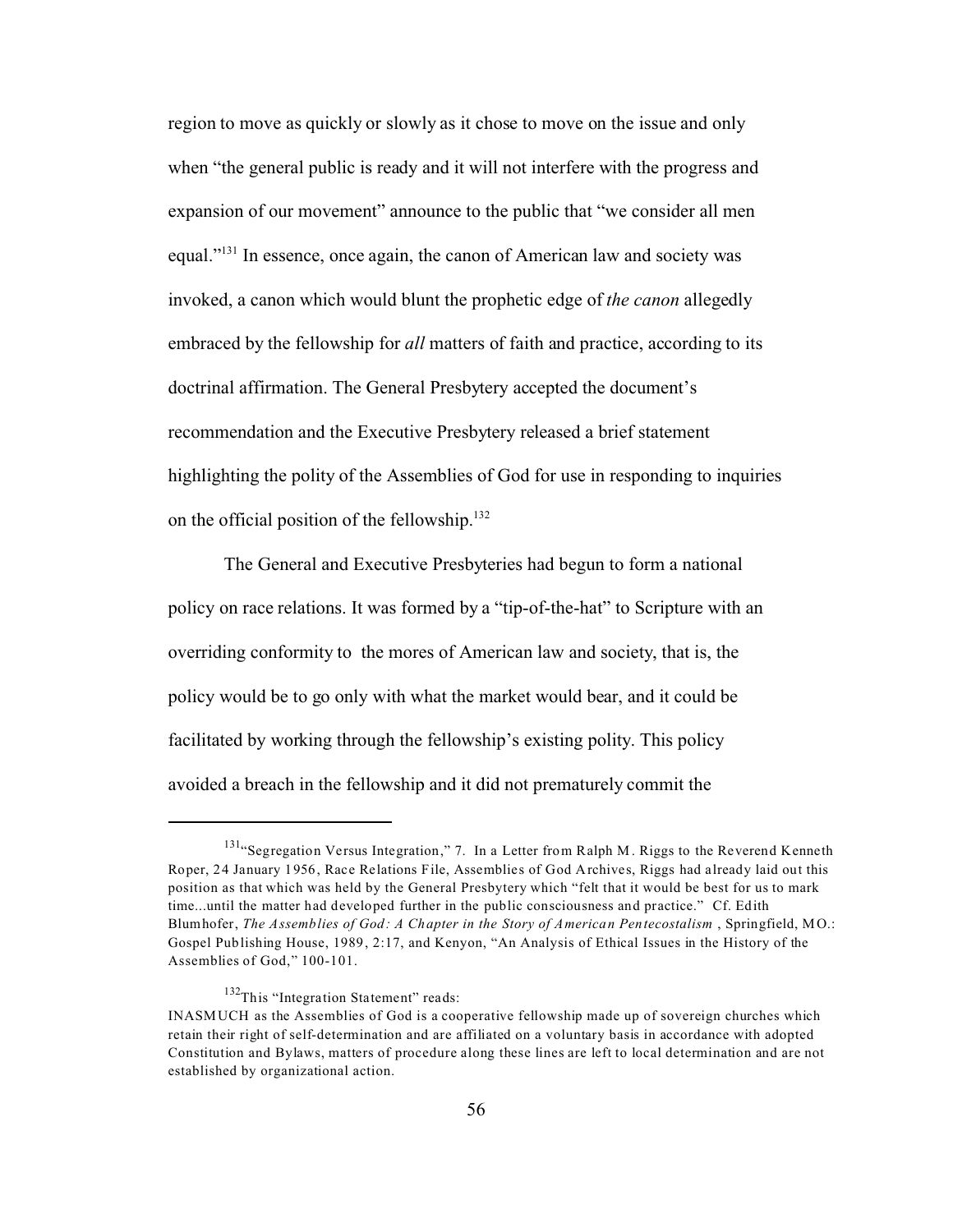Assemblies to a particular position before the public. When in April 1958 the Tuskegee Institute did a survey of what churches had done regarding the issue of desegregation, the General Secretary J. Roswell Flower's response was consistent with this policy and to the point.

The Assemblies of God is a vigorous missionary and evangelistic association which has not concerned itself with social and racial problems. No actions of any nature have been taken to encourage or discourage desegregation in any community or the country as a whole. There are a few ordained ministers of the colored race in the Assemblies of God and some of our churches, particularly in the northern states, do have members of the colored race. That is about the extent of the church's participation in desegregation.<sup>133</sup>

As the decade ended, new questions emerged. Membership of the

Assemblies of God in the Pentecostal Fellowship of North America, as well as that of other southern-based pentecostal denominations during this period may also shed light on certain PFNA actions as well. It is highly unlikely that the PFNA would reflect a position which was different from that taken by many of its constituent member churches. The *Minutes* of the organization's Eleventh Annual Convention (1958) note for the first time that "A representative of the Church of God in Christ made inquiry concerning possible membership of his group with the PFNA...." He was told that it would be necessary for him to submit a formal application which would be reviewed by the Board of Administration.<sup>134</sup>

Nothing appears to be out of order with the advice which was given,

<sup>&</sup>lt;sup>133</sup>Letter from J. Roswell Flower to Mrs. Burton W. Lewis, 23 April 1958, Race Relations File, Assemblies of God Archives.

*<sup>134</sup>Minutes of the Eleventh Annual Convention-PFNA* (1958), 5.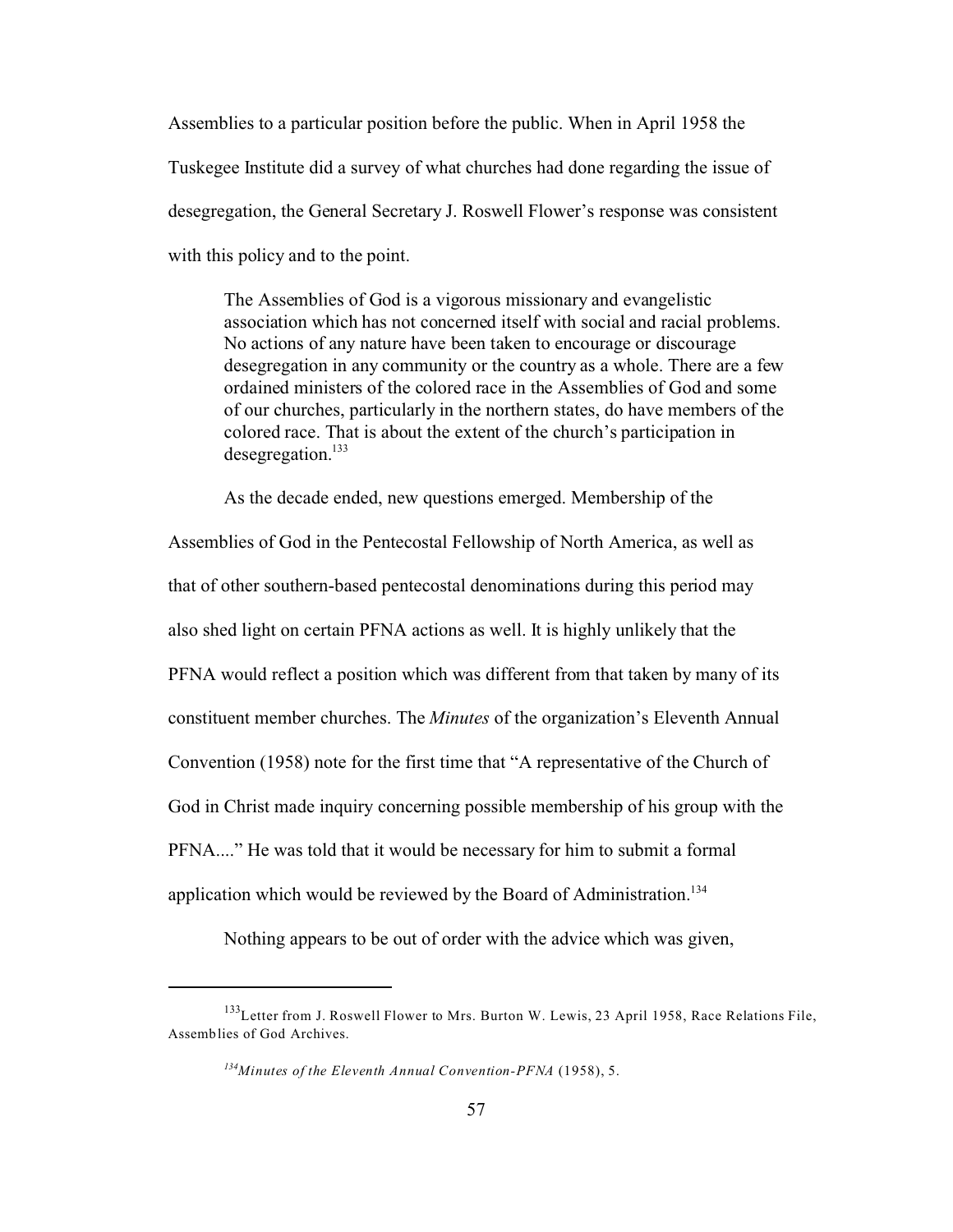according to these minutes. But there appears to be no record of any prior or subsequent applications, formal or otherwise, having ever been submitted to the PFNA. What is troubling about this observation is the statement attributed to the Reverend R.O. Corvin, who, for some years served on that Board of Administration. He is reported to have acknowledged publicly in the late '70s "...that the all-white PFNA had, in the past, received applications from Black Pentecostals to affiliate, but had 'by agreement' prevented their joining."<sup>135</sup> If this were the policy of the Board of Administration during the 1950s it would not have been out of character with white pentecostal sensitivities of the time.

In December 1958, the Assemblies of God named a final committee to study the feasibility of establishing some form of "Colored Fellowship."<sup>136</sup> It made its report to the General Presbytery in 1959. Its findings differed little from the recommendations made at the 1945 General Council, although it was slightly less paternalistic.<sup>137</sup> The work of the committee was commended, the report was tabled, and the presbytery agreed that the report should receive no publicity.<sup>138</sup>

With the new decade, however, a new factor seems to have emerged. It was finally observed by the Assemblies of God leadership that there was really

<sup>135</sup>"News Notes on Black Religion," *Spirit: A Journal of Issues Incident to Black Pentecostalism* 3:2 (1979), 37.

<sup>&</sup>lt;sup>136</sup>General Presbytery Minutes, (1959), 36. See also the Letter from Ralph M. Riggs to the Reverend C.C. Grace, Superintendent, 10 December, 1958, Race Relations File, Assemblies of God Archives.

<sup>&</sup>lt;sup>137</sup>"Report of the Committee to Consider a Colored Fellowship," General Presbytery File (1959), 2 pp.

<sup>&</sup>lt;sup>138</sup>General Presbytery Minutes (1959), 17.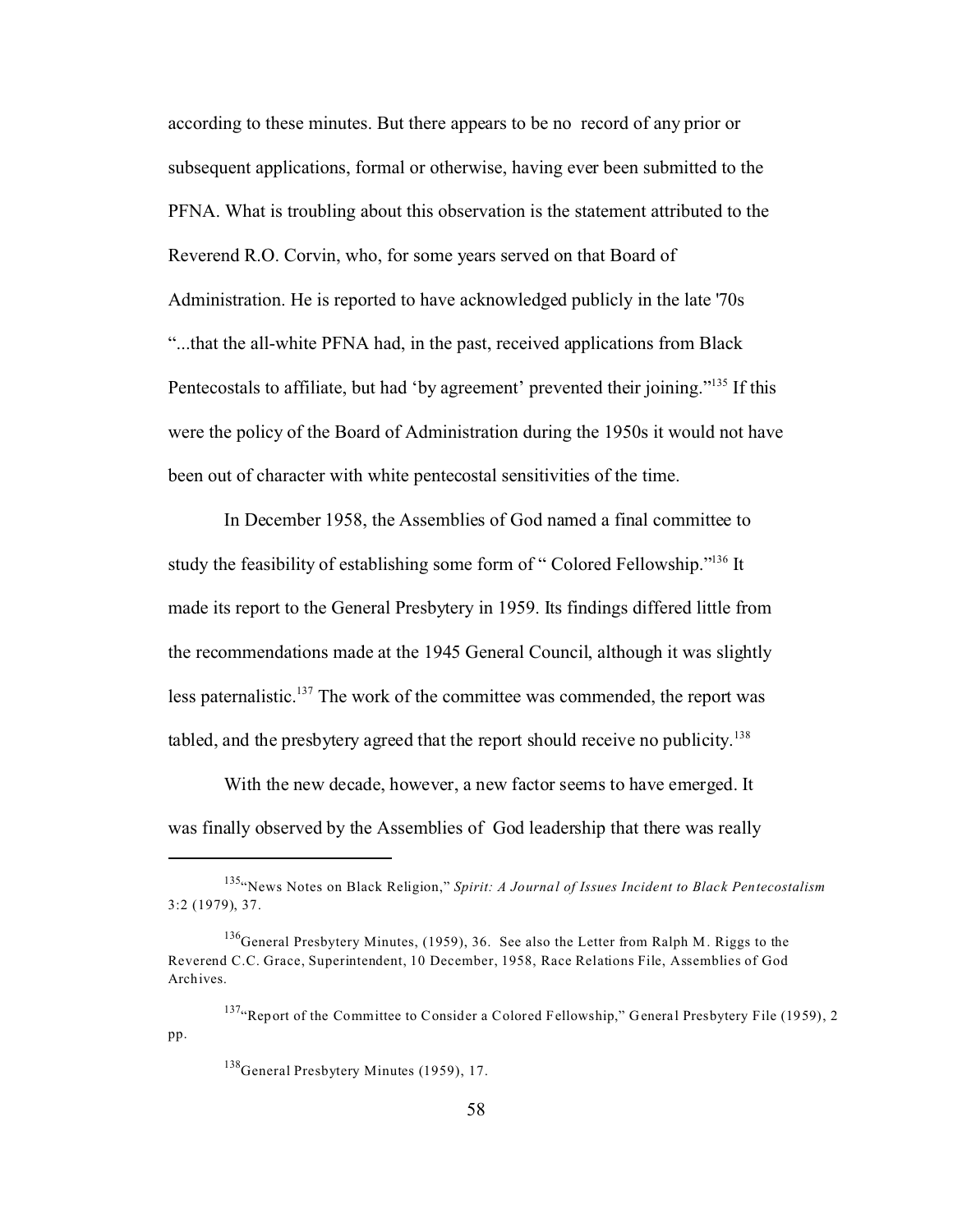nothing but precedent which would not allow an African-American to be ordained. A few African-Americans, as we have already observed, had already been ordained. The issue ultimately, rested, then, on the recommendation of the District Council. The Constitution and Bylaws of the Assemblies of God had continued to be silent on the issue and as such, appeal could be made to them, that all the basic qualifications necessary for ordination had been met with no mention of race whatever. Robert Harrison, an experienced musician, pastor, and evangelist of the Northern California-Nevada District Council, who worked with Billy Graham for several years, was a prime candidate. After nearly two more years of deliberation and debate, Harrison was granted ordination by action of the Executive Presbytery July 17, 1962.<sup>139</sup>

If the 1950s were troubled years, the '60s were worse. President Kennedy attempted to marshal church support for civil rights.<sup>140</sup> In 1963 he was assassinated. Two years later saw the Watts riots, and throughout the early '60s Malcolm X and Martin Luther King, Jr. offered two competing models for moving ahead. The Black Power movement grew and whites throughout the country felt threatened. Suddenly, on April 4, 1968, a shot rang out and Martin Luther King, Jr., lay dead.

Some seem to have missed the point of these events, often complaining

<sup>139</sup>For Harrison's account of these events see *When God Was Black*, 90-95.

<sup>140</sup>"Jack Seeks Church Help In Solving Rights W oes," Springfield, MO, *Leader Press* (June 18, 1963), 13.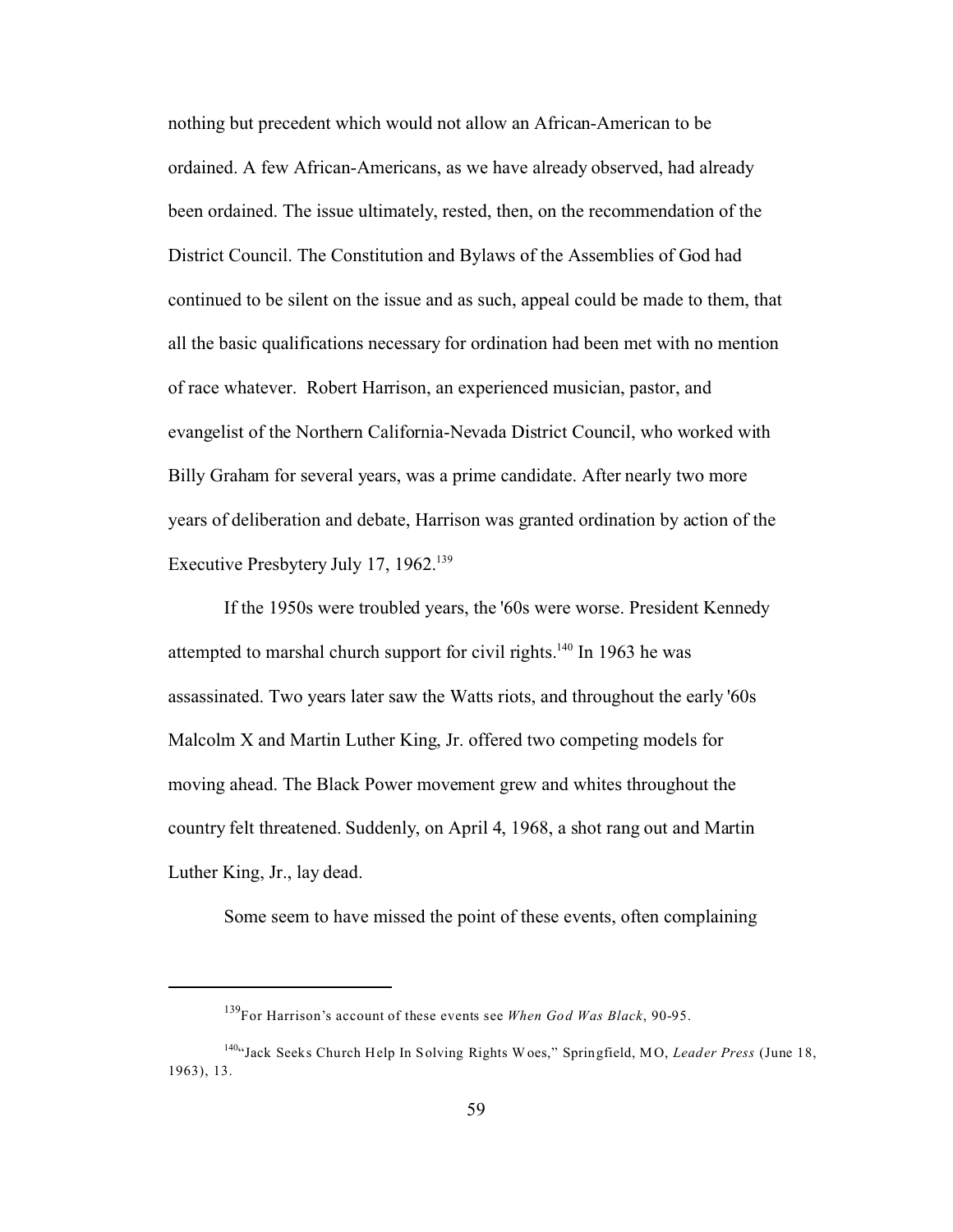about the coercive nature of government legislation on the issues or the confrontational character of demonstration. In some cases they pander a conservative political agenda while offering simplistic assessments of the events.<sup>141</sup> Others were more critical, offering somewhat more mature and informed reflections.<sup>142</sup> But 1968 was a watershed year, for it was the year in which the General Presbytery adopted for the first time a statement regarding social concern. In this statement they went on record as opposing the "social ills that unjustly keep men from sharing in the blessings of their communities," and abhorring "the moral evils that destroy human dignity and prevent men from receiving the blessings of heaven." It went on to offer that "community-betterment projects and legislature actions on social improvement" while useful, only addressed the symptoms rather than the causes of the problems. Economic justice, too, was viewed as useful but insufficient. The real issue was sin and it was in addressing sin that the church could make its most significant contribution. The Presbytery went on to pledge that the Assemblies of God would, not through coercion and confrontation, but by living consistent Christian lives, "exert our influence as Christian citizens to justifiable social action in areas of domestic

<sup>141</sup>R.C. Cunningham, "Watts - a Year Later" *The Pentecostal Evangel* (17 July, 1966), 4, seems to focus only on the relationship between alcohol and the riot. No thought is given as to *why* alcoholism is so high in this area. LeRoy Johnson, "Civil Disobedience," *The Pentecostal Evangel* (14 July, 1968), 6-8, provides a helpful discussion of his topic but fails to apply it to contemporary events. So, too, J. Robert Ashcroft, "God and Government,"*The Pentecostal Evangel* (29 September, 1968), 10-11, Similar articles may be found in other pentecostal periodicals of the period. Cf. Arnie M. Cribb, "Today's Need -- Christian Citizens," *Pentecostals Holiness Advocate* (20 March, 1965), 4-5.

 $142A$  rare but somewhat insightful and sensitive piece is L.Calvin Bacon, "Eyewitness at a Funeral," *The Pentecostal Evangel* (14 July, 1968), 20-21 in which he struggles with his personal politics and feelings amid the realities of this important event.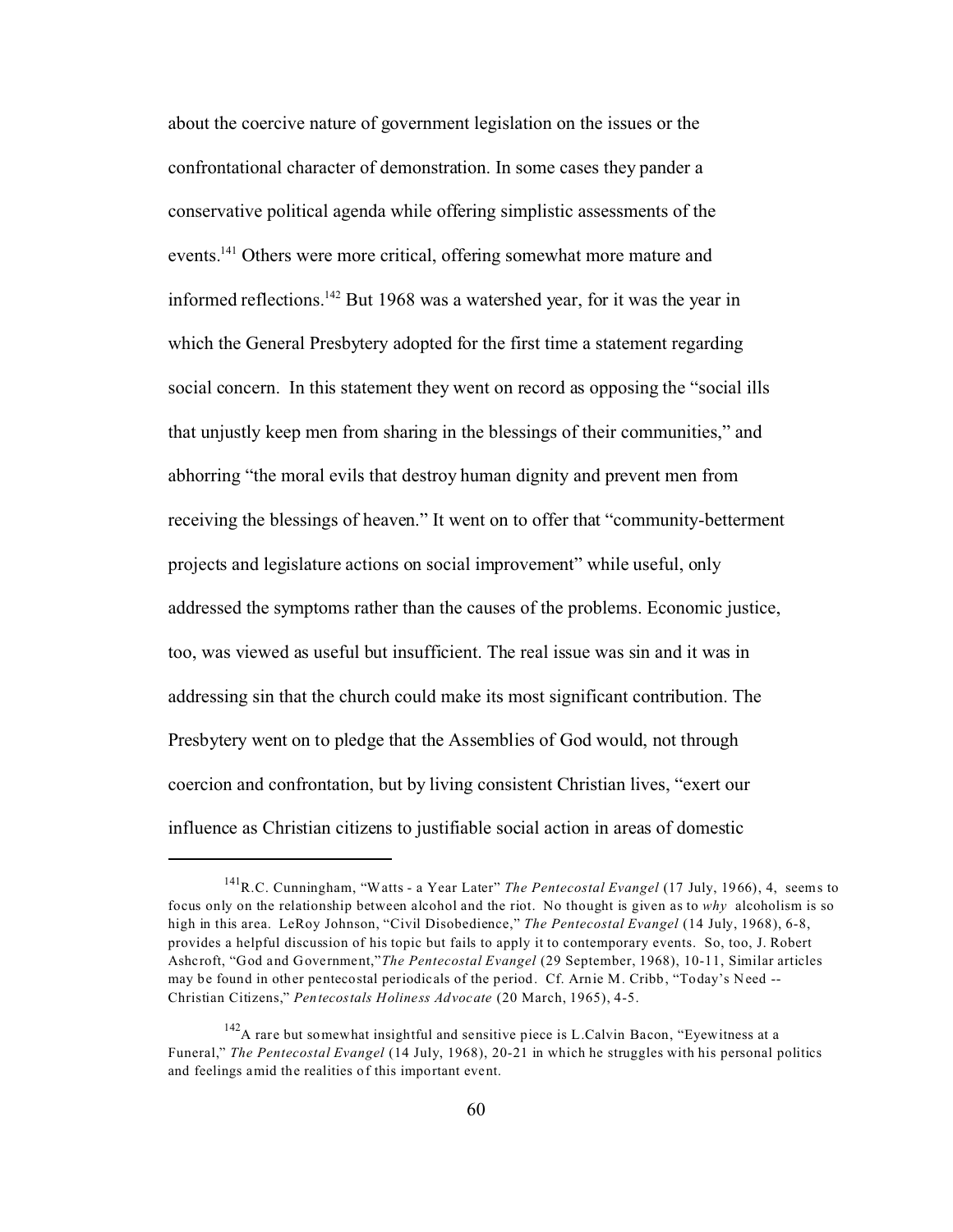relations, education, law enforcement, employment, equal opportunity, and other beneficial matters."<sup>143</sup>

By 1970 the Assemblies of God leadership had held a conference with a group of black pastors, inviting them to provide the Assemblies of God with recommendations and advice on how to begin to minister with some effectiveness within the African-American community while avoiding a competitive spirit with the Church of God Christ.<sup>144</sup> A short account of this conference was presented in a dialogue format to the Assemblies of God constituency through *The Pentecostal Evangel*. <sup>145</sup> In subsequent years a slow but steady program of accepting and encouraging the ordination of African-Americans and the establishment of Assemblies of God churches within the African-American community has been underway within the fellowship,  $146$  but no comparable program designed to shape

<sup>143</sup>"A Statement of Social Concern" is printed in Appendix C of Menzies, *Anointed to Serve,* 394- 395.

<sup>144</sup>Bob Harrison's *When God Was Black* was published shortly after this encounter and contains a number of excellent insights which have not yet been adequately considered. More recently, evangelical William Pannell has made these same as well as other pressing and critical observations which are just as applicable to the Assemblies of God as they are to the larger evangelical community in *The Coming Race Wars?A Cry for Reconciliation*, Grand Rapids, MI: Zondervan Publishing House, 1993.

<sup>&</sup>lt;sup>145</sup>Announcement of the conference was made in "Church Leaders Meet to Discuss Ways of Reaching Black Americans for Christ," *The Pentecostal Evangel* (15 February 1970), 29. The dialogue appeared two months later in "How Can We Reach Black Americans for Christ?" *The Pentecostal Evangel* (26 April, 1970) 6-8, 20.

<sup>146</sup>"Assemblies of God Officials Meet with Blacks in Leadership Conference," *The Pentecostal Evangel* (8 February, 1981), 28; "Seminar Focuses on Ministry to Blacks," *The Pentecostal Evangel* (16 January, 1983), 13; Robert W. Pirtle, "Reaching Black America in the Decade of Harvest," *The Pentecostal Evangel* (16 December,. 1990), 17; "National Black Fellowship Formed," *The Pentecostal Evangel* (10 February, 1991), 29; Robert Harrison, "Reclaiming Black America," *The Pentecostal Evangel* (18 August, 1991), 16-17; and "Division Of Home Missions Hosts National Black Caucus," *The Pentecostal Evangel* (20 February, 1994), 25.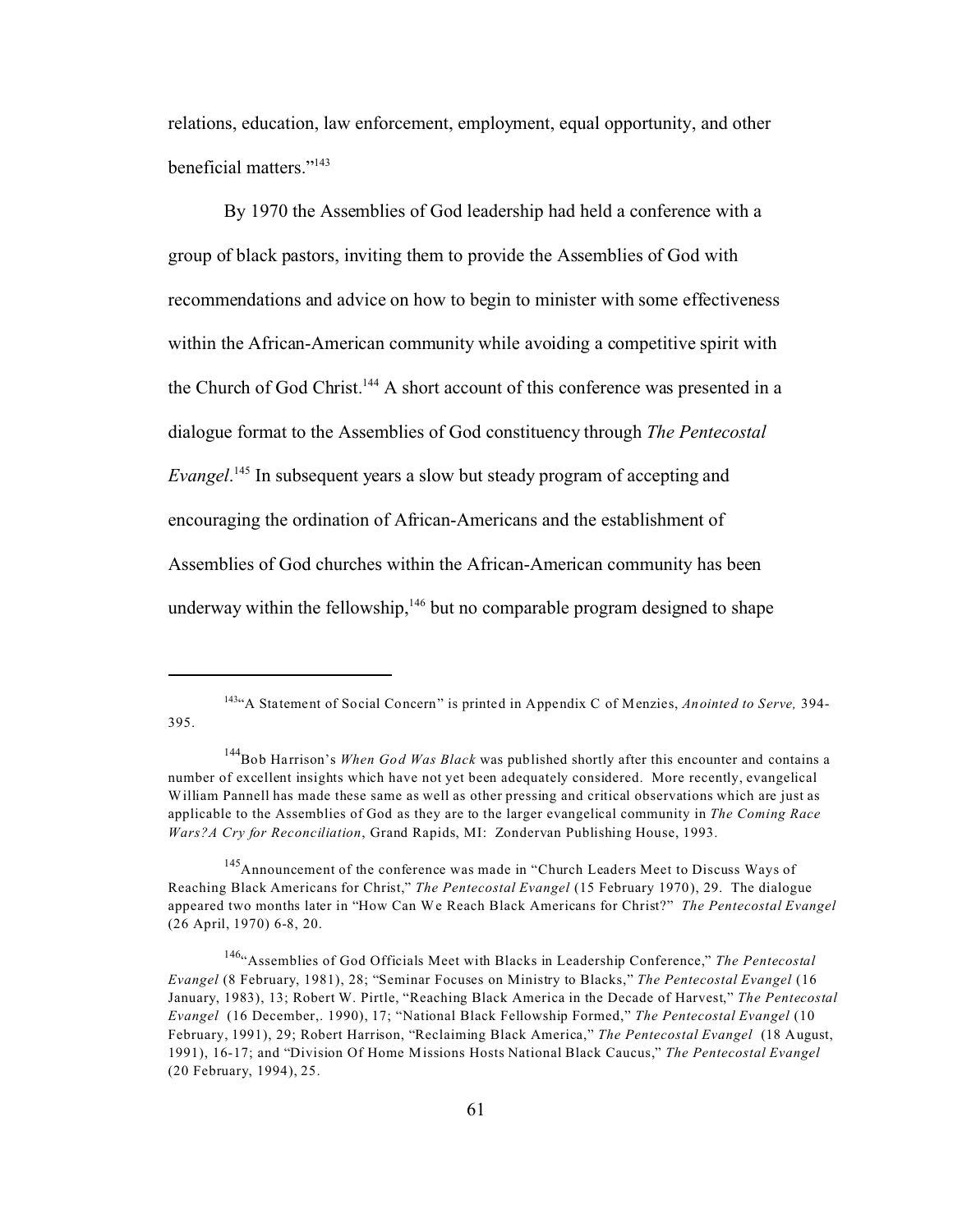the attitudes of the people, and no program of making clear how to apply the fellowship's Statement on Social Concern has been put in place.<sup>147</sup>

T.E. Gannon, National Director of Home Missions, alone has come the closest to making a public admission that the Assemblies of God, through its unwillingness to speak directly to the issues of racial relations in unequivocal terms, bears some guilt in fostering racism when he wrote that:

The many social ills, injustices, and racial imbalances that blacks have experienced make our task [of evangelism among blacks] all the more difficult, this is because *the church has been identified with the system that has imposed and perpetuated these ills*, and partly because the church has been slow to raise its voice against these wrongs when and where they  $exist.$ <sup>148</sup>

# **III. Romans 12:2, Conformity or Transformation? Some Concluding**

#### **Observations**

At the beginning of this brief survey on some of the historical roots of racial unity and division I suggested that we might learn some things by looking at racial issues as they were handled at the Azusa Street mission and how they have been addressed by the Assemblies of God. I chose the Azusa Street mission and its African-American pastor precisely because virtually every pentecostal denomination throughout the world can and frequently does trace its origins to

 $147$ For a brief survey of racial attitudes in one Assemblies of God congregation in 1977, see Dave Ytterock, "Probing Our Moral Identity," *Agora: A Magazine of Opinion within the Assemblies of God*, 1:2 (Fall, 1977) 6-9, esp. 8.

<sup>148</sup>T.E. Gannon, "Unrestricted Compassion," *The Pentecostal Evangel* (15 September, 1974), 20. Italics mine. See above, page 5.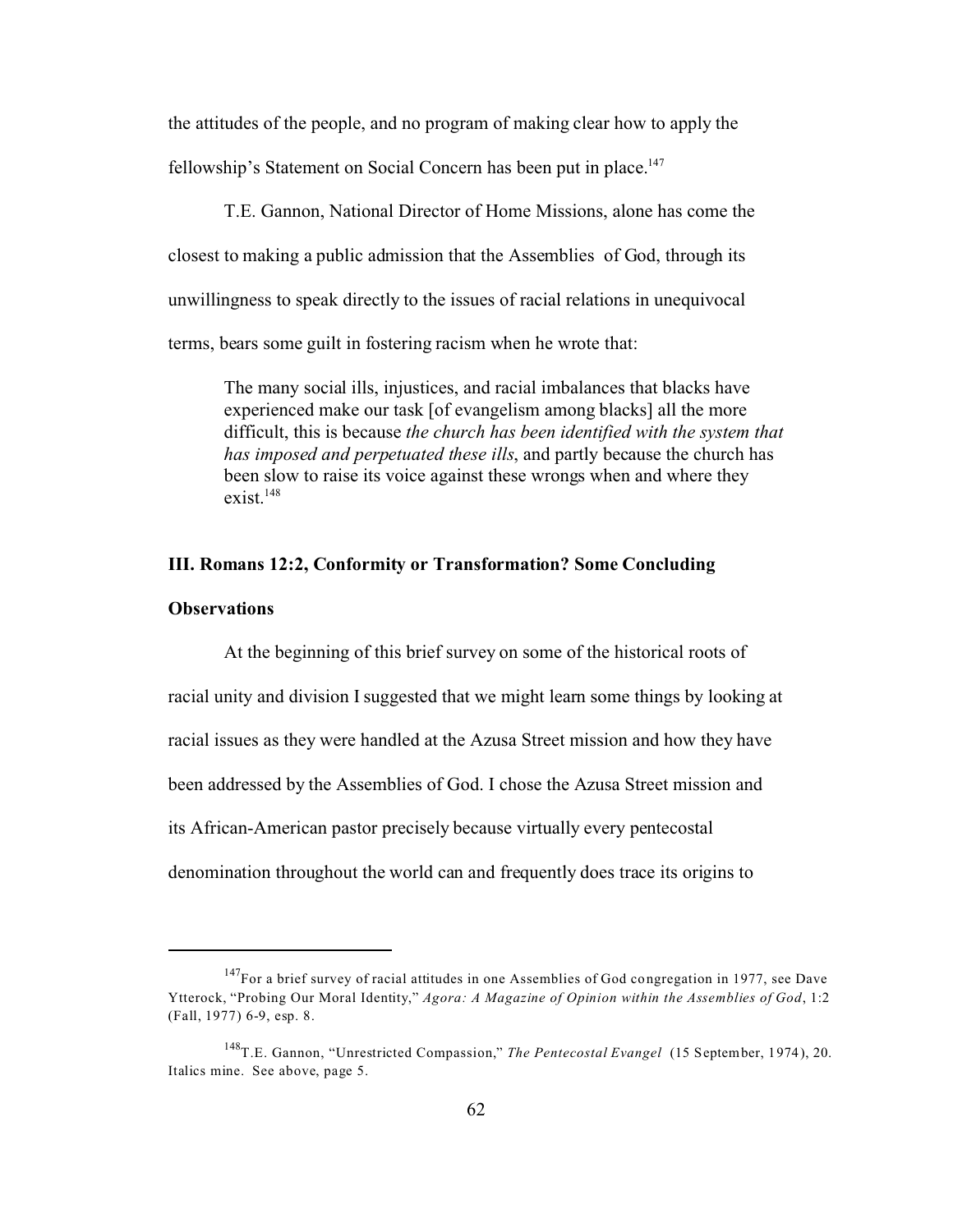that mission.<sup>149</sup> I chose the Assemblies of God because of its unique relationship to the Church of God in Christ, because of its relative size and dominance as a predominantly white pentecostal denomination in the U.S., and because its response to racial issues was so easily documented. It is now time to see what we have learned from these examples and ask what implications their stories hold for all of us.

## *A. Prejudice, Discrimination, and Racism: Roots of Division*

The issues of prejudice, discrimination, and racism are endemic to life in the Twentieth Century. They are not merely problems of the American South. They are American problems. They are not, however, merely problems of the American people. They are, in fact, problems which face all people everywhere. All one needs to do is observe the racial, ethnic, and cultural conflicts of Serbia with her neighbors, or the internecine struggle between tribes in Rwanda to recognize the international and human dimensions of these problems. But from what this study has demonstrated, pentecostalism in the U.S. has mirrored these problems within its history just as the American people have lived it out in theirs. It is true that even within pentecostal, so-called "Spirit-filled" circles, Paul's words to the Romans laments our claims to the contrary, "There is no one who is righteous, not even one" (Romans 3:10). Prejudice and discrimination, at least, have been present throughout our common histories.

<sup>&</sup>lt;sup>149</sup>See on this Cecil M. Robeck, Jr., "Pentecostal Origins from a Global Perspective," in Harold D. Hunder and Peter D. Hocken, *All Together in Our Place: Theological Papers from the Brighton Conference on World Evangelizatio,* (Sheffield , England: Sheffield Academic Press, 1993, 166-180.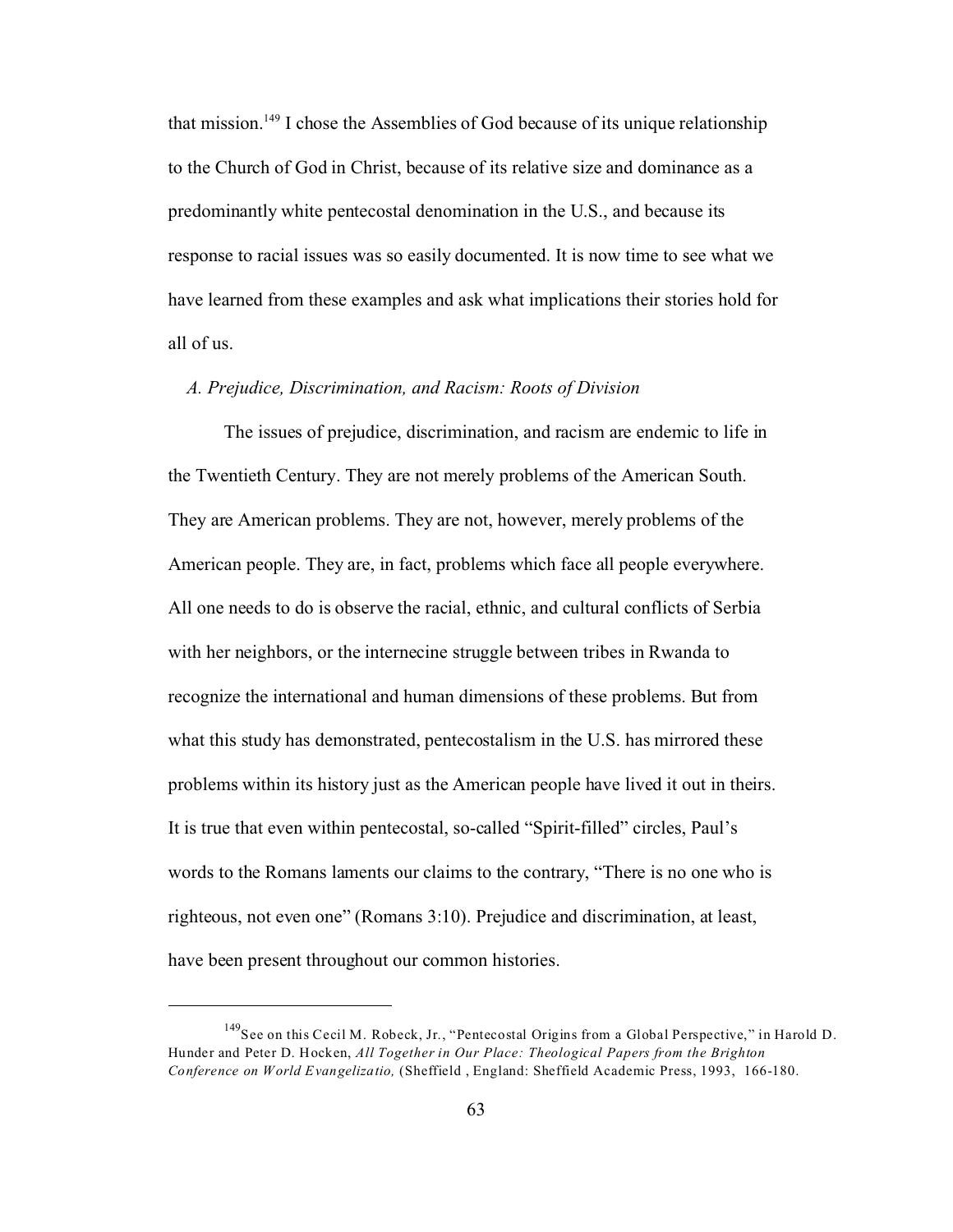Racism is a stronger term yet, however, for it requires not only a prejudicial attitude and discriminatory practice, it requires power to implement these things on a systematic basis, individually, culturally and institutionally. Within the American context, the power which is necessary to engage in this sin has traditionally been held by whites. While prejudice, discrimination, even retaliatory acts of prejudice and discrimination may be found among African-Americans, racism by its very definition within the American context cannot be laid at their feet. This is difficult for white pentecostals to understand because they have frequently confused prejudice and discrimination with racism. But racism is the sin of white America against "the other." The extent to which predominantly white pentecostal groups have benefited from maintaining the status quo within American society, the extent to which they have played an active role in keeping the races separated, the extent that they have remained silent when unjust racial policies have been enforced or just racial policies have been left unenforced, they are guilty of racism.

Pentecostals as a whole must identify and admit to those acts of prejudice, discrimination, and/or racism of which they are guilty before forgiveness can be given.<sup>150</sup> It will require soul searching, honesty, and a willingness to change regardless of their fears. It does not come when a single well-intended person asks forgiveness on behalf of all others of the same race without their knowledge and

<sup>&</sup>lt;sup>150</sup>I John 1:9 conditions forgiveness on the ability of the sinner to confess his or her sins. The verb "to confess" which the apostle uses in this text,  $homologe\|O(o,.)$  means quite literally "to speak" or "to say" *(loge*\| $O(o,.)$ ) "the same thing (*homo*)." It means, therefore, that we must call sin what God calls it, sin, before we can be forgiven.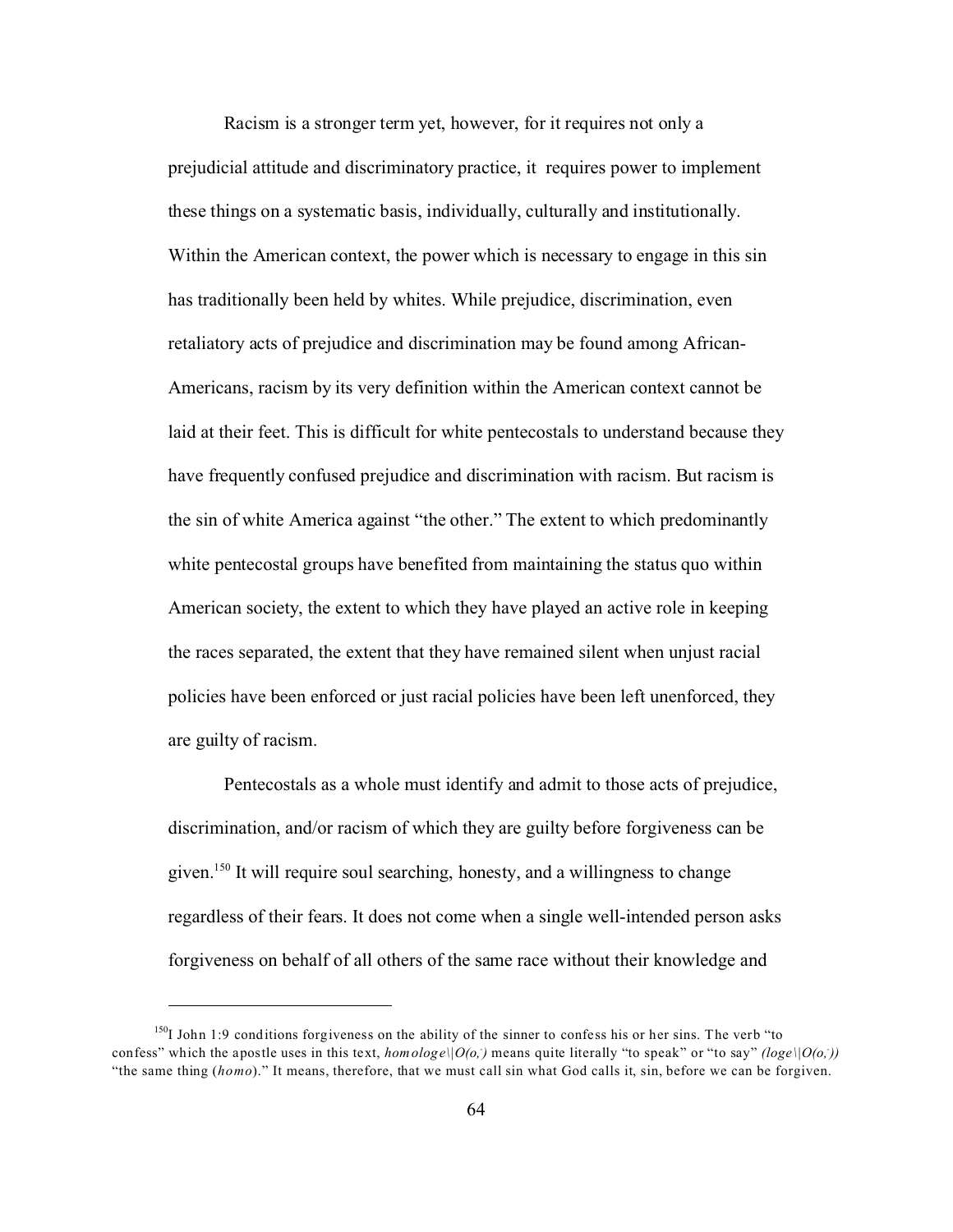approval. The confession must be owned by those who say, "Amen." Once the confession is made, attitudes and actions require dramatic changes which are consistent with the words of confession. Nothing less than repentance and conversion are acceptable. As a result, Pentecostals will need to be challenged to think in new, inclusive ways when addressing "the other."<sup>151</sup> Whatever blacks and whites do in their relationships with one another needs also to be reflected between their relationships with all "other" groups.

## *B. "Love One Another": Roots of Unity*

Bishop William J. Seymour was a rare man in the early days of the modern pentecostal movement. He recognized that any issue which separated Christians from fellowship with one another was an attack on the unity of the Church. There is, after all, only One Church and that is the Church of Jesus Christ. The divisions which came at the Azusa Street mission split the fellowship which had inspired Frank Bartleman to describe it as a place where "the 'colorline' was washed away in the blood." Seymour, like Bartleman, believed that to be true until the colorline reemerged. And Seymour saw only one solution. In spite of the division he would continue to offer a welcome even to those who exploited the color issue. He exhorted his members to do the same and to refuse to sink to the same level as his detractors.

<sup>&</sup>lt;sup>151</sup>For two articles which are highly insightful along these lines see Miroslav Volf, "When the Unclear Spirit Leaves: Tasks of the Eastern European Churches after the 1989 Revolution,"*Cross Currents: Religion and Intellectual Life,* 41 (1991), 78-92; and Miroslav Volf, "Exclusion and Embrace: Theological Reflections in the Wake of 'Ethnic Cleansing,'" in William A. Dyrness, *Emerging Voices in Global Christian Theology,* Grand Rapids, MI: Zondervan Publishing House, 1991, 19-40.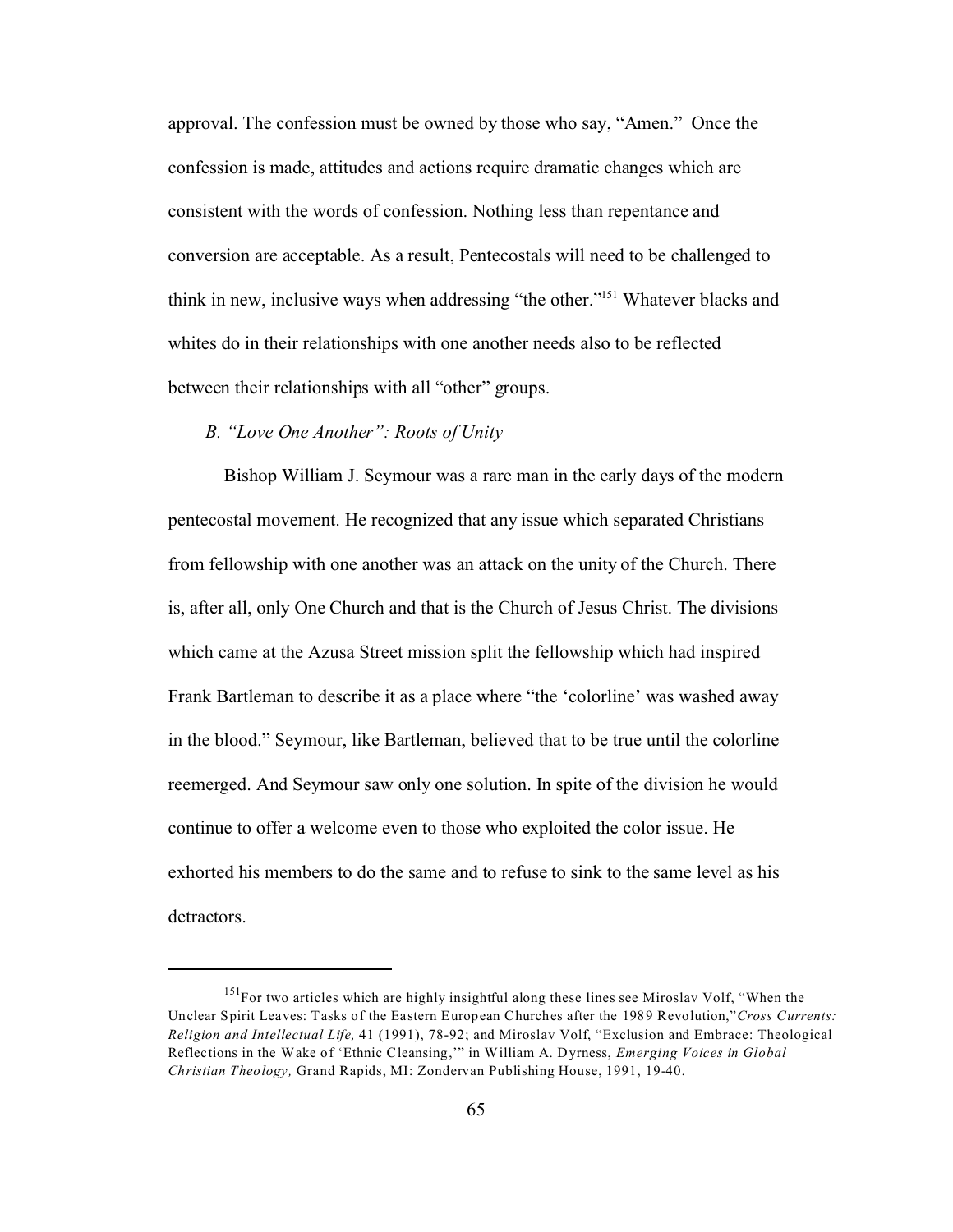Jesus noted that "By this everyone will know that you are my disciples, if you have love for one another" (John 13:35). Paul also enjoined the Romans to "love one another with mutual affection; outdo one another in showing honor" (Romans 12:10). For an individual or a congregation or a denomination or some interdenominational fellowship to allow or to foster racism, discrimination, or prejudice is to violate both of these words of advice. Racism must be viewed as falling into the same category as murder. Neither can be tolerated in a community ruled by love. To date, the treatment of black Pentecostals by white Pentecostals in this country has fallen far below the level of a loving relationship or of an attribution of honor.

Failure to live up to our divine calling as loving sisters and brothers in the Lord sends a very mixed message to those outside the Church. White Pentecostals have contended that they have been most concerned about carrying out the mandate of the Great Commission. But their treatment of African-Americans in general has contaminated the message which they say they intend to communicate, a message rooted in reconciliation.

The ways we have chosen to live our lives without consulting with or considering how our actions might impact people of another race are numerous. A few examples will suffice to make the point.

- 1. Flight from the cities to the suburbs has demoralized many Christians who through no fault of their own cannot afford to run from ghetto life and now find themselves isolated with even fewer resources.
- 2. The development of a plethora of Christian schools, the initiatives toward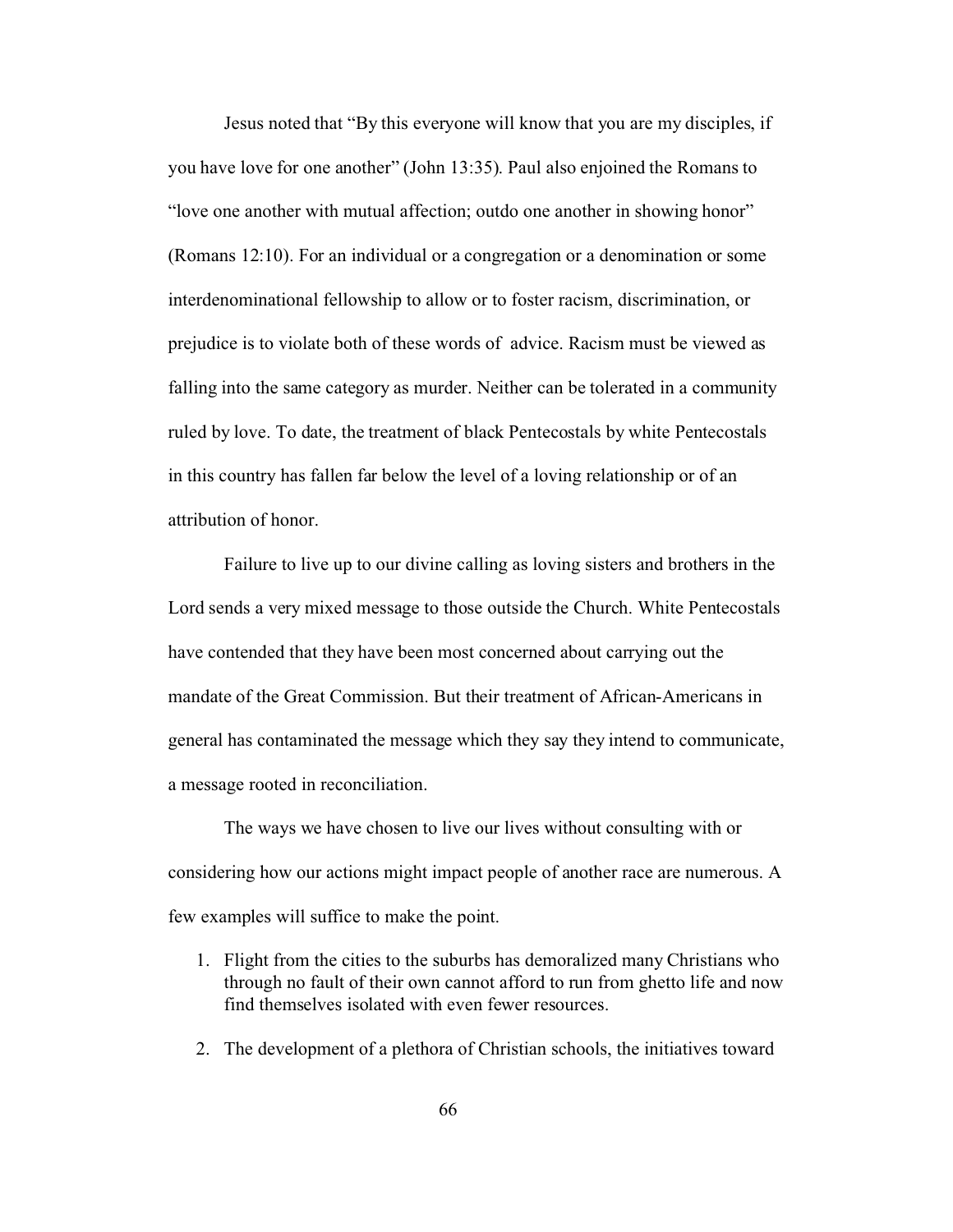voucher credits, and the rise of the home schooling movement have left public schools, especially in the cities, without adequate resources to provide for quality education among those who have stayed.

- 3. The adoption of political views on candidates, on social issues such as law and order, legislation like California's "three strikes" bill, English only legislation, closed national borders, health care, and welfare, or the socalled moral issues such as single parent family life, illegitimacy, abortion, euthanasia, nuclear arms, military intervention and the like, without first living among our Pentecostal neighbors whose families, friends, and neighbors will inevitably be impacted by our actions does not give adequate evidence that we even care what they think, to say nothing of loving them and giving them preferential treatment in our honor for them.
- 4. The kind of "evangelicalization" among some white Pentecostals who are looking for social and ecclesial acceptability which has been accompanied by a downgrading, even denial of what might be termed "Africanisms"<sup>152</sup> that once abounded in all Pentecostal churches has included turning our backs on the gifts of those who were partners in our founding.

As we assess the ways in which black and white Pentecostals have often

worked at cross purposes on many of these issues, it is not so difficult to see why

Islam is making such inroads among young black men in the U.S. It is not a

divided house in the same way that the Pentecostal Movement is divided and it

appears to give young men a sense of pride, self-esteem, and purpose which has

not been found in the same way within the Pentecostal Movement. The rise of

<sup>152</sup>See on this topic Joseph E. Holloway, ed. *Africanisms in American Culture*, Bloomington,IN: Indiana University Press, 1990. I am aware of the debate over the validity of "Africanisms" which is being waged within the African-American community, and I side with those who grant them validity. In short, Africanisms may be viewed as phenomena which were part of "primitive" African culture, but which may also be found within Christian expressions among African-Americans. A phenomenon such as speaking in tongues, trance, dancing, or the use of drums might now be attributed to the Holy Spirit and the Spirit's gifts, whereas within the primitive African culture the phenomenon was present but the source, power, and meaning were without Christian explanation. James Tinney tried desperately if somewhat less than felicitously, to alert Pentecostals to this problem during the 1970s and early 1980s. See, for instance, "The Blackness of Pentecostalism," *Spirit,* 3:2 (1979), 27-36; and "Black Roots and Branches of Pentecostalism," *Sojourners* (September, 1980), 29-30. See also Diana L. Hayes, "Slain in the Holy Spirit: Black Americans and the Holy Spirit," *The Journal of the Interdenominational Theological Center,* 20:1-2 (Fall 1992/Spring 1993), 97-115, who tends to view this phenomenon as an Africanism.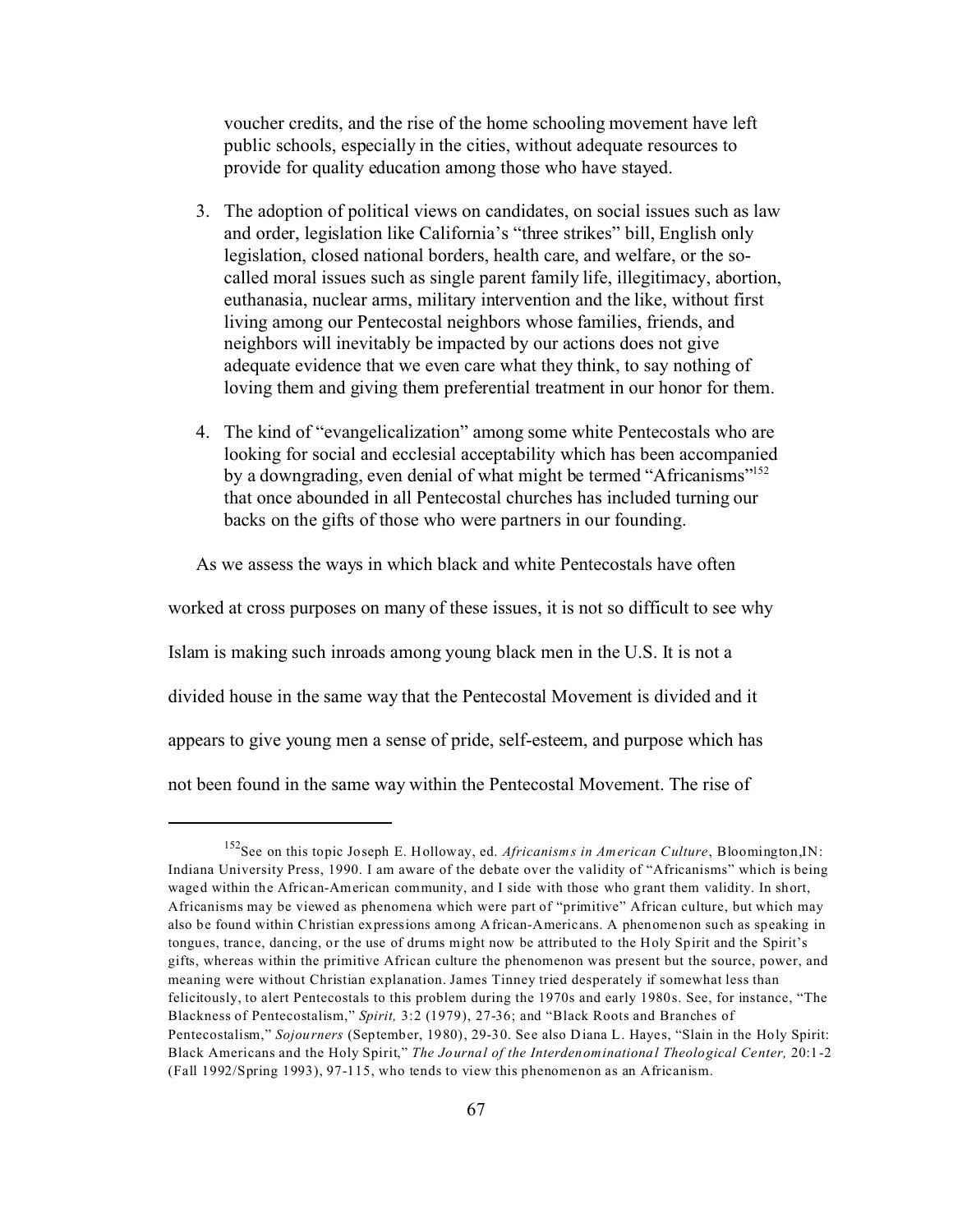Islam among black men may, in fact, be a judgment upon a racially divided church, which the church must now endure or overcome. The way to confront the issue is to begin again in a relationship of forgiveness, reconciliation, love, and honor for the other. We need to develop a sensitivity to the needs, hurts, hopes, and aspirations of one another.<sup>153</sup>

# *C. Reclaiming Our Heritage*

The story of racial unity and division as it has been portrayed within this paper is not a very happy one. In a very real sense and to a great extent, the Pentecostal Movement has lost its prophetic promise, the ability to provide a viable model in which disparate races dwell together in harmony as the reconciled people of God. This has happened due to fear of the unknown, coupled with a capitulation to contemporary culture. We have, in fact, conformed to the world. It is not impossible, in the power of the Spirit, to have our minds, hearts, and lives transformed by the renewing work of the Spirit. It needs also to be said that there are a number of people and even a few Pentecostal groups which provide for us a vision for what we might do together. It is on these that I want to concentrate for a moment.

1. William J. Seymour and Charles H. Mason provide us with two examples of men who were open and inclusive of those who came to them,

<sup>153</sup>Bennie Goodwin, *Speak Up, Black Man* (No city: Bennie Goodwin, 1972) 27, notes that "The underlying problem involved in most, if not all, negative racial-ethnic-class relationships are due to the gross, many times unconscious, unfeeling responses to the unnoticed needs of the minority group."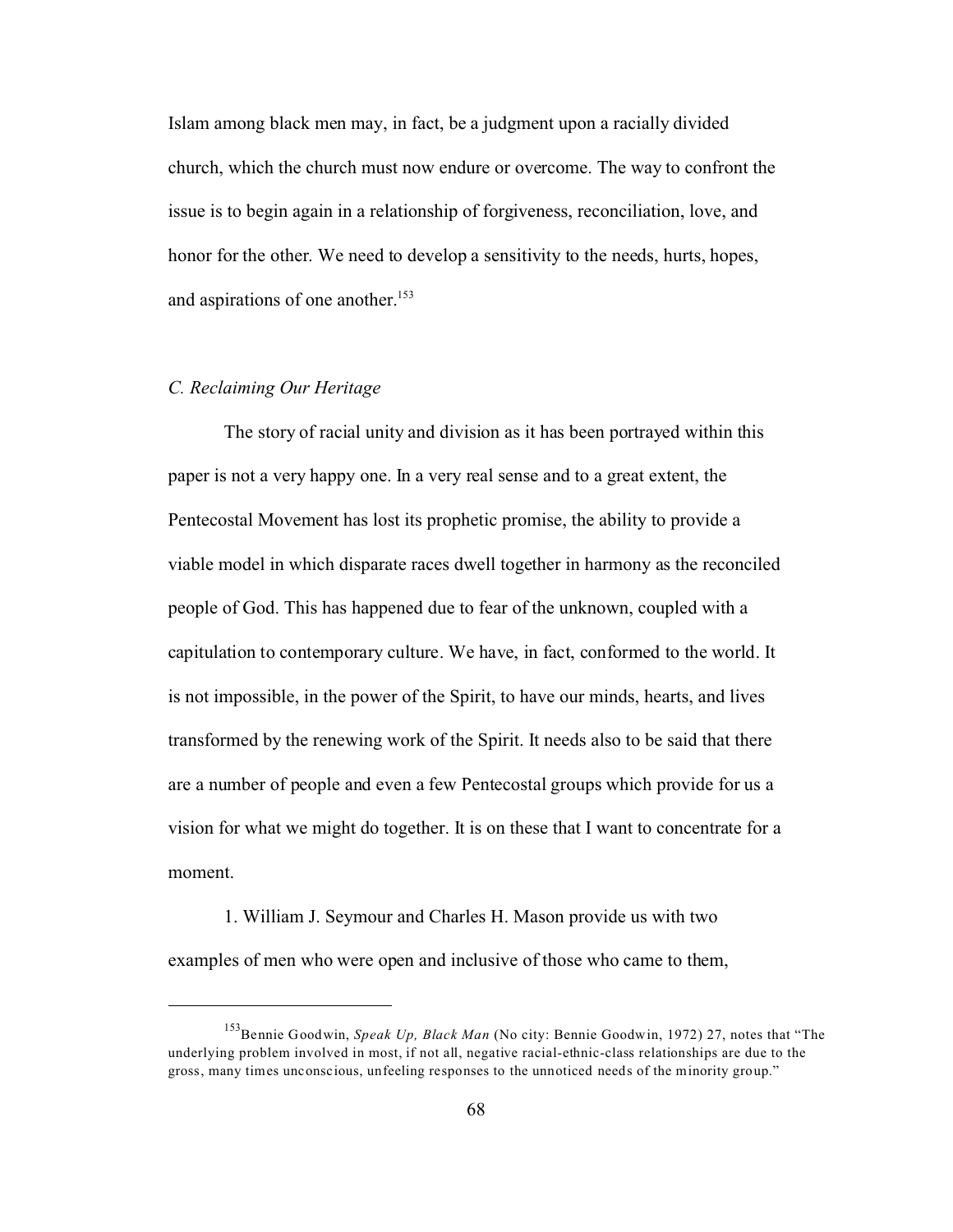regardless of race. Both of them broke with the culture to provide something for those they served. When those who were white left their ranks, each of them responded in much the same way. Bishop Mason remained cooperative and supportive of all Pentecostals, regardless of race. He didn't allow that to be mistaken for weakness, for he clearly made his own decisions. Still, he made himself vulnerable to the requests and initiatives of white Pentecostals. Seymour did not capitulate to white prejudice and discrimination but chose, instead, to follow Scripture and to exhort his congregation to do likewise. It may be due, in part, to the fact that both of these men had parents who had been slaves that they were able to understand the meaning of Jesus' words that

> whoever wishes to become great among you must be your servant, and whoever wishes to be first among you must be slave of all (Mark 10:43b-44).

Following Jesus' own example, they chose to serve rather than to be served.

2. At least one Pentecostal group, which is predominantly white, has had a reasonably good track record on the issue of race. A.J. Tomlinson who led the Church of God until 1923, also founded the Church of God of Prophecy. Tomlinson, while not perfect, nevertheless, made specific moves which ultimately brought about complete integration within the ranks of his followers. Even when Tomlinson was still General Overseer of the Church of God, he addressed the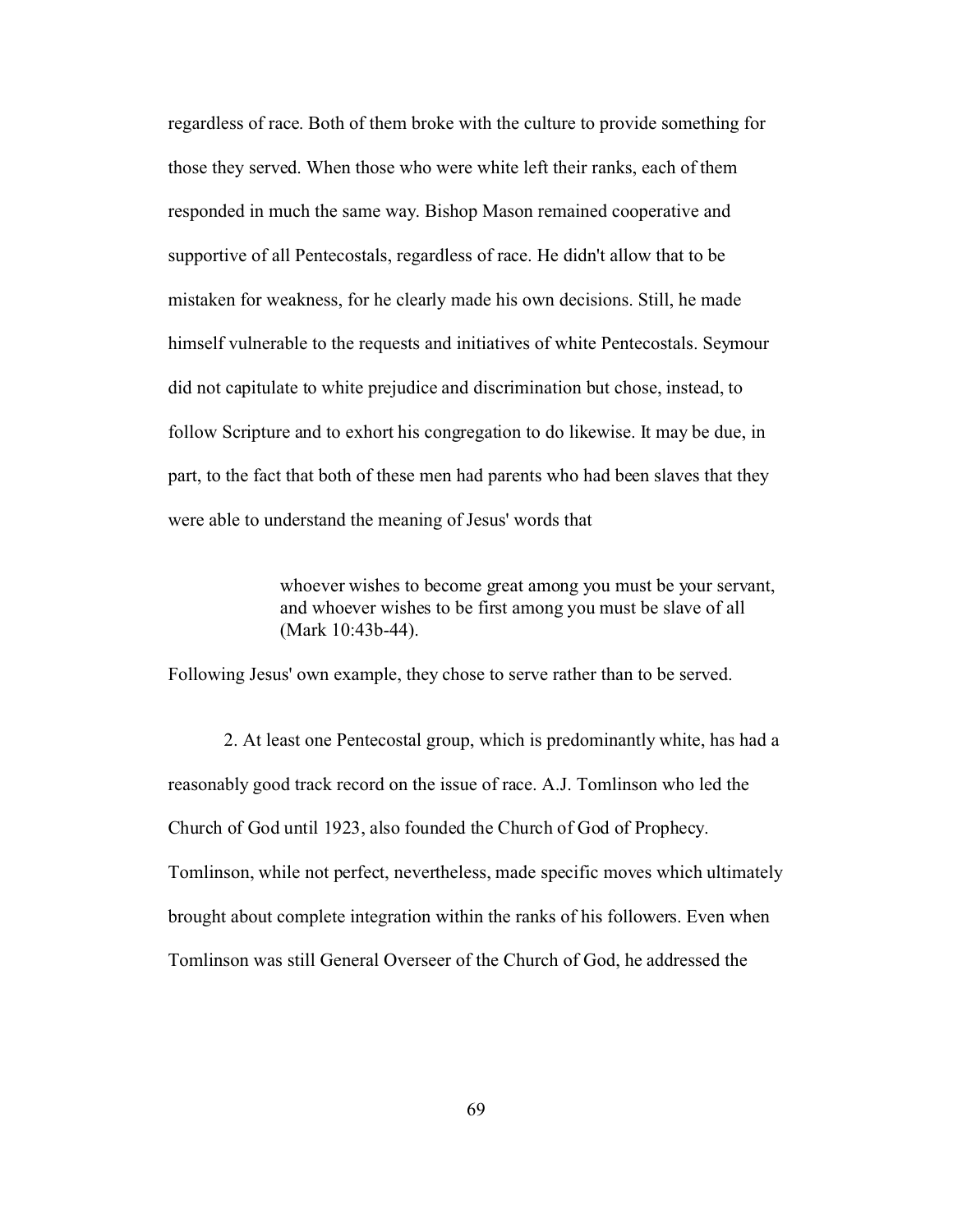General Assemblies in 1919<sup>154</sup> and in 1922 on the full relationship between all Christians regardless of race. He lamented the limitation placed on interracial relationships south of the Mason-Dixon line and he strove to integrate African-Americans into full partnership in the church.

Upon his death, A.J. Tomlinson was succeeded by his son Milton A. Tomlinson as General Overseer of the Church of God of Prophecy. He maintained the full integration of African-Americans within the church, thus avoiding the extremes of total segregation, paternalistic oversight, or inaction. As of 1991, African-Americans accounted for  $16\%$  of the denomination's membership,<sup>155</sup> blacks and members of other ethnic and racial minorities continue to work in positions of leadership, among them Bishop E.L. Jones who serves as the General Field Secretary, and Adrian Varlack who until 1993 served as World Missions Secretary, coordinating all work of the church outside the U.S.

The Church of God of Prophecy has not previously participated in the PFNA, largely because of their exclusivist ecclesiology. But their experience is worth reviewing, and under relatively new leadership, they may now be open to cooperation with the PFNA or its successor.

3. One final illustration comes from the Apostolic Faith Church of God. It began as a direct offspring of the Azusa Street mission when in 1911 William J.

<sup>154</sup>A.J. Tomlinson on "The Colored People" in *Minutes of the Fourteenth Annual Assembly of the Church of God, held at Cleveland, Tenn., October 29 - November 4, 1919,* 13.

<sup>155</sup>Total membership in 1991 was 70,276, of whom 11,322 were African-Americans. Figures are taken from the "Black Membership Survey Sheet, 1991."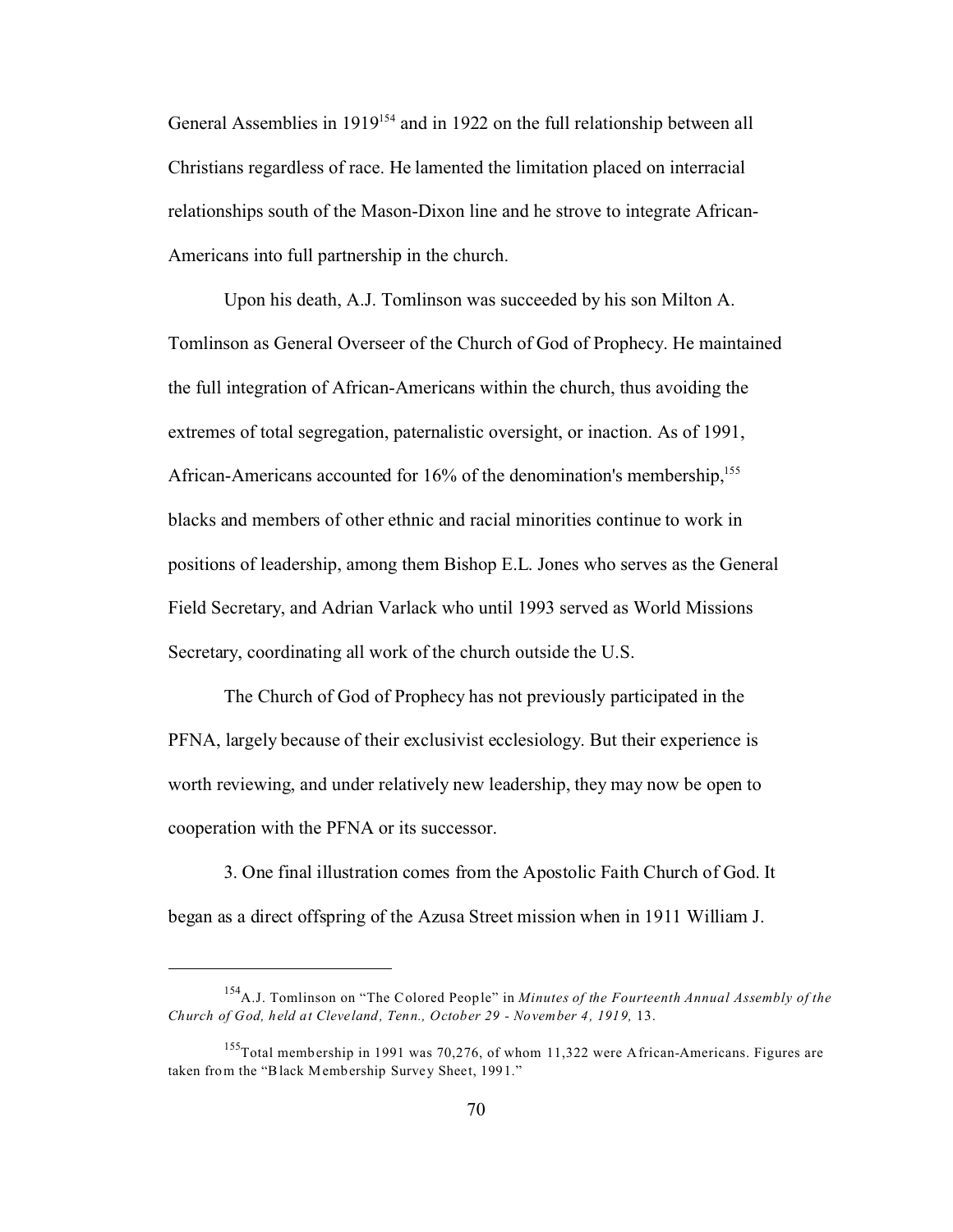Seymour visited Virginia and established Elder Charles W. Lowe as "Senior Bishop and Chief Apostle of the Apostolic Faith Mission, Handsome, Virginia."<sup>156</sup> Through the years this movement grew and it splintered into a half dozen small denominations.

Bishop Oree Keyes was elected to lead one of those groups and he took the position with the humble heart of a servant. As the Lord began to speak to him, Bishop Keyes was burdened over the disunity which had come to the original work, some over personalities, some over policy. As a result of God's prompting, he went to the bishops of these other small denominations and asked them if they would consider coming back together. They refused. Over the next year, Bishop Keyes continued to wait on God for a solution to the problem which he believed the Lord wanted to address. In 1980 he called a meeting in which he told the other bishops of his burden. As a token of his sincerity, he volunteered to resign as bishop of his group in order to facilitate the merger of these groups into the single denomination they would become. The group heard his plea and in 1980 remerged and elected him as Senior Bishop of the Apostolic Faith Church of God.

I bring to you the example of Bishop Oree Keyes who was so burdened for the cause of Christian unity among his pentecostal sisters and brothers that he was willing to lay his own future on the line. If Pentecostals are going to be honest about the issues of prejudice, discrimination, and racism, some new action must

<sup>156</sup>Elder Otis J. Smith and Bishop Oree Keyes, eds., *Manual of the Apostolic Faith Church of God* (AFCOG), Franklin, Virginia: General Assembly AFCOG; no date.